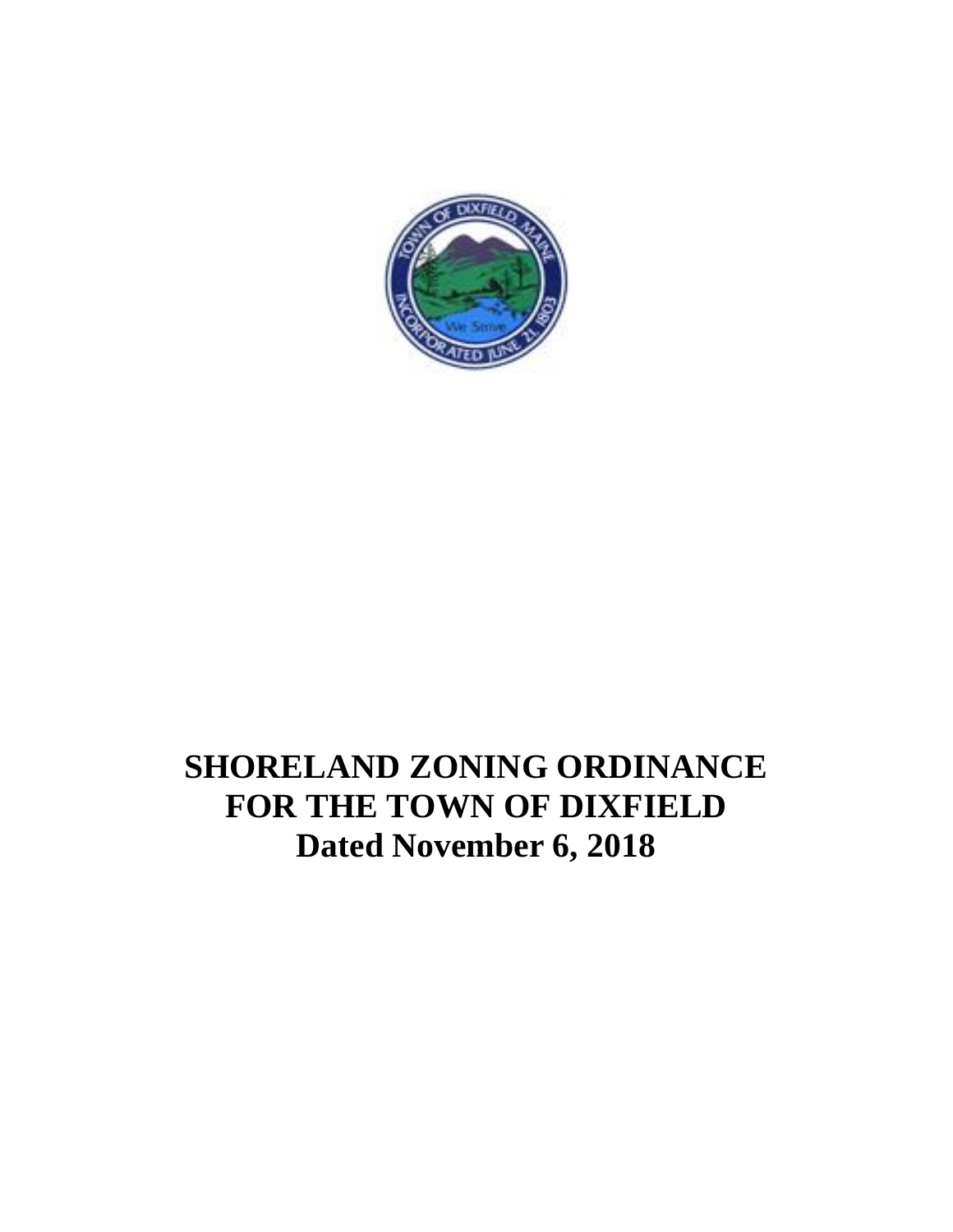#### **TABLE OF CONTENTS**

### **Section**

### Page

| 1. |             |                                                                                   |      |
|----|-------------|-----------------------------------------------------------------------------------|------|
| 2. |             |                                                                                   |      |
| 3. |             |                                                                                   |      |
| 4. |             |                                                                                   |      |
| 5. |             |                                                                                   |      |
| 6. |             |                                                                                   |      |
| 7. |             |                                                                                   |      |
| 8. |             |                                                                                   |      |
| 9. |             |                                                                                   |      |
|    |             |                                                                                   |      |
|    |             |                                                                                   |      |
|    |             |                                                                                   |      |
|    |             |                                                                                   |      |
|    |             |                                                                                   |      |
|    |             |                                                                                   |      |
|    |             |                                                                                   |      |
|    |             |                                                                                   |      |
|    |             |                                                                                   |      |
|    |             |                                                                                   |      |
|    |             |                                                                                   |      |
|    |             |                                                                                   |      |
|    | Е.          |                                                                                   |      |
|    |             |                                                                                   |      |
|    |             |                                                                                   |      |
|    |             |                                                                                   |      |
|    |             |                                                                                   |      |
|    |             |                                                                                   |      |
|    |             |                                                                                   |      |
|    |             |                                                                                   |      |
|    |             |                                                                                   |      |
|    |             |                                                                                   |      |
|    |             | C. Piers, Docks, Wharves, Bridges and Other Structures and Uses Extending Over or |      |
|    |             | Below the Normal High-Water Line of a Water body or Within a Wetland  17          |      |
|    |             |                                                                                   |      |
|    | Е.          |                                                                                   |      |
|    | $F_{\cdot}$ |                                                                                   |      |
|    |             |                                                                                   |      |
|    |             |                                                                                   |      |
|    | Н.          |                                                                                   |      |
|    | I.          |                                                                                   |      |
|    | J.          |                                                                                   |      |
|    | Κ.          |                                                                                   |      |
|    | L.          |                                                                                   |      |
|    | M.          |                                                                                   | . 23 |
|    |             |                                                                                   | 24   |
|    |             |                                                                                   |      |
|    | O.          |                                                                                   |      |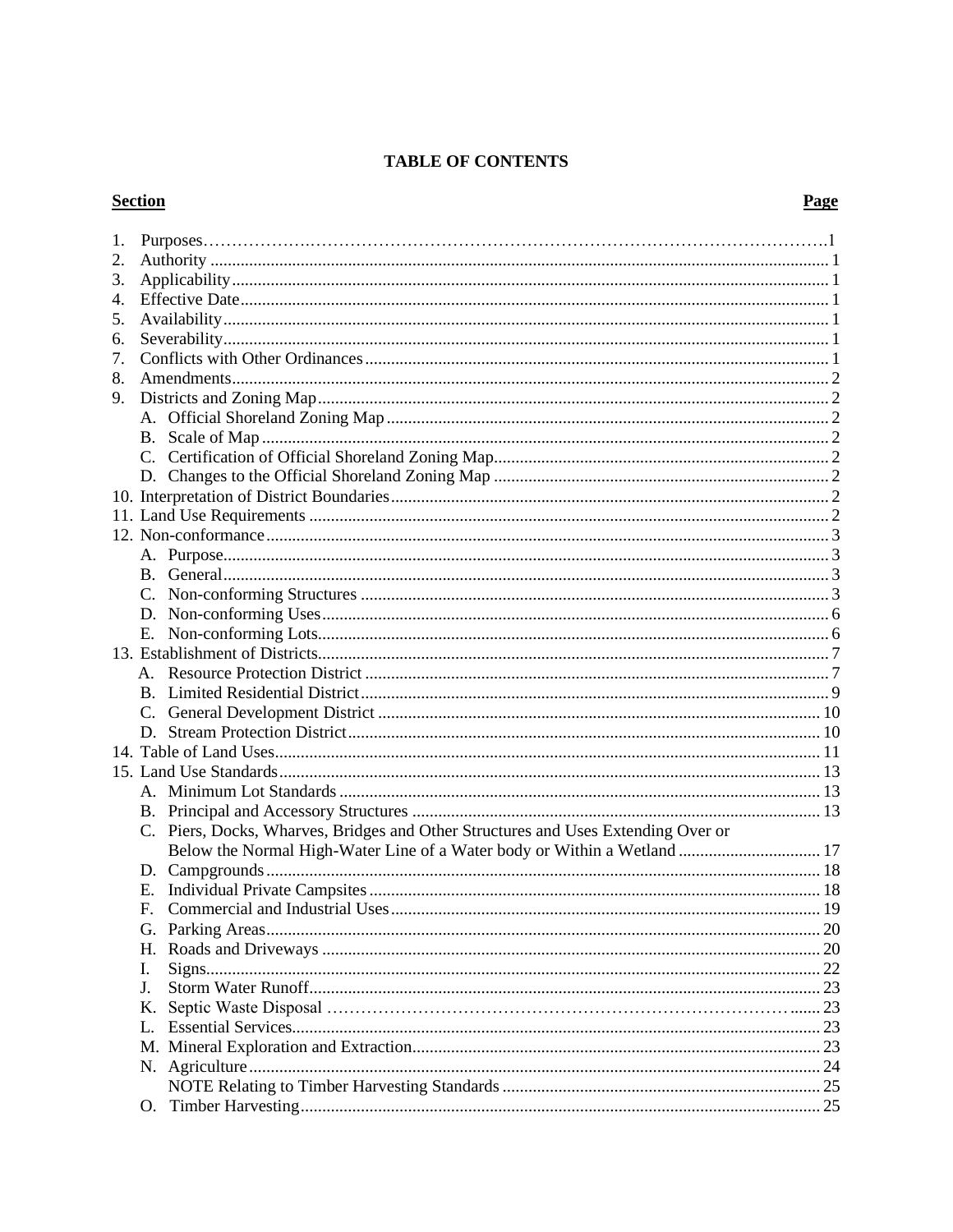|   | P. Clearing or Removal of Vegetation for Activities Other than Timber Harvesting |  |
|---|----------------------------------------------------------------------------------|--|
| Q |                                                                                  |  |
| R |                                                                                  |  |
| S |                                                                                  |  |
|   |                                                                                  |  |
|   |                                                                                  |  |
|   |                                                                                  |  |
|   |                                                                                  |  |
|   |                                                                                  |  |
|   |                                                                                  |  |
|   |                                                                                  |  |
|   |                                                                                  |  |
|   |                                                                                  |  |
|   |                                                                                  |  |
|   |                                                                                  |  |
|   |                                                                                  |  |
|   |                                                                                  |  |
|   |                                                                                  |  |
|   |                                                                                  |  |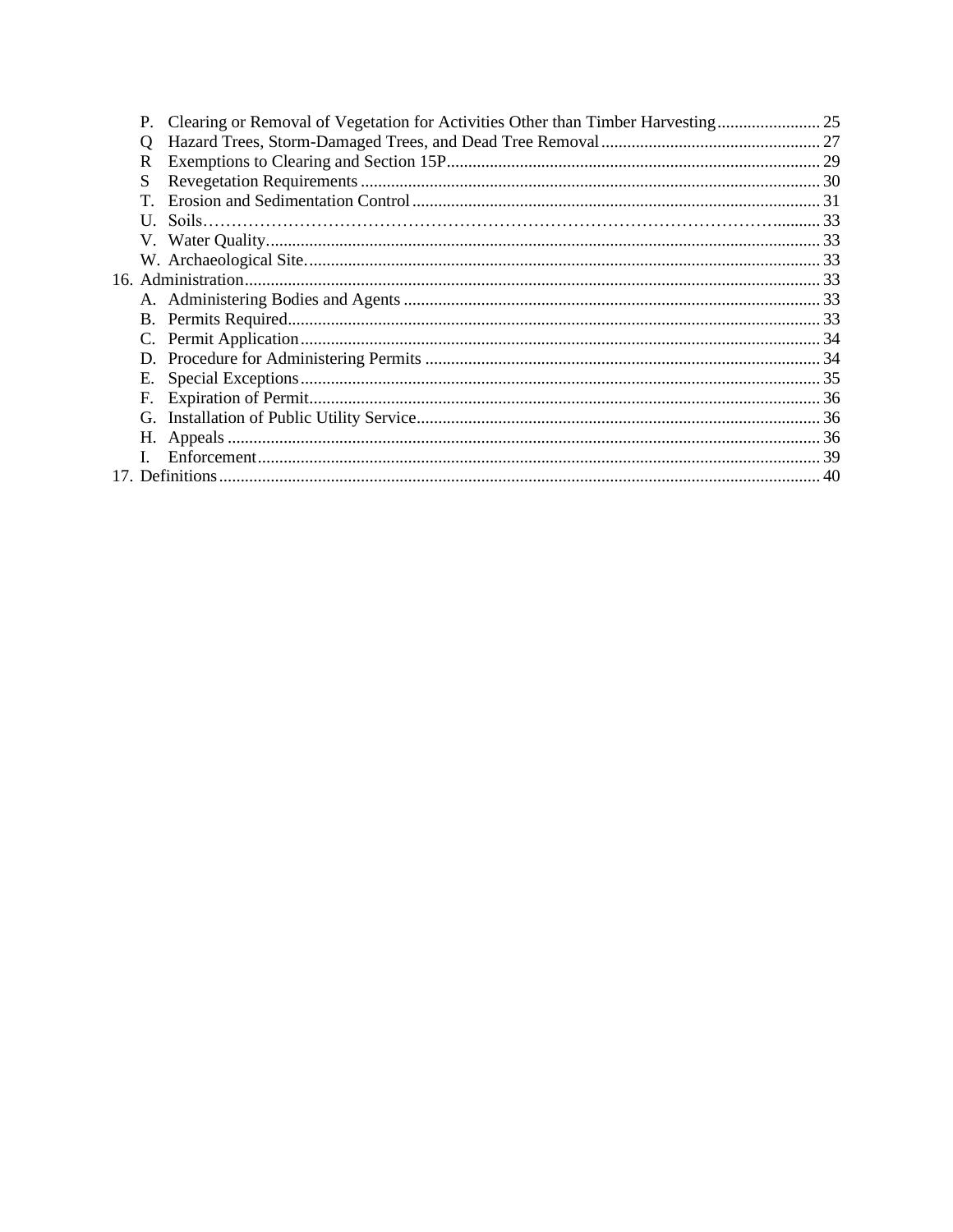### **Shoreland Zoning Ordinance for the Municipality of Dixfield, Maine**

- **1. Purposes.** The purposes of this Ordinance are to further the maintenance of safe and healthful conditions; to prevent and control water pollution; to protect fish spawning grounds, aquatic life, bird and other wildlife habitat; to protect buildings and lands from flooding and accelerated erosion; to protect archaeological and historic resources; to protect freshwater wetlands; to control building sites, placement of structures and land uses; to conserve shore cover, and visual as well as actual points of access to inland waters; to conserve natural beauty and open space; and to anticipate and respond to the impacts of development in shoreland areas.
- **2. Authority.** This Ordinance has been prepared in accordance with the provisions of Title 38 sections 435-449 of the Maine Revised Statutes Annotated (M.R.S.A.).
- **3. Applicability.** This Ordinance applies to all land areas within 250 feet, horizontal distance, of the
	- normal high-water line of any great pond or river, or
	- upland edge of a freshwater wetland,

and all land areas within 75 feet, horizontal distance, of the normal high-water line of a stream.

This Ordinance also applies to any structure built on, over or abutting a dock, wharf or pier, or other structure extending or located below the normal high-water line of a water body or within a wetland.

**4. Effective Date of Ordinance and Ordinance Amendments.** This Ordinance, which was adopted by the municipal legislative body on November 6, 2018 shall not be effective unless approved by the Commissioner of the Department of Environmental Protection. A certified copy of the Ordinance, or Ordinance Amendment, attested and signed by the Municipal Clerk, shall be forwarded to the Commissioner for approval. If the Commissioner fails to act on this Ordinance or Ordinance Amendment, within forty-five (45) days of his/her receipt of the Ordinance, or Ordinance Amendment, it shall be automatically approved.

Any application for a permit submitted to the municipality within the forty-five (45) day period shall be governed by the terms of this Ordinance, or Ordinance Amendment, if the Ordinance, or Ordinance Amendment, is approved by the Commissioner.

- **5. Availability.** A certified copy of this Ordinance shall be filed with the Municipal Clerk and shall be accessible to any member of the public. Copies shall be made available to the public at reasonable cost at the expense of the person making the request. Notice of availability of this Ordinance shall be posted.
- **6. Severability.** Should any section or provision of this Ordinance be declared by the courts to be invalid, such decision shall not invalidate any other section or provision of the Ordinance.
- **7. Conflicts with Other Ordinances.** Whenever a provision of this Ordinance conflicts with or is inconsistent with another provision of this Ordinance or of any other ordinance, regulation or statute administered by the municipality, the more restrictive provision shall control.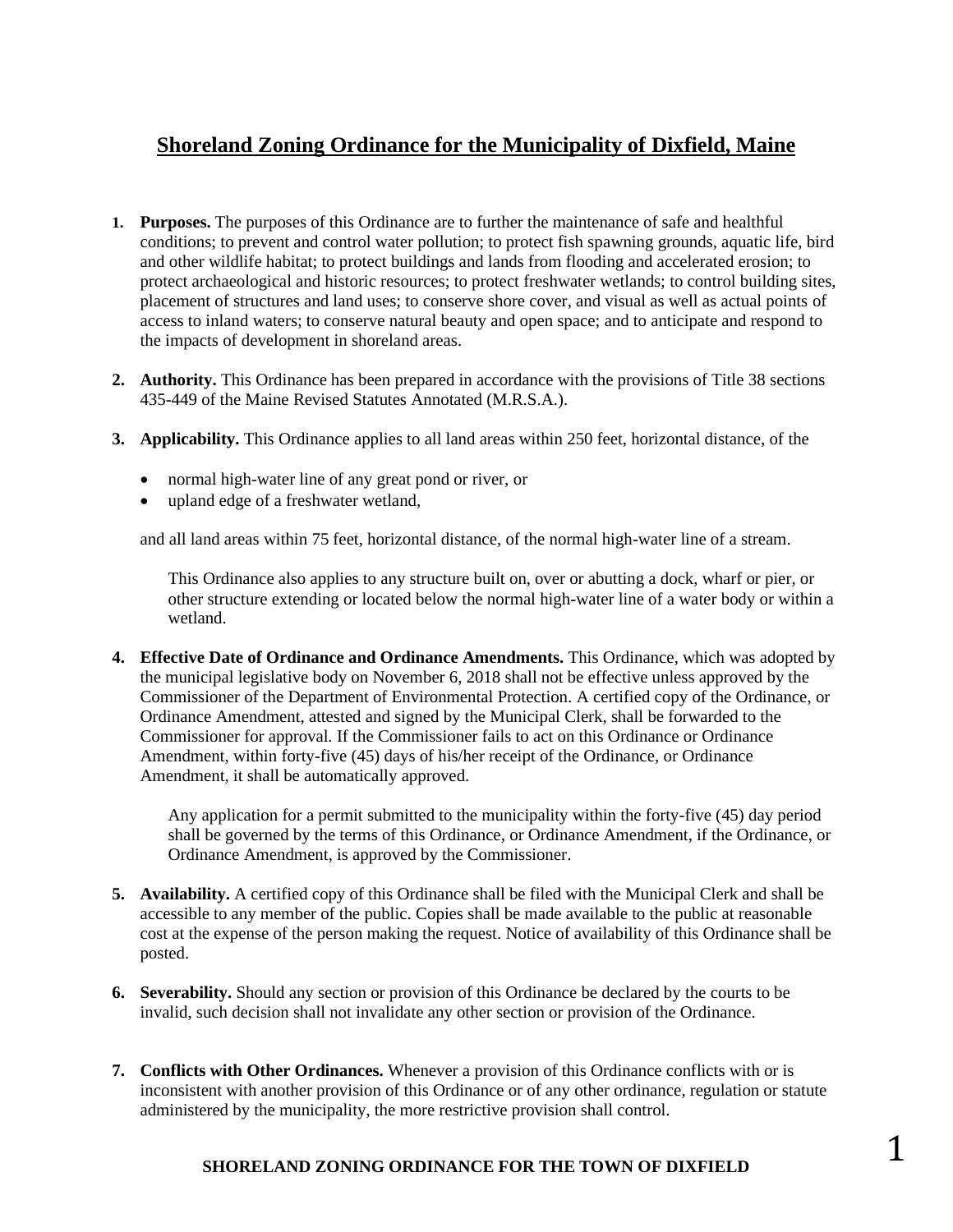**8. Amendments.** This Ordinance may be amended by majority vote of the legislative body. Copies of amendments, attested and signed by the Municipal Clerk, shall be submitted to the Commissioner of the Department of Environmental Protection following adoption by the municipal legislative body and shall not be effective unless approved by the Commissioner. If the Commissioner fails to act on any amendment within forty-five  $(45)$  days of his/her receipt of the amendment, the amendment is automatically approved. Any application for a permit submitted to the municipality within the fortyfive (45) day period shall be governed by the terms of the amendment, if such amendment is approved by the Commissioner.

#### **9. Districts and Zoning Map**

- **A. Official Shoreland Zoning Map.** The areas to which this Ordinance is applicable are hereby divided into the following districts as shown on the Official Shoreland Zoning Map(s) which is (are) made a part of this Ordinance:
	- (1) Resource Protection
	- (2) Limited Residential
	- (3) General Development
	- (4) Stream Protection
- **B. Scale of Map.** The Official Shoreland Zoning Map shall be drawn at a scale of not less than: 1 inch = 2000 feet. District boundaries shall be clearly delineated and a legend indicating the symbols for each district shall be placed on the map.
- **C. Certification of Official Shoreland Zoning Map.** The Official Shoreland Zoning Map shall be certified by the attested signature of the Municipal Clerk and shall be located in the municipal office. In the event the municipality does not have a municipal office, the Municipal Clerk shall be the custodian of the map.
- **D. Changes to the Official Shoreland Zoning Map.** If amendments, in accordance with Section 8, are made in the district boundaries or other matter portrayed on the Official Shoreland Zoning Map, such changes shall be made on the Official Shoreland Zoning Map within thirty (30) days after the amendment has been approved by the Commissioner of the Department of Environmental Protection.
- **10. Interpretation of District Boundaries.** Unless otherwise set forth on the Official Shoreland Zoning Map, district boundary lines are property lines, the centerlines of streets, roads and rights of way, and the boundaries of the shoreland area as defined herein. Where uncertainty exists as to the exact location of district boundary lines, the Board of Appeals shall be the final authority as to location.
- **11. Land Use Requirements.** Except as hereinafter specified, no building, structure or land shall hereafter be used or occupied, and no building or structure or part thereof shall hereafter be erected, constructed, expanded, moved, or altered and no new lot shall be created except in conformity with all of the regulations herein specified for the district in which it is located, unless a variance is granted.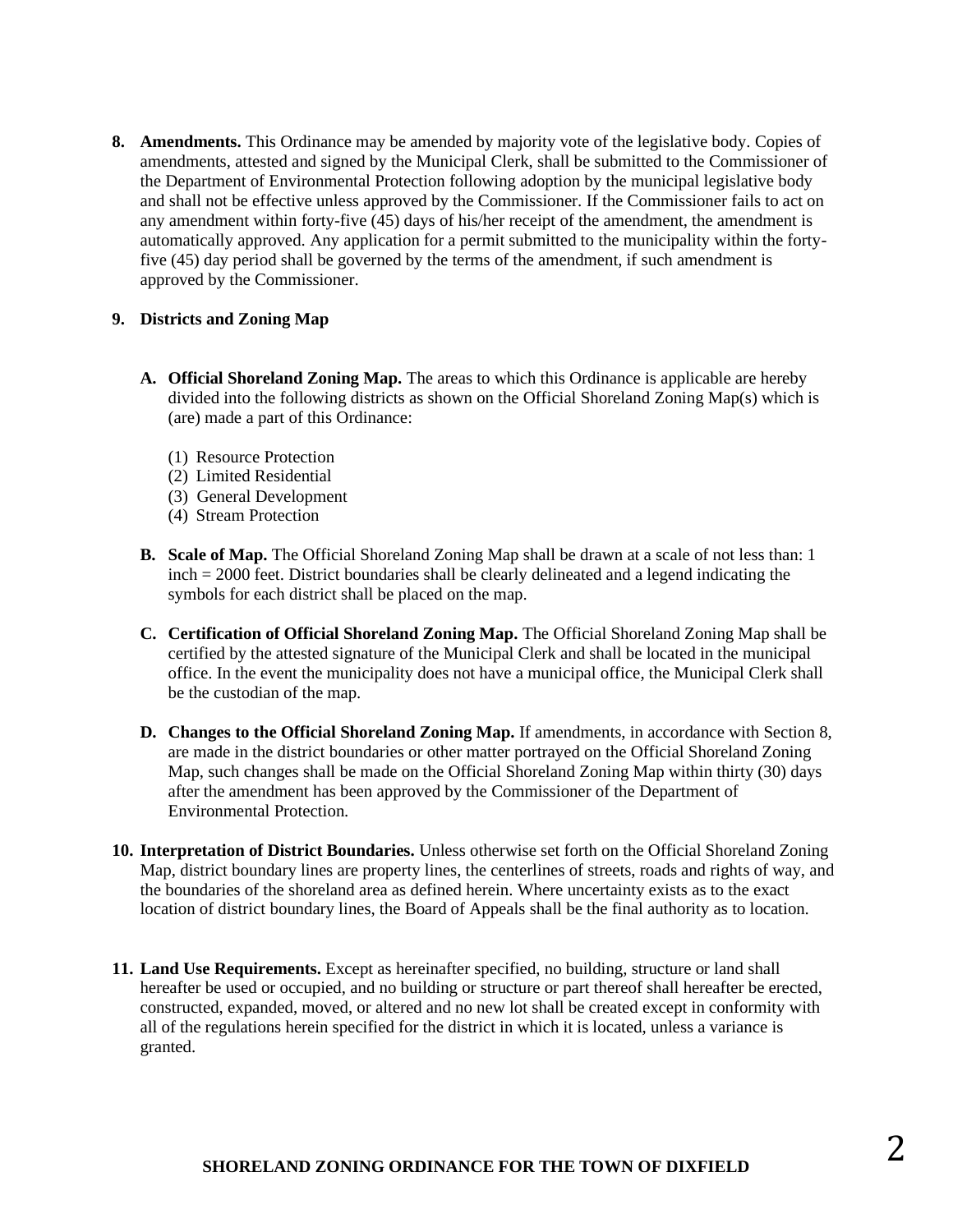#### **12. Non-conformance**

#### **A. Purpose.**

It is the intent of this Ordinance to promote land use conformities, except that non-conforming conditions that existed before the effective date of this Ordinance or amendments thereto shall be allowed to continue, subject to the requirements set forth in Section 12. Except as otherwise provided in this Ordinance, a non-conforming condition shall not be permitted to become more non-conforming.

#### **B. General**

- (1) **Transfer of Ownership**. Non-conforming structures, lots, and uses may be transferred, and the new owner may continue the non-conforming use or continue to use the non-conforming structure or lot, subject to the provisions of this Ordinance.
- (2) **Repair and Maintenance**. This Ordinance allows, without a permit, the normal upkeep and maintenance of non-conforming uses and structures including repairs or renovations that do not involve expansion of the non-conforming use or structure, and such other changes in a non-conforming use or structure as federal, state, or local building and safety codes may require.

#### **C. Non-conforming Structures**

- (1) **Expansions**. All new principal and accessory structures, excluding functionally waterdependent uses, must meet the water body, tributary stream, or wetland setback requirements contained in Section 15(B)(1). A non-conforming structure may be added to or expanded after obtaining a permit from the same permitting authority as that for a new structure, if such addition or expansion does not increase the non-conformity of the structure and is in accordance with subparagraphs (a) and (b) below.
	- (a) Expansion of any portion of a structure within 25 feet of the normal high-water line of a water body, tributary stream, or upland edge of a wetland is prohibited, even if the expansion will not increase nonconformity with the water body, tributary stream or wetland setback requirement. Expansion of an accessory structure that is located closer to the normal high-water line of a water body, tributary stream, or upland edge of a wetland than the principal structure is prohibited, even if the expansion will not increase nonconformity with the water body, tributary stream, or wetland setback requirement.
	- (b) Notwithstanding paragraph (a), above, if a legally existing nonconforming principal structure is entirely located less than 25 feet from the normal high-water line of a water body, tributary stream, or upland edge of a wetland, that structure may be expanded as follows, as long as all other applicable municipal land use standards are met and the expansion is not prohibited by Section 12(C)(1).
		- (i) The maximum total footprint for the principal structure may not be expanded to a size greater than 800 square feet or 30% larger than the footprint that existed on January 1, 1989, whichever is greater. The maximum height of the principal structure may not be made greater than 15 feet or the height of the existing structure, whichever is greater.
	- (c) All other legally existing nonconforming principal and accessory structures that do not meet the water body, tributary stream, or wetland setback requirements may be expanded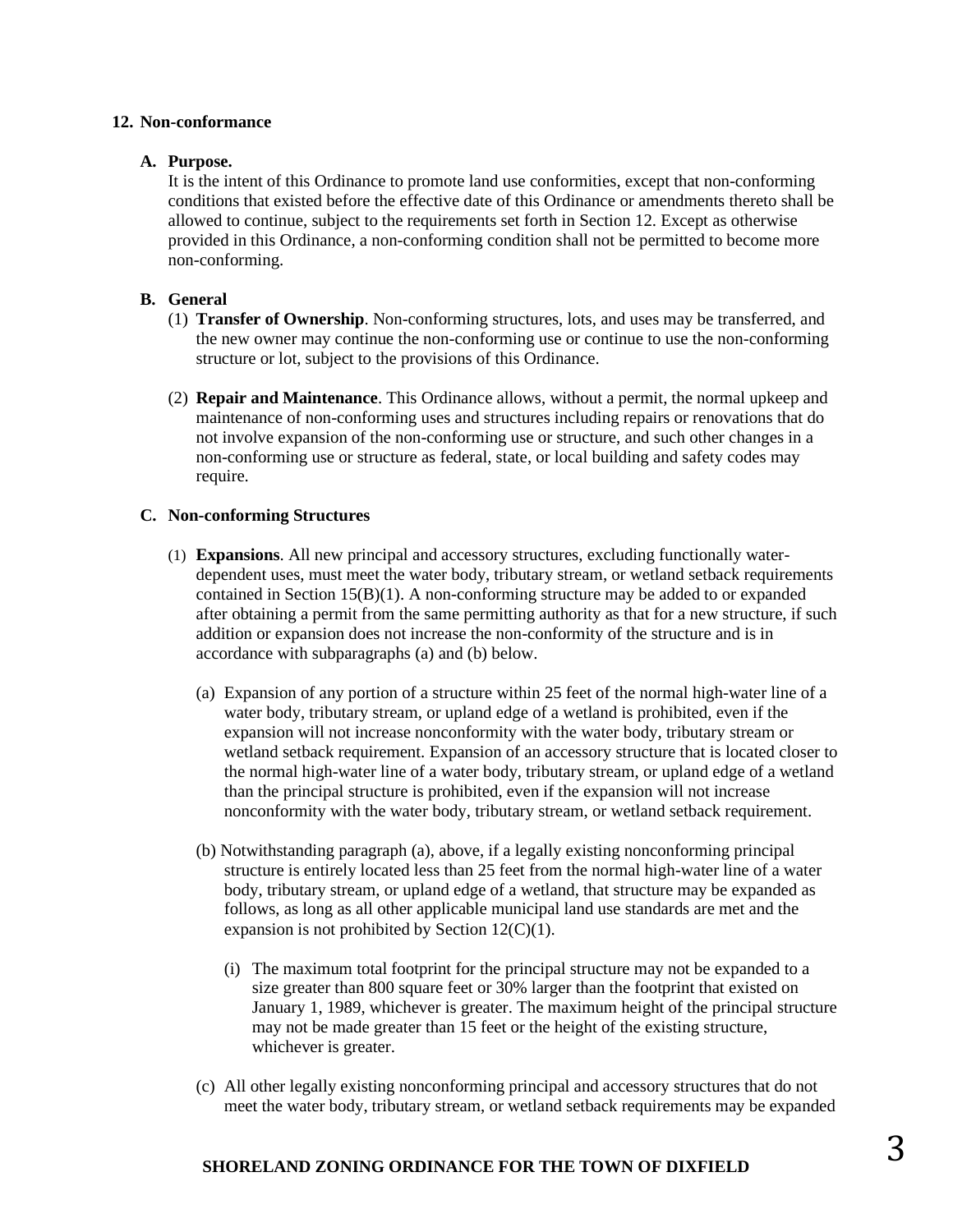or altered as follows, as long as other applicable municipal land use standards are met and the expansion is not prohibited by Section  $12(C)(1)$  or Section  $12(C)(1)(a)$ , above.

- (i) For structures located less than 75 feet from the normal high-water line of a water body, tributary stream, or upland edge of a wetland, the maximum combined total footprint for all structures may not be expanded to a size greater than 1,000 square feet or 30% larger than the footprint that existed on January 1, 1989, whichever is greater. The maximum height of any structure may not be made greater than 20 feet or the height of the existing structure, whichever is greater.
- (ii) For structures located less than 100 feet from the normal high-water line of a great pond classified as GPA or a river flowing to a great pond classified as GPA, the maximum combined total footprint for all structures may not be expanded to a size greater than 1,500 square feet or 30% larger than the footprint that existed on January 1, 1989, whichever is greater. The maximum height of any structure may not be made greater than 25 feet or the height of the existing structure, whichever is greater. Any portion of those structures located less than 75 feet from the normal high-water line of a water body, tributary stream, or upland edge of a wetland must meet the footprint and height limits in Section  $12(C)(1)(b)(i)$  and Section  $12(C)(1)(c)(i)$ , above.
- (iii)In addition to the limitations in subparagraphs (i) and (ii), for structures that are legally nonconforming due to their location within the Resource Protection District when located at less than 250 feet from the normal high-water line of a water body or the upland edge of a wetland, the maximum combined total footprint for all structures may not be expanded to a size greater than 1,500 square feet or 30% larger than the footprint that existed at the time the Resource Protection District was established on the lot, whichever is greater. The maximum height of any structure may not be made greater than 25 feet or the height of the existing structure, whichever is greater, except that any portion of those structures located less than 75 feet from the normal high-water line of a water body, tributary stream, or upland edge of a wetland must meet the footprint and height limits in Section  $12(C)(1)(b)(i)$  and Section  $12(C)(1)(c)(i)$ , above.
- (d) An approved plan for expansion of a nonconforming structure must be recorded by the applicant with the registry of deeds, within 90 days of approval. The recorded plan must show the existing and proposed footprint of the non-conforming structure, the existing and proposed structure height, the footprint of any other structures on the parcel, the shoreland zone boundary and evidence of approval by the municipal review authority.
- (2) **Foundations.** Whenever a new, enlarged, or replacement foundation is constructed under a non-conforming structure, the structure and new foundation must be placed such that the setback requirement is met to the greatest practical extent as determined by the Planning Board or its designee, basing its decision on the criteria specified in Section  $12(C)(3)$ Relocation, below.
- (3) **Relocation**. A non-conforming structure may be relocated within the boundaries of the parcel on which the structure is located provided that the site of relocation conforms to all setback requirements to the greatest practical extent as determined by the Planning Board or its designee, and provided that the applicant demonstrates that the present subsurface sewage disposal system meets the requirements of State law and the State of Maine Subsurface Wastewater Disposal Rules (Rules), or that a new system can be installed in compliance with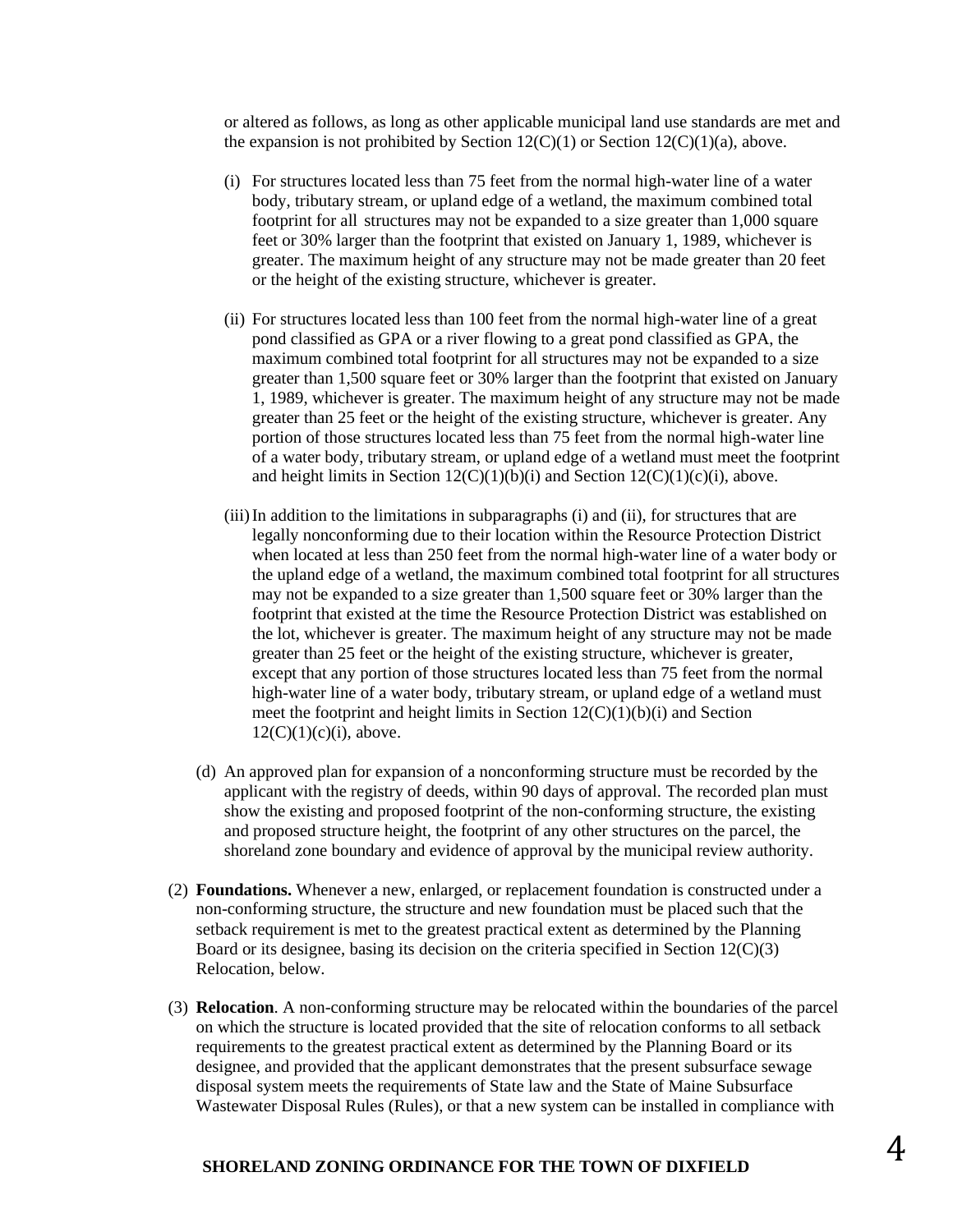the law and said Rules. In no case shall a structure be relocated in a manner that causes the structure to be more non-conforming.

In determining whether the building relocation meets the setback to the greatest practical extent, the Planning Board or its designee shall consider the size of the lot, the slope of the land, the potential for soil erosion, the location of other structures on the property and on adjacent properties, the location of the septic system and other on-site soils suitable for septic systems, and the type and amount of vegetation to be removed to accomplish the relocation.

When it is necessary to remove vegetation within the water or wetland setback area in order to relocate a structure, the Planning Board shall require replanting of native vegetation to compensate for the destroyed vegetation in accordance with Section 15(S). In addition, the area from which the relocated structure was removed must be replanted with vegetation. Replanting shall be required as follows:

(a) Trees removed in order to relocate a structure must be replanted with at least one native tree, three (3) feet in height, for every tree removed. If more than five trees are planted, no one species of tree shall make up more than 50% of the number of trees planted. Replaced trees must be planted no further from the water or wetland than the trees that were removed.

Other woody and herbaceous vegetation, and ground cover, that are removed or destroyed in order to relocate a structure must be re-established. An area at least the same size as the area where vegetation and/or ground cover was disturbed, damaged, or removed must be reestablished within the setback area. The vegetation and/or ground cover must consist of similar native vegetation and/or ground cover that was disturbed, destroyed or removed.

- (b) Where feasible, when a structure is relocated on a parcel the original location of the structure shall be replanted with vegetation which may consist of grasses, shrubs, trees, or a combination thereof.
- (4) **Reconstruction or Replacement**. Any non-conforming structure which is located less than the required setback from a water body, tributary stream, or wetland and which is removed, or damaged or destroyed, regardless of the cause, by more than 50% of the market value of the structure before such damage, destruction or removal, may be reconstructed or replaced provided that a permit is obtained within eighteen (18) months of the date of said damage, destruction, or removal, and provided that such reconstruction or replacement is in compliance with the water body, tributary stream or wetland setback requirement to the greatest practical extent as determined by the Planning Board or its designee in accordance with the purposes of this Ordinance. In no case shall a structure be reconstructed or replaced so as to increase its non-conformity. If the reconstructed or replacement structure is less than the required setback it shall not be any larger than the original structure, except as allowed pursuant to Section 12(C)(1) above, as determined by the non-conforming footprint of the reconstructed or replaced structure at its new location. If the total footprint of the original structure can be relocated or reconstructed beyond the required setback area, no portion of the relocated or reconstructed structure shall be replaced or constructed at less than the setback requirement for a new structure. When it is necessary to remove vegetation in order to replace or reconstruct a structure, vegetation shall be replanted in accordance with Section  $12(C)(3)$  above.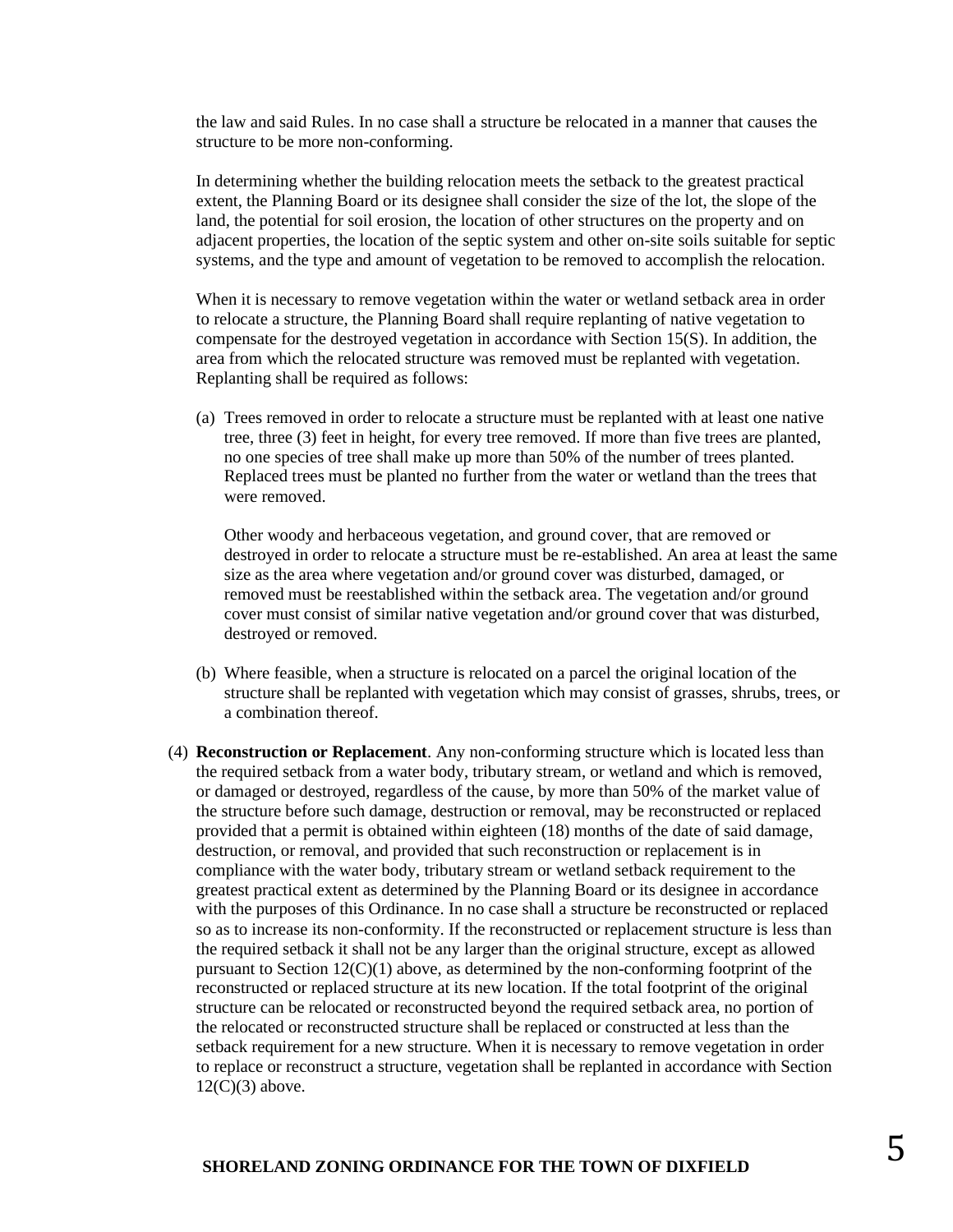Any non-conforming structure which is located less than the required setback from a water body, tributary stream, or wetland and which is removed by 50% or less of the market value, or damaged or destroyed by 50% or less of the market value of the structure, excluding normal maintenance and repair, may be reconstructed in place if a permit is obtained from the Code Enforcement Officer within one year of such damage, destruction, or removal.

In determining whether the building reconstruction or replacement meets the setback to the greatest practical extent the Planning Board or its designee shall consider, in addition to the criteria in Section  $12(C)(3)$  above, the physical condition and type of foundation present, if any.

(5) **Change of Use of a Non-conforming Structure**. The use of a non-conforming structure may not be changed to another use unless the Planning Board, after receiving a written application, determines that the new use will have no greater adverse impact on the water body, tributary stream, or wetland, or on the subject or adjacent properties and resources than the existing use.

In determining that no greater adverse impact will occur, the Planning Board shall require written documentation from the applicant, regarding the probable effects on public health and safety, erosion and sedimentation, water quality, fish and wildlife habitat, vegetative cover, visual and actual points of public access to waters, natural beauty, floodplain management, archaeological and historic resources, and other functionally water-dependent uses.

#### **D. Non-conforming Uses**

- (1) **Expansions**. Expansions of non-conforming uses are prohibited, except that non-conforming residential uses may, after obtaining a permit from the Planning Board, be expanded within existing residential structures or within expansions of such structures as allowed in Section  $12(C)(1)$  above.
- (2) **Resumption Prohibited**. A lot, building or structure in or on which a non-conforming use is discontinued for a period exceeding one year, or which is superseded by a conforming use, may not again be devoted to a non-conforming use except that the Planning Board may, for good cause shown by the applicant, grant up to a one year extension to that time period. This provision shall not apply to the resumption of a use of a residential structure provided that the structure has been used or maintained for residential purposes during the preceding five (5) year period.
- (3) **Change of Use**. An existing non-conforming use may be changed to another non-conforming use provided that the proposed use has no greater adverse impact on the subject and adjacent properties and resources, including water dependent uses in the CFMA district, than the former use, as determined by the Planning Board. The determination of no greater adverse impact shall be made according to criteria listed in Section 12(C)(5) above.

#### **E. Non-conforming Lots**

(1) **Non-conforming Lots**: A non-conforming lot of record as of the effective date of this Ordinance or amendment thereto may be built upon, without the need for a variance, provided that such lot is in separate ownership and not contiguous with any other lot in the same ownership, and that all provisions of this Ordinance except lot area, lot width and shore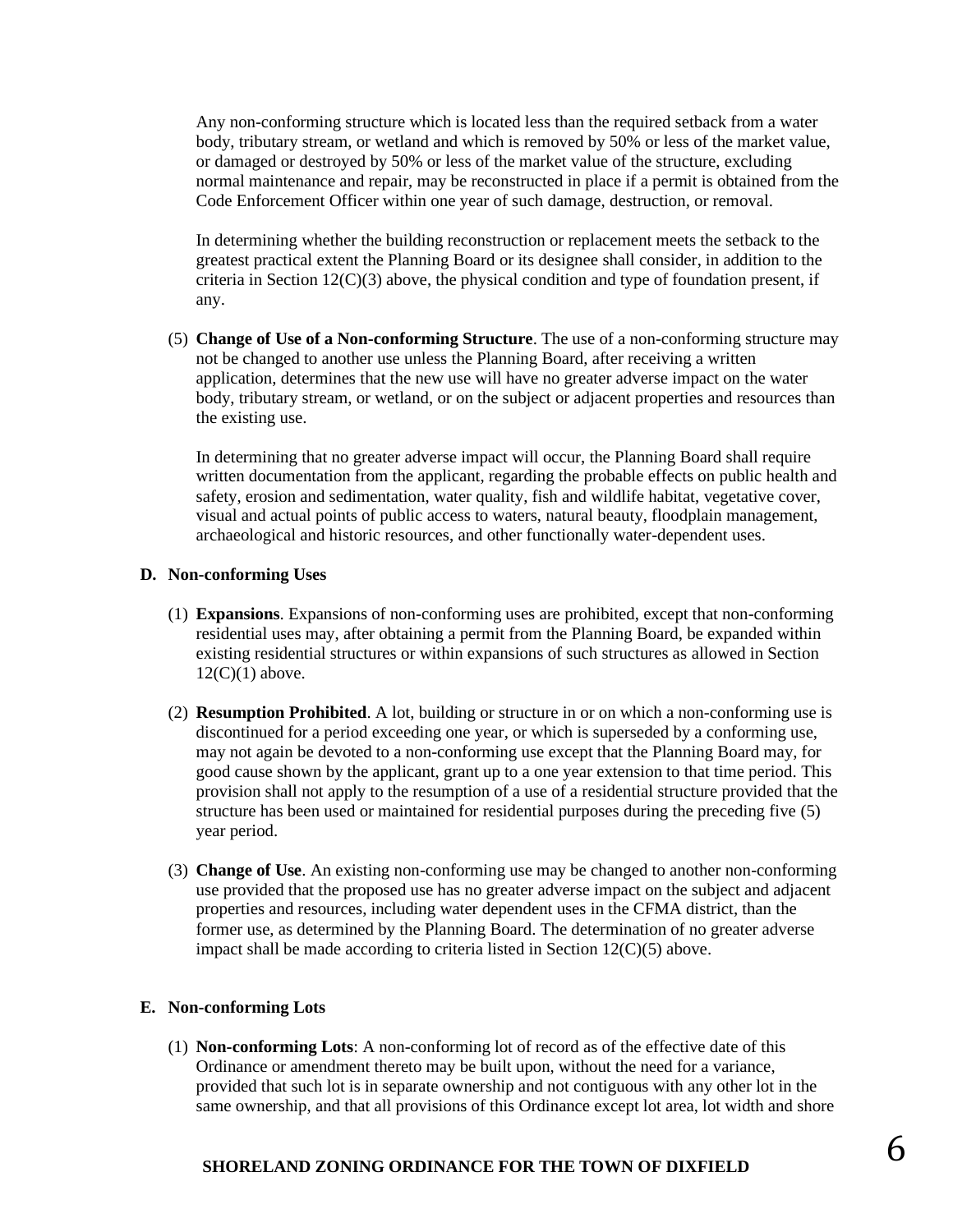frontage can be met. Variances relating to setback or other requirements not involving lot area, lot width or shore frontage shall be obtained by action of the Board of Appeals.

(2) **Contiguous Built Lots**: If two or more contiguous lots or parcels are in a single or joint ownership of record at the time of adoption of this Ordinance, if all or part of the lots do not meet the dimensional requirements of this Ordinance, and if a principal use or structure exists on each lot, the non-conforming lots may be conveyed separately or together, provided that the *State Minimum Lot Size Law* (12 M.R.S.A. sections 4807-A through 4807-D) and the State of Maine Subsurface Wastewater Disposal Rules are complied with.

If two or more principal uses or structures existed on a single lot of record on the effective date of this ordinance, each may be sold on a separate lot provided that the above referenced law and rules are complied with. When such lots are divided each lot thus created must be as conforming as possible to the dimensional requirements of this Ordinance.

(3) **Contiguous Lots - Vacant or Partially Built**: If two or more contiguous lots or parcels are in single or joint ownership of record at the time of or since adoption or amendment of this Ordinance, if any of these lots do not individually meet the dimensional requirements of this Ordinance or subsequent amendments, and if one or more of the lots are vacant or contain no principal structure the lots shall be combined to the extent necessary to meet the dimensional requirements.

This provision shall not apply to 2 or more contiguous lots, at least one of which is nonconforming, owned by the same person or persons on the effective date of this Ordinance and recorded in the registry of deeds if the lot is served by a public sewer or can accommodate a subsurface sewage disposal system in conformance with the State of Maine Subsurface Wastewater Disposal Rules; and

- (a) Each lot contains at least 100 feet of shore frontage and at least 20,000 square feet of lot area; or
- (b) Any lots that do not meet the frontage and lot size requirements of Section  $12(E)(3)(a)$ are reconfigured or combined so that each new lot contains at least 100 feet of shore frontage and 20,000 square feet of lot area.

#### **13. Establishment of Districts**

- **A. Resource Protection District.** The Resource Protection District includes areas in which development would adversely affect water quality, productive habitat, biological ecosystems, or scenic and natural values. This district shall include the following areas when they occur within the limits of the shoreland zone, exclusive of the Stream Protection District.
	- (1) Areas within 250 feet, horizontal distance, of the upland edge of fresh water wetlands, and wetlands associated with great ponds and rivers which are rated "moderate" or "high" value waterfowl and wading bird habitat, including nesting and feeding areas, by the Maine Department of Inland Fisheries and Wildlife (MDIF&W) that are depicted on a Geographic Information System (GIS) data layer maintained by either MDIF&W or the Department of Enviromental Protection as of December 31, 2008. For the purposes of this paragraph "wetland associated with great ponds and rivers" shall mean areas charactered by non-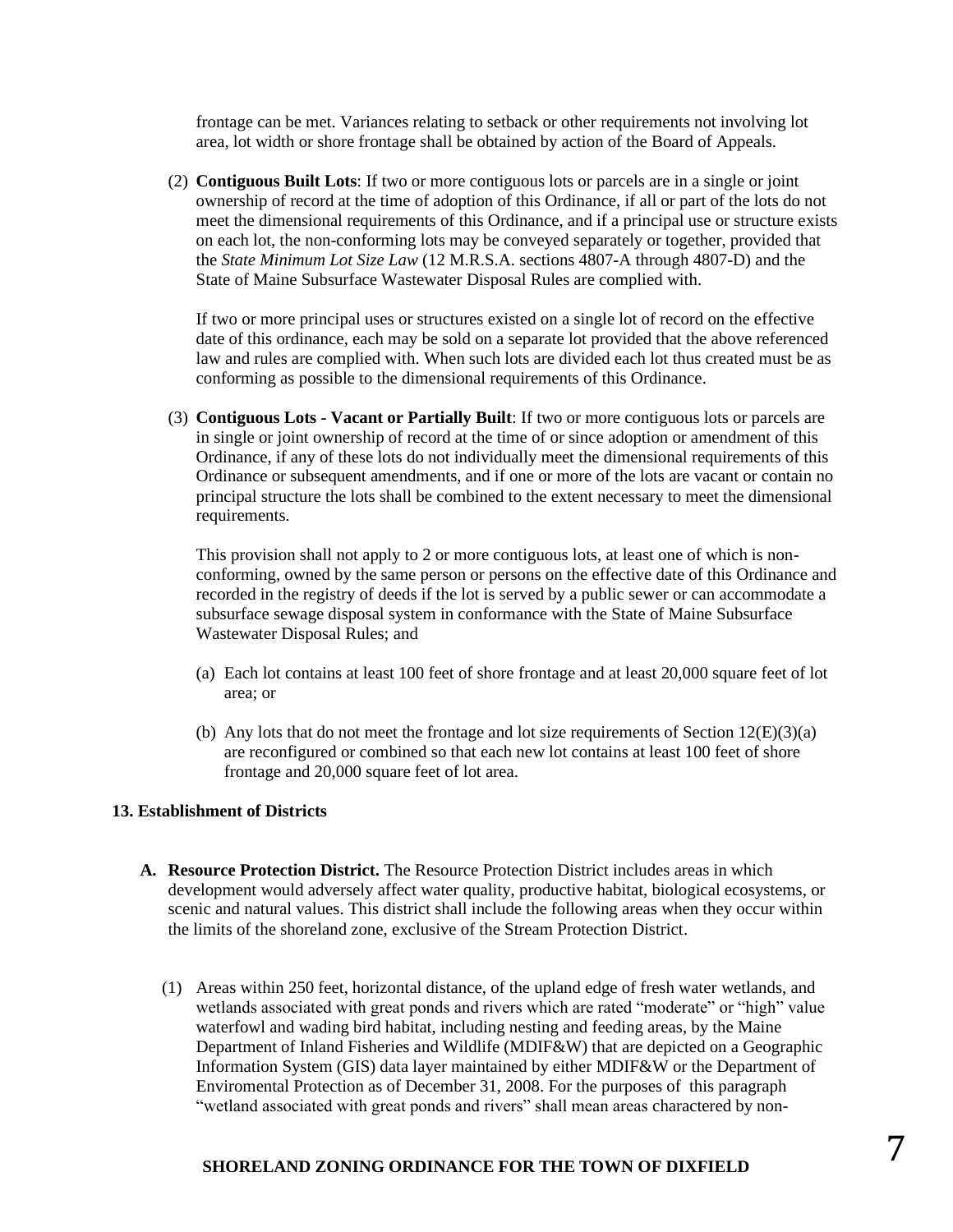forested wetland vegetation and hydric soils that are contiguous with a great pond or river, and have a surface elevation at or below the water level of the great pond or river during the period of normal high water. "Wetlands associated with great ponds or rivers" are considered to be part of that great pond or river.

- (2) Floodplains along rivers and floodplains along artificially formed great ponds along rivers, defined by the 100 year floodplain as designated on the Federal Emergency Management Agency's (FEMA) Flood Insurance Rate Maps or Flood Hazard Boundary Maps, or the flood of record, or in the absence of these, by soil types identified as recent floodplain soils.
- (3) Areas of two or more contiguous acres with sustained slopes of 20% or greater.
- (4) Areas of two (2) or more contiguous acres supporting wetland vegetation and hydric soils, which are not part of a freshwater or coastal wetland as defined, and which are not surficially connected to a water body during the period of normal high water.
- (5) Land areas along rivers subject to severe bank erosion, undercutting, or river bed movement.
- (6) Town of Dixfield site specific descriptions.

#### **a. Androscoggin River:**

1) All the islands situated on the Dixfield side of the Town Line. The land area within 250 feet, horizontal distance, of the normal high water line and described as follows:

a. From the Canton town line to westerly line of Map 1 lot 2D

b. The area from the easterly line of Map 1 Lot 23R to the westerly line of Map 2 Lot 2

c. The area from the westerly line of Map 2 Lot 69A to Easter Brook

d. The strip of land south of Route 2 and the Old Canton Road (Leavitt Street) from Easter Brook to the westerly line of Map 17 Lot 32 [Amended April 23, 2009]

#### **b. Webb River:**

1)The area within 250 feet, horizontal distance, along and adjacent to the Webb River, from Aunt Hannah Brook northerly to the (Webb River Falls) southerly line Map 11 lot 4A.

**c. Nonforested** along Webb River fresh water wetlands of 10 acres or more. The area within 250 feet, horizontal distance, outward from the nonforested wetland edge.

*Reference is made to individual site numbers assigned by the Maine Geological Survey in 1983 and the Maine Department of Environmental Protection in 1989 and further defined locally as follows:*

1) Wetland #101 – located southerly of Webb River Falls between the Webb River and Route #142. The area within 250 feet, horizontal distance, outward from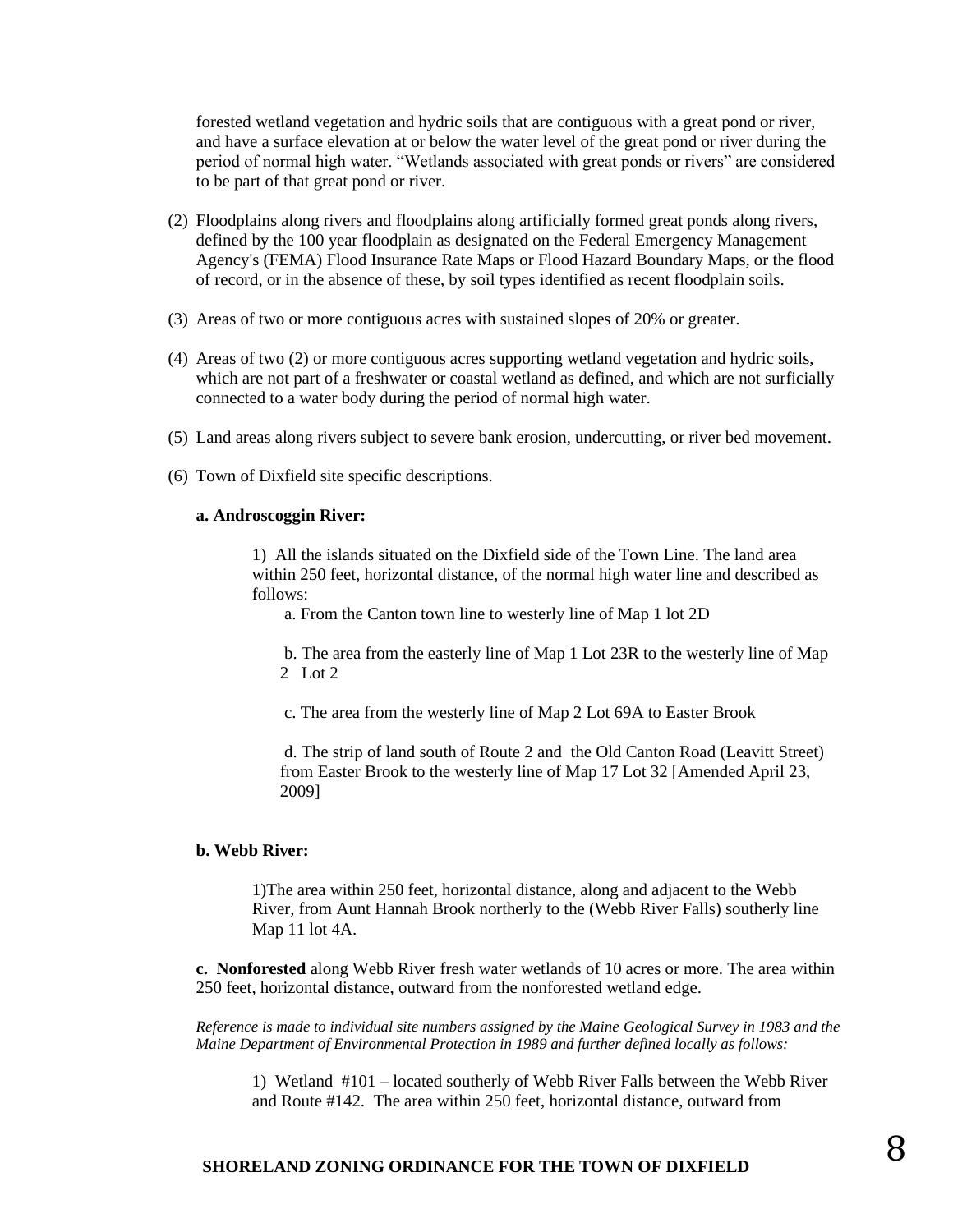individual nonforested wetlands areas; except those upland site areas lying within 250 feet from the center line of the right-of-way.

2) Wetland #106 – Located along the Webb River. The area within 250 feet, horizontal istance, outward from the nonforested wetland.

3) Wetland #110 – Located along Newton Brook, westerly of Route 2 and in the bowl of Holman Mountain. The area within 250 feet, horizontal distance, outward from the nonforested wetland.

4) Wetland #111 – Located on a tributary stream to Newton Brook and just easterly of Route 2. The area within 250 feet, horizontal distance, outward from the nonforested wetland. This wetland has been rated "moderate" or " high" value waterfowl and wading bird habitat, including nesting and feeding areas, by the Maine Department of Enviromental Protection.

#### B. **Limited Residential District**

The Limited Residential District includes those areas suitable for residential and recreational development. It includes areas other than those in the Resource Protection District, or Stream Protection District, and areas which are used less intensively than those in the Limited Commercial District or the General Development District and as described below.

1) Androscoggin River: The land area within 250 feet, horizontal distance, of the normal high water mark and described as follows:

a. From the easterly line of Map 1 Lot 2A to the westerly line of Map 1 Lot 20F.

b. The areas from the easterly line Map 2 Lot 3 to the easterly line Map 2 Lot 58. [Amended April 23, 2009]

c. The area north of Route 2 and the Old Canton Road from Easter Brook to the westerly line of Map 14 Lot 108 including portions of Map 14 Lots 108, 107 and 106.

- 2. **Webb River**: The land area within 250 fet, horizontal distance, of the normal high water mark and described as follows:
	- a. From the centerline of North Street northerly to Aunt Hannah Brook.
	- b. From the southerly line Map 11 Lot 4A to the Carthage town line.
- 3. **Areas within 250 feet,** horizontal distance, from the center of the road (Route 142) right-of way, being characterized as being upland sites and associated with Wetland 101 and Wetland 106.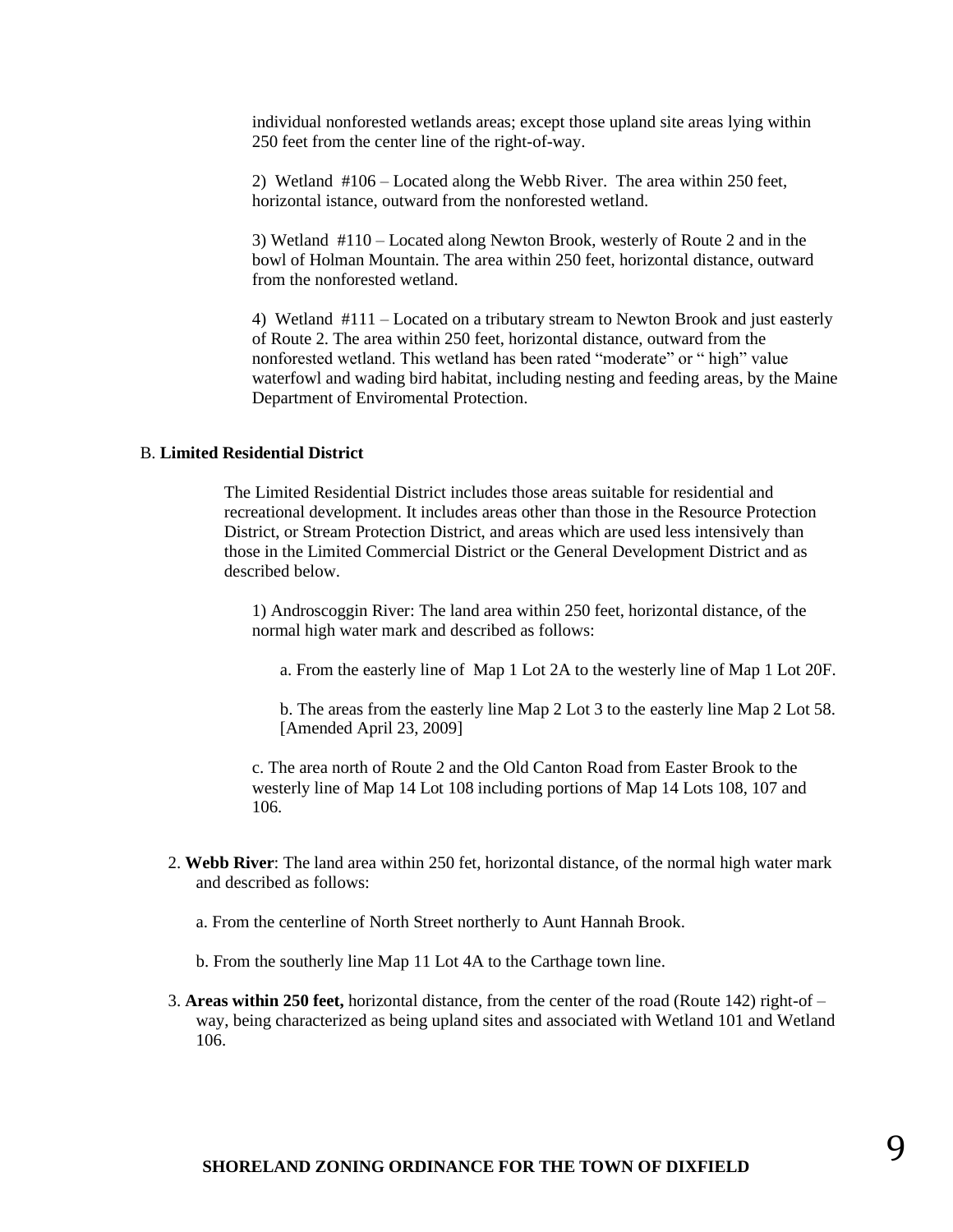#### **C. General Development District**

- The General Development District includes the following types of areas and as more as specifically identified in Section 13.C.3.
	- 1. Areas of two or more contiguous acres devoted to commerxial, industrial or intensive recreational activities, or a mix of such activities, including but not limited to the following:
		- a. Areas devoted to manufacturing, fabrication, or other industrial activities:

b. Areas devoted to wholesaling, warehousing, retail trade and services activities, or other commercial activities; and

c. Areas devoted to intensive recreational development and activities, such as, but not limited to, amusement parks, race tracks, and fairgrounds.

- 2. Areas otherwise discernable as having patterns of intensive commercial, industrial or recreational uses. Portions of the General Development District may also include residential development. However, no area shall be designated as a General Development District based solely on residential use.
- 3. Town of Dixfield site specific descriptions:

a. Androscoggin River: The land area within 250 feet, horizontal distance, of the normal high water mark and described as follows:

> 1) The area from the westerly line of Map 14 Lot 108 and Map 17 Lot 32 to the Webb River.

2) The areas from the easterly line of Map 2 Lot 58 to the westerly line of Map 2 Lot 69A that is not within the 100-year floodplain. [Amended April 23, 2009]

b. Webb River: The land area within 250 feet, horizontal distance, of the normal high water mark and described as follows:

 1) The area from the Androscoggin River notherly to the center line of North Street.

#### **E. Stream Protection District**

Stream Protection District: The Stream Protection District includes all land areas within seventy-five (75) feet, horizontal distrance, of the normal high-water line of a stream, exclusive of those areas within two-hundred and fifty (250) feet, horizontal distance, of the normal high-water line of a great pond or river, or within two hundred and fifty (250) feet, horizontal distance, of the upland edge of a freshwater wetland and as more specifically indentified in Section 13.E.2-7. Where a stream and its associated shoreland area is located within two-hundred and fifty (250) feet, horizontal distance, of the above water bodies or wetlands, that land area shall be regulated under the terms of the shoreland district associated with that water body or wetland.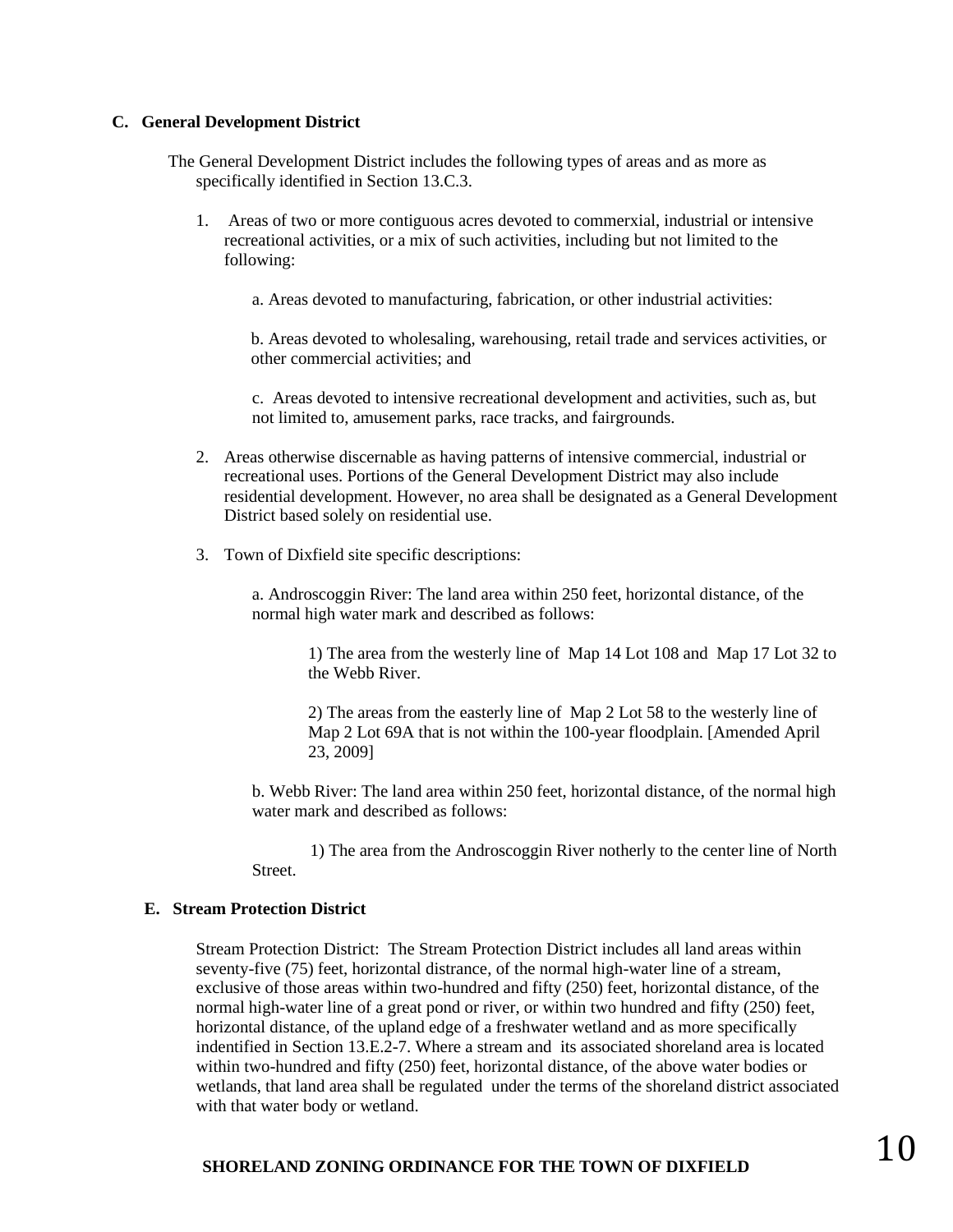- 1. **Aunt Hannah Brook –** From the Town's discontinued water district dam, including all land areas within 75 feet, horizontal distance, of the normal high water line, to the Webb River; exclusive of those areas within 250 feet, horizontal distance, of the normal high water line of Webb River.
- 2. **Seven Mile Stream**  From the Wilton Town line, including all land areas in Dixfield within 75 feet, horizontal distance, of the normal high water to the Jay town line.

3. **Newton Brook** – From wetland #110, including all land areas within 75 feet horizontal distance, of the normal high water line exclusive of those areas within 250 feet, horizontal distance, of the upland edge of Wetland #110 to the Androscoggin River; exclusive of those areas within 250 feet, horizontal distance, of the normal high water line of the Androscoggin River.

3.a **Tributary of Newton Brook –** From wetland #111, including all land areas within 75 feet horizontal distance, of the normal high water line exclusive of those areas within 250 feet, horizontal distance, of the upland edge of wetland #111, to the Newton Brook.

**4. Harvey Brook –** From the confluence of Harvey Brook and Beaver Pond Brook. Including all land areas within 75 feet, horizontal distance, of the normal high water line of the Androscoggin River; exclusive of those areas within 250 feet, horizontal distance, of the normal high water line of the Androscoggin River.

5. **Ludden Brook –** From the confluence of Ludden Brook and Fletcher Brook. Including all land areas within 75 feet, horizontal distance, of the normal high-water line to the Canton town line.

**14. Table of Land Uses.** All land use activities, as indicated in Table 1, Land Uses in the Shoreland Zone, shall conform with all of the applicable land use standards in Section 15. The district designation for a particular site shall be determined from the Official Shoreland Zoning Map.

#### **Key to Table 1**:

- Yes Allowed (no permit required but the use must comply with all applicable land use standards.)
- No Prohibited
- PB Allowed with permit issued by the Planning Board.
- CEO Allowed with permit issued by the Code Enforcement Officer
- LPI Allowed with permit issued by the Local Plumbing Inspector

#### **Abbreviations**:

- SP Stream Protection
- RP Resource Protection
- LR Limited Residential
- GD General Development I and General Development II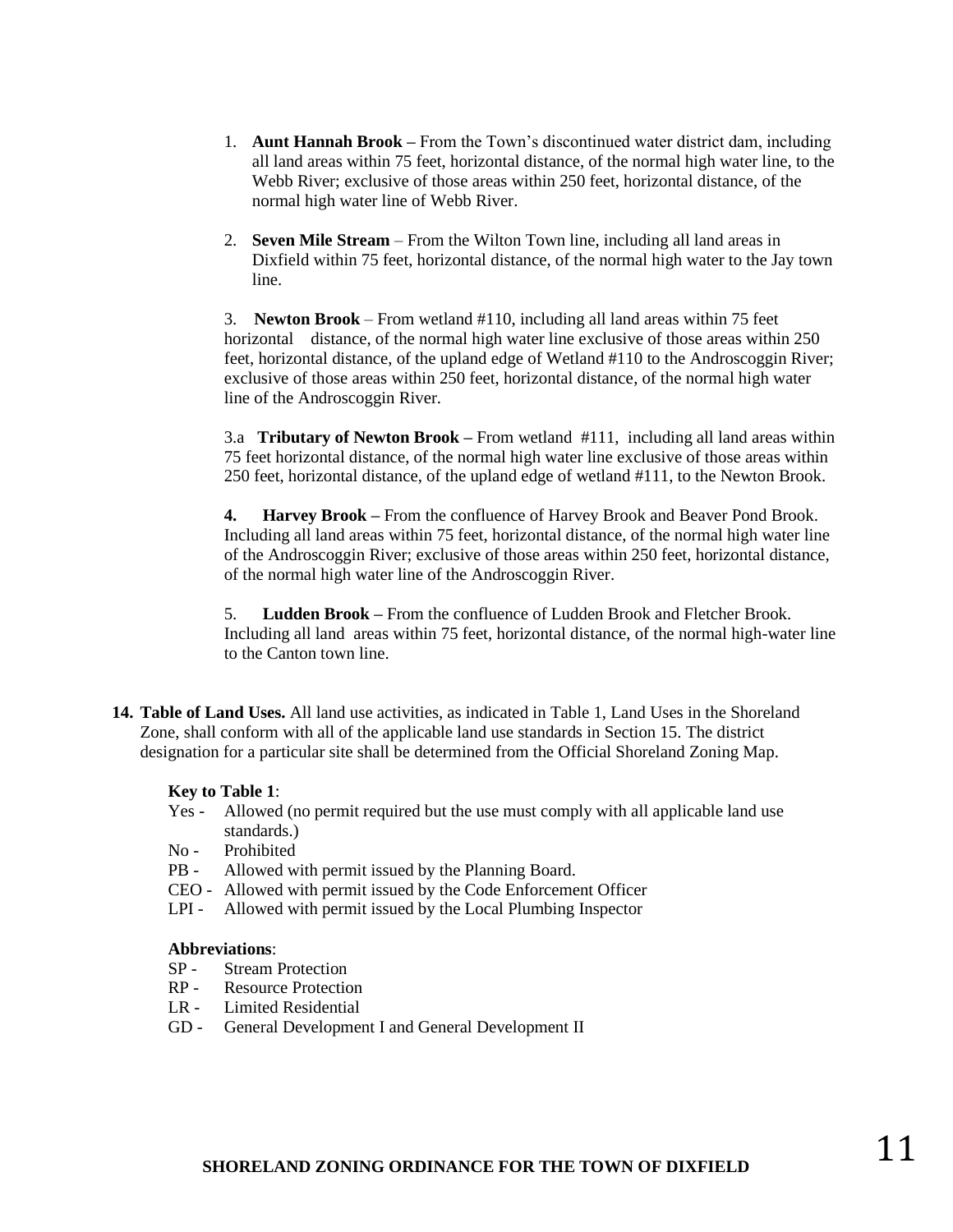The following notes are applicable to the Land Uses Table on the following page:

#### **TABLE 1. LAND USES IN THE SHORELAND ZONE**

| <b>LAND USES</b> |                                                                                                                                          |                        | DISTRICT                  |                   |                   |  |
|------------------|------------------------------------------------------------------------------------------------------------------------------------------|------------------------|---------------------------|-------------------|-------------------|--|
|                  |                                                                                                                                          | SP                     | RP                        | LR                | GD                |  |
| 1.               | Non-intensive recreational uses not requiring structures such as hunting, fishing and<br>hiking                                          | yes                    | yes                       | yes               | yes               |  |
| 2.               | Motorized vehicular traffic on existing roads and trails                                                                                 | ves                    | ves                       | yes               | yes               |  |
| 3.               | Clearing or removal of vegetation for activities other than timber harvesting                                                            | <b>CEO</b>             | CEO <sup>1</sup>          | yes               | yes               |  |
| 4.               | <b>Fire prevention activities</b>                                                                                                        | yes                    | yes                       | yes               | yes               |  |
| 5.               | <b>Wildlife management practices</b>                                                                                                     | yes                    | ves                       | yes               | yes               |  |
| 6.               | Soil and water conservation practices                                                                                                    | ves                    | ves                       | yes               | yes               |  |
| 7.               | <b>Mineral exploration</b>                                                                                                               | no                     | yes <sup>2</sup>          | yes <sup>2</sup>  | $yes^2$           |  |
| 8.               | Mineral extraction including sand and gravel extraction                                                                                  | $\mathbf{n}\mathbf{o}$ | PR <sup>3</sup>           | PB                | <b>PB</b>         |  |
| 9.               | Surveying and resource analysis                                                                                                          | yes                    | yes                       | yes               | yes               |  |
| 10.              | <b>Emergency operations</b>                                                                                                              | yes                    | yes                       | yes               | yes               |  |
| 11.              | <b>Agriculture</b>                                                                                                                       | ves                    | PB                        | ves               | yes               |  |
| 12.              | Aquaculture                                                                                                                              | <b>PB</b>              | PB                        | PB                | ves               |  |
| 13.              | Principal structures and uses<br>One and two family residential, including driveways<br>A.                                               | PR <sup>4</sup>        | PR <sup>8</sup>           | <b>CEO</b>        | <b>CEO</b>        |  |
|                  | В.<br>Multi-unit residential                                                                                                             | no.                    | no.                       | PB                | PB                |  |
|                  | C.<br>Commercial                                                                                                                         | $\mathrm{No}^9$        | $N_0^9$                   | No <sup>9</sup>   | <b>PB</b>         |  |
|                  | D.<br><b>Industrial</b>                                                                                                                  | no                     | no                        | no                | <b>PB</b>         |  |
|                  | Е.<br><b>Governmental and institutional</b>                                                                                              | no                     | no.                       | PB                | PB                |  |
|                  | Small non-residential facilities for educational, scientific, or nature interpretation<br>F.<br>purposes                                 | PR <sup>4</sup>        | PB                        | <b>CEO</b>        | <b>CEO</b>        |  |
| 14.              | Structures accessory to allowed uses                                                                                                     | PR <sup>4</sup>        | PB                        | <b>CEO</b>        | yes               |  |
| 15.              | Piers, docks, wharfs, bridges and other structures and uses extending or located<br>below the normal high-water line or within a wetland |                        |                           |                   |                   |  |
|                  | <b>Temporary</b><br>a.                                                                                                                   | CEO <sup>10</sup>      | $\rm CEO^{10}$            | CEO <sup>10</sup> | CEO <sup>10</sup> |  |
|                  | b.<br>Permanent                                                                                                                          | PВ                     | PВ                        | PВ                | PВ                |  |
| 16.              | Conversions of seasonal residences to year-round residences                                                                              | <b>LPI</b>             | <b>LPI</b>                | <b>LPI</b>        | <b>LPI</b>        |  |
| 17.              | <b>Home occupations</b>                                                                                                                  | <b>PB</b>              | PB                        | PB                | yes               |  |
| 18.              | Private sewage disposal systems for allowed uses                                                                                         | LPI                    | LPI                       | <b>LPI</b>        | <b>LPI</b>        |  |
| 19.              | <b>Essential services</b>                                                                                                                |                        |                           |                   |                   |  |
|                  | A.<br>Roadside distribution lines (34.5kV and lower)                                                                                     | CEO <sup>5</sup>       | CEO <sup>5</sup>          | $yes^{11}$        | yes <sup>11</sup> |  |
|                  | <b>B.</b><br>Non-roadside or cross-country distribution lines involving ten poles or less in the<br>shoreland zone                       | PB <sup>5</sup>        | PR <sup>5</sup>           | <b>CEO</b>        | <b>CEO</b>        |  |
|                  | C.<br>Non-roadside or cross-country distribution lines involving eleven or more poles in<br>the shoreland zone                           | PR <sup>5</sup>        | PB <sup>5</sup>           | PB                | <b>PB</b>         |  |
|                  | D.<br><b>Other essential services</b>                                                                                                    | $\mathbf{PB}^5$        | PB <sup>5</sup>           | PB                | PB                |  |
| 20.              | Service drops, as defined, to allowed uses                                                                                               | ves                    | ves                       | ves               | yes               |  |
| 21.              | Public and private recreational areas involving minimal structural development                                                           | <b>PB</b>              | PB                        | PB                | <b>CEO</b>        |  |
| 22.              | <b>Individual private campsites</b>                                                                                                      | <b>CEO</b>             | <b>CEO</b>                | <b>CEO</b>        | <b>CEO</b>        |  |
| 23.              | Campgrounds                                                                                                                              | no                     | No <sup>6</sup>           | PB                | PB                |  |
| 24.              | <b>Road construction</b>                                                                                                                 | PB                     | $\mathbf{N} \mathbf{o}^7$ | PB                | PB                |  |
| 25.              | <b>Parking facilities</b>                                                                                                                | no                     | No <sup>6</sup>           | <b>PB</b>         | PB                |  |
| 26.              | <b>Marinas</b>                                                                                                                           | <b>PB</b>              | no                        | PB                | PB                |  |
| 27.              | Filling and earth moving of <10 cubic vards                                                                                              | <b>CEO</b>             | <b>CEO</b>                | ves               | yes               |  |
| 28.              | Filling and earth moving of >10 cubic vards                                                                                              | PB                     | PB                        | <b>CEO</b>        | <b>CEO</b>        |  |
| 29.              | <b>Signs</b>                                                                                                                             | yes                    | yes                       | yes               | yes               |  |
| 30.              | Uses similar to allowed uses                                                                                                             | <b>CEO</b>             | <b>CEO</b>                | <b>CEO</b>        | <b>CEO</b>        |  |
| 31.              | Uses similar to uses requiring a CEO permit                                                                                              | <b>CEO</b>             | <b>CEO</b>                | <b>CEO</b>        | <b>CEO</b>        |  |
| 32.              | Uses similar to uses requiring a PB permit                                                                                               | PB                     | PB                        | PB                | PB                |  |

**1 In RP not allowed within 75 feet horizontal distance, of the normal high-water line of great ponds, except to remove safety hazards.**

**<sup>2</sup>Requires permit from the Code Enforcement Officer if more than 100 square feet of surface area, in total, is disturbed.**

**3 In RP not allowed in areas so designated because of wildlife value.**

**<sup>4</sup>Provided that a variance from the setback requirement is obtained from the Board of Appeals.**

**5 See further restrictions in Section 15(L).**

**<sup>6</sup>Except when area is zoned for resource protection due to floodplain criteria in which case a permit is required from the PB.**

**<sup>7</sup>Except as provided in Section 15(H).**

**8 Single family residential structures may be allowed by special exception only according to the provisions of Section 16(E), Special Exceptions. Two-family residential structures are prohibited.**

**<sup>9</sup>Except for commercial uses otherwise listed in this Table, such as marinas and campgrounds, that are allowed in the respective district.**

**<sup>10</sup>Excluding bridges and other crossings not involving earthwork, in which case no permit is required.**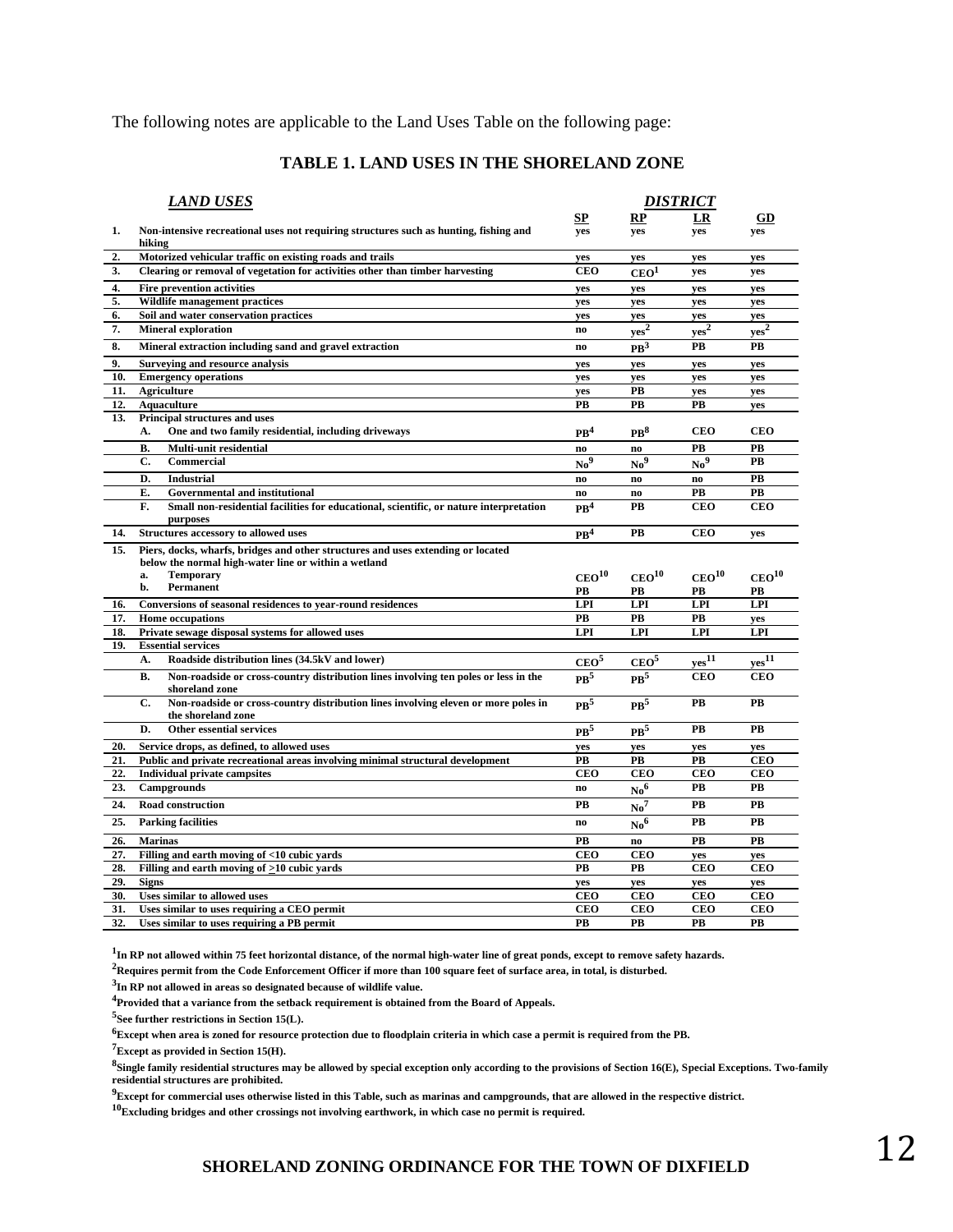**<sup>11</sup>Permit not required, but must file a written "notice of intent to construct" with** *CEO.*

- **NOTE: A person performing any of the following activities shall require a permit from the Department of Environmental Protection, pursuant to 38 M.R.S.A. section 480-C, if the activity occurs in, on, over or adjacent to any freshwater or coastal wetland, great pond, river, stream or brook and operates in such a manner that material or soil may be washed into them:**
	- **A. Dredging, bulldozing, removing or displacing soil, sand, vegetation or other materials;**
	- **B. Draining or otherwise dewatering;**
	- **C. Filling, including adding sand or other material to a sand dune; or**
	- **D. Any construction or alteration of any permanent structure.**
- **15. Land Use Standards.** All land use activities within the shoreland zone shall conform with the following provisions, if applicable.

#### **A. Minimum Lot Standards**

| (1) |                                                                                      | Minimum Lot<br>Area $(sq. ft.)$ | Minimum<br>Shore<br>Frontage (ft.) |  |
|-----|--------------------------------------------------------------------------------------|---------------------------------|------------------------------------|--|
|     | (a) Residential per dwelling unit                                                    |                                 |                                    |  |
|     | Within the Shoreland Zone<br>(1)                                                     | 40,000                          | <b>200</b>                         |  |
|     | (b) Governmental, Institutional, Commercial or<br>Industrial per principal structure | 60,000                          | 300                                |  |
|     | (c) Public and Private Recreational Facilities                                       | 40,000                          | 200                                |  |

- (2) Land below the normal high-water line of a water body or upland edge of a wetland and land beneath roads serving more than two (2) lots shall not be included toward calculating minimum lot area.
- (3) Lots located on opposite sides of a public or private road shall be considered each a separate tract or parcel of land unless such road was established by the owner of land on both sides thereof after September 22, 1971.
- (4) The minimum width of any portion of any lot within one hundred (100) feet, horizontal distance, of the normal high-water line of a water body or upland edge of a wetland shall be equal to or greater than the shore frontage requirement for a lot with the proposed use.
- (5) If more than one residential dwelling unit, principal governmental, institutional, commercial or industrial structure or use, or combination thereof, is constructed or established on a single parcel, all dimensional requirements shall be met for each additional dwelling unit, principal structure, or use.

#### **B. Principal and Accessory Structures**

(1) All new principal and accessory structures shall be set back at least one hundred (100) feet, horizontal distance, from the normal high-water line of great ponds classified GPA and rivers that flow to great ponds classified GPA, and seventy-five (75) feet, horizontal distance, from the normal high-water line of other water bodies, tributary streams, or the upland edge of a wetland, except that in the General Development I District the setback from the normal highwater line shall be at least twenty five (25) feet, horizontal distance. In the Resource Protection District the setback requirement shall be 250 feet, horizontal distance, except for structures,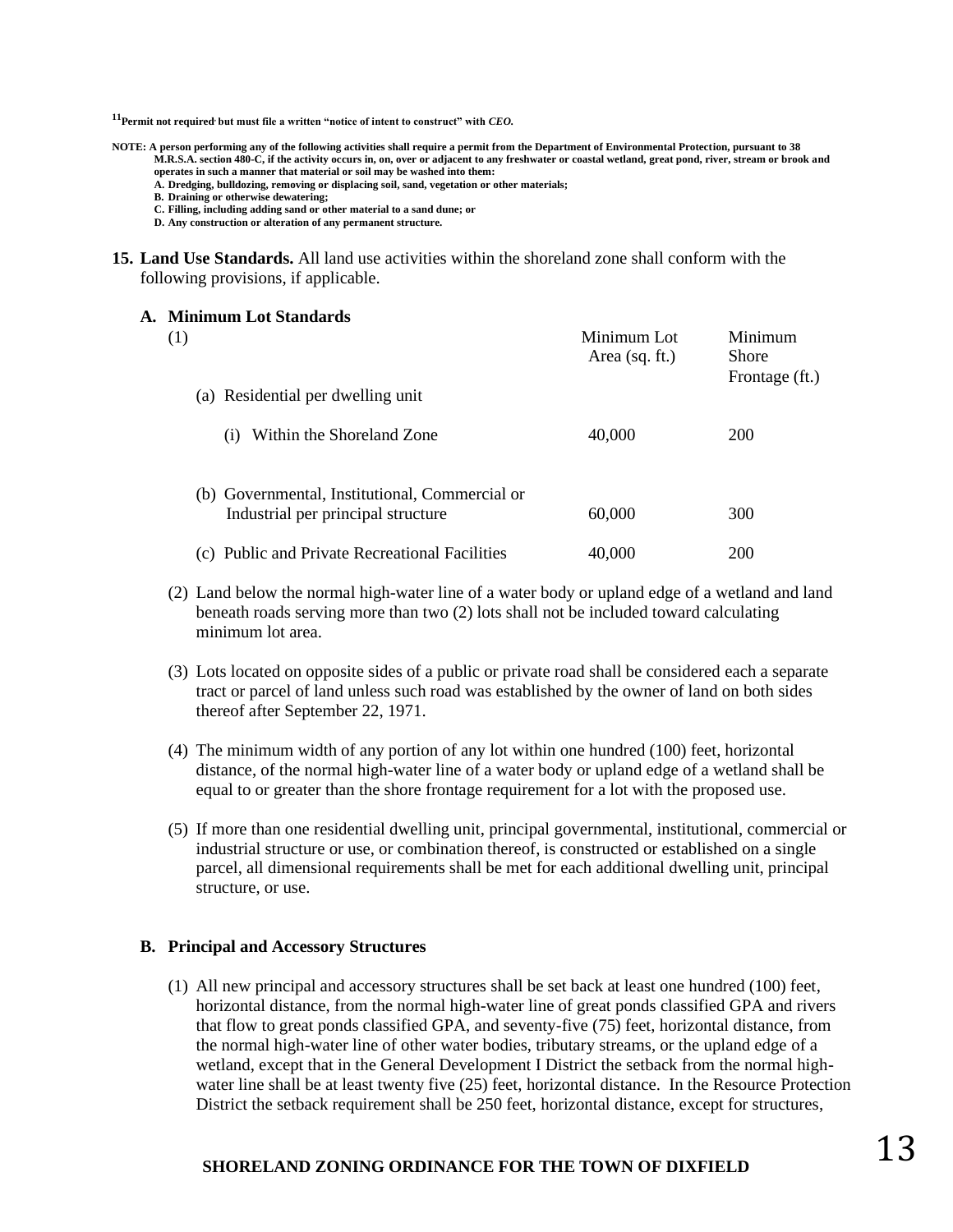roads, parking spaces or other regulated objects specifically allowed in that district in which case the setback requirements specified above shall apply.

**NOTE**: The *Natural Resources Protection Act*, 38 M.S.R.A. sections 480-A through 480-HH, requires the Department of Environmental Protection to designate areas of "significant wildlife habitat".

Permitting under the *Natural Resources Protection Act* for activities adjacent to significant wildlife habitat areas may require greater setbacks. Contact your local Department of Environmental Protection office to see if additional permitting is required.

#### **In addition**:

- (a) The water body, tributary stream, or wetland setback provision shall neither apply to structures which require direct access to the water body or wetland as an operational necessity, such as piers, docks and retaining walls, nor to other functionally waterdependent uses.
- (b) On a nonconforming lot of record on which only a residential structure exists, and it is not possible to place an accessory structure meeting the required water body, tributary stream or wetland setbacks, the code enforcement officer may issue a permit to place a single accessory structure, with no utilities, for the storage of yard tools and similar equipment. Such accessory structure shall not exceed eighty (80) square feet in area nor eight (8) feet in height, and shall be located as far from the shoreline or tributary stream as practical and shall meet all other applicable standards, including non-vegetated surfaces and vegetation clearing limitations. In no case shall the structure be located closer to the shoreline or tributary stream than the principal structure.

#### NOTE: Refer to Section 17 for definition of tributary stream.

(2) Principal or accessory structures and expansions of existing structures which are permitted in the Resource Protection, Limited Residential, Limited Commercial, and Stream Protection Districts, shall not exceed thirty-five (35) feet in height.

(a) This provision shall not apply to structures such as transmission towers, windmills, antennas, and similar structures having no floor area.

(b) The height of a structure shall exclude a nonhabitable feature mounted on a structure roof for observation purposes, such as a cupola, a dome or a widow's walk, provided the following conditions are met:

- (i) the feature is being added to, or is part of, a conforming structure,
- (ii) the structure is not located in a Resource Protection or Stream Protection District,
- (iii) the feature does not extend beyond the exterior walls of the structure,
- (iv) the feature has a floor area of fifty-three (53) square feet or less, and
- (v) the feature does not increase the height the structure, as defined, more than seven (7) feet.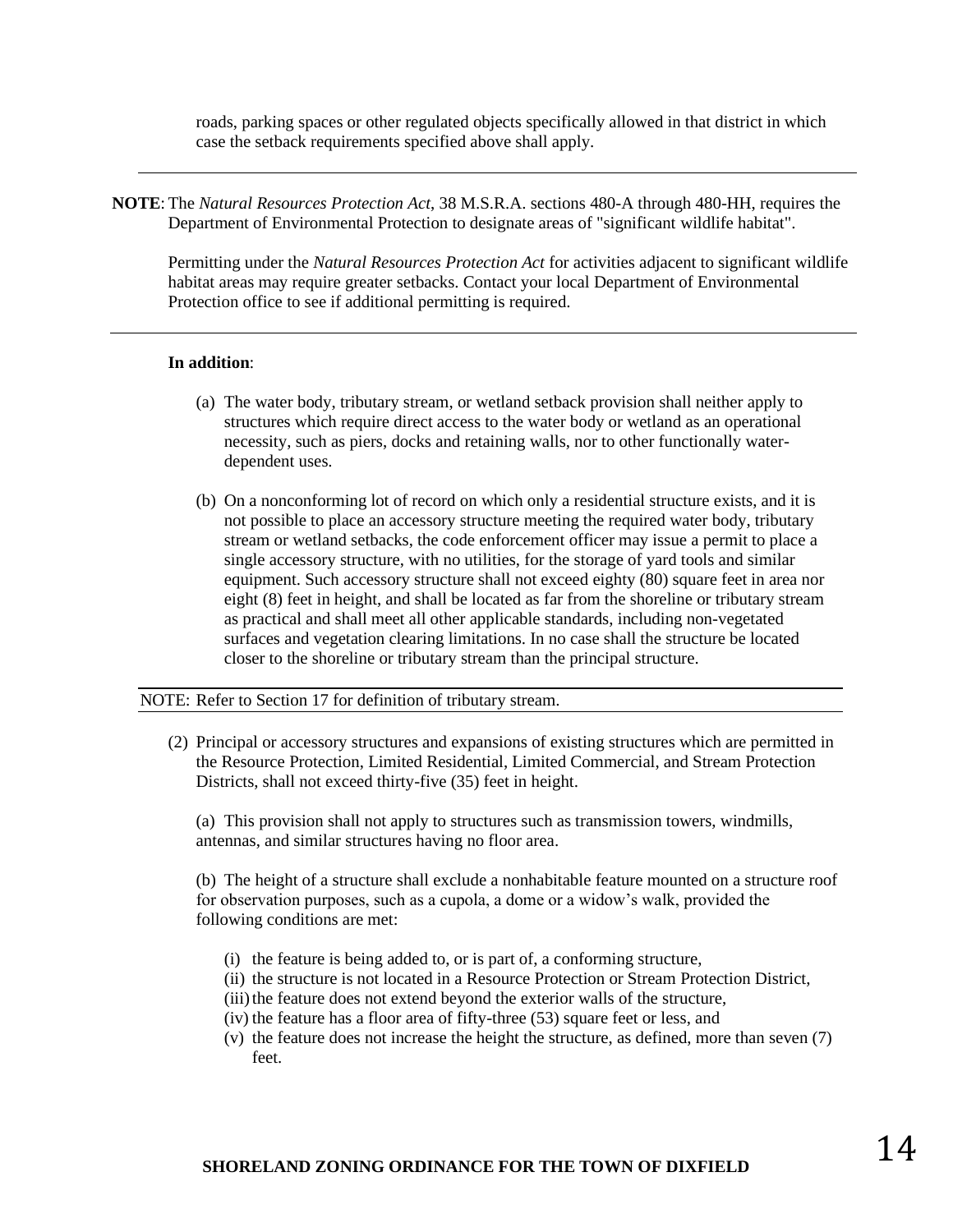- (3) The lowest floor elevation or openings of all buildings and structures, including basements, shall be elevated at least one foot above the elevation of the 100 year flood, the flood of record, or in the absence of these, the flood as defined by soil types identified as recent floodplain soils. Accessory structures may be placed in accordance with the standards of the Floodplain Management Ordinance that is consistent with the April 2005 or later version under the National Flood Insurance Program.
- (4) Except in the shoreland zone of rivers that do not flow to great ponds that are designated as General Development Districts, non-vegetated surfaces shall not exceed twenty (20) percent of the portion of the lot located within the shoreland zone. In the shoreland zone of rivers that do not flow to great ponds that are designated as General Development Districts, nonvegetated surfaces shall not exceed seventy (70) percent of the portion of the lot within the shoreland zone. Non-vegetated surfaces include, but are not limited to the following: structures, driveways, parking areas, and other areas from which vegetation has been removed. Naturally occurring ledge and rock outcroppings are not counted as non-vegetated surfaces for lots that were recorded on March 24, 1990, and that have been in continuous existence since that date.

Section 15(B)(4) shall not apply to public boat launching facilities, regardless of the district in which the facility is located.

- (5) Retaining walls that are not necessary for erosion control shall meet the structure setback requirement, except for low retaining walls and associated fill provided all of the following conditions are met:
	- (a) The site has been previously altered and an effective vegetated buffer does not exist;
	- (b) The wall(s) is(are) at least 25 feet, horizontal distance, from the normal high-water line of a water body, tributary stream, or upland edge of a wetland;
	- (c) The site where the retaining wall will be constructed is legally existing lawn or is a site eroding from lack of naturally occurring vegetation, and which cannot be stabilized with vegetative plantings;
	- (d) The total height of the wall(s), in the aggregate, is no more than 24 inches;
	- (e) Retaining walls are located outside of the 100-year floodplain on rivers, streams, and tributary streams, as designated on the Federal Emergency Management Agency's (FEMA) Flood Insurance Rate Maps or Flood Hazard Boundary Maps, or the flood of record, or in the absence of these, by soil types identified as recent floodplain soils.
	- (f) The area behind the wall is revegetated with grass, shrubs, trees, or a combination thereof, and no further structural development will occur within the setback area, including patios and decks; and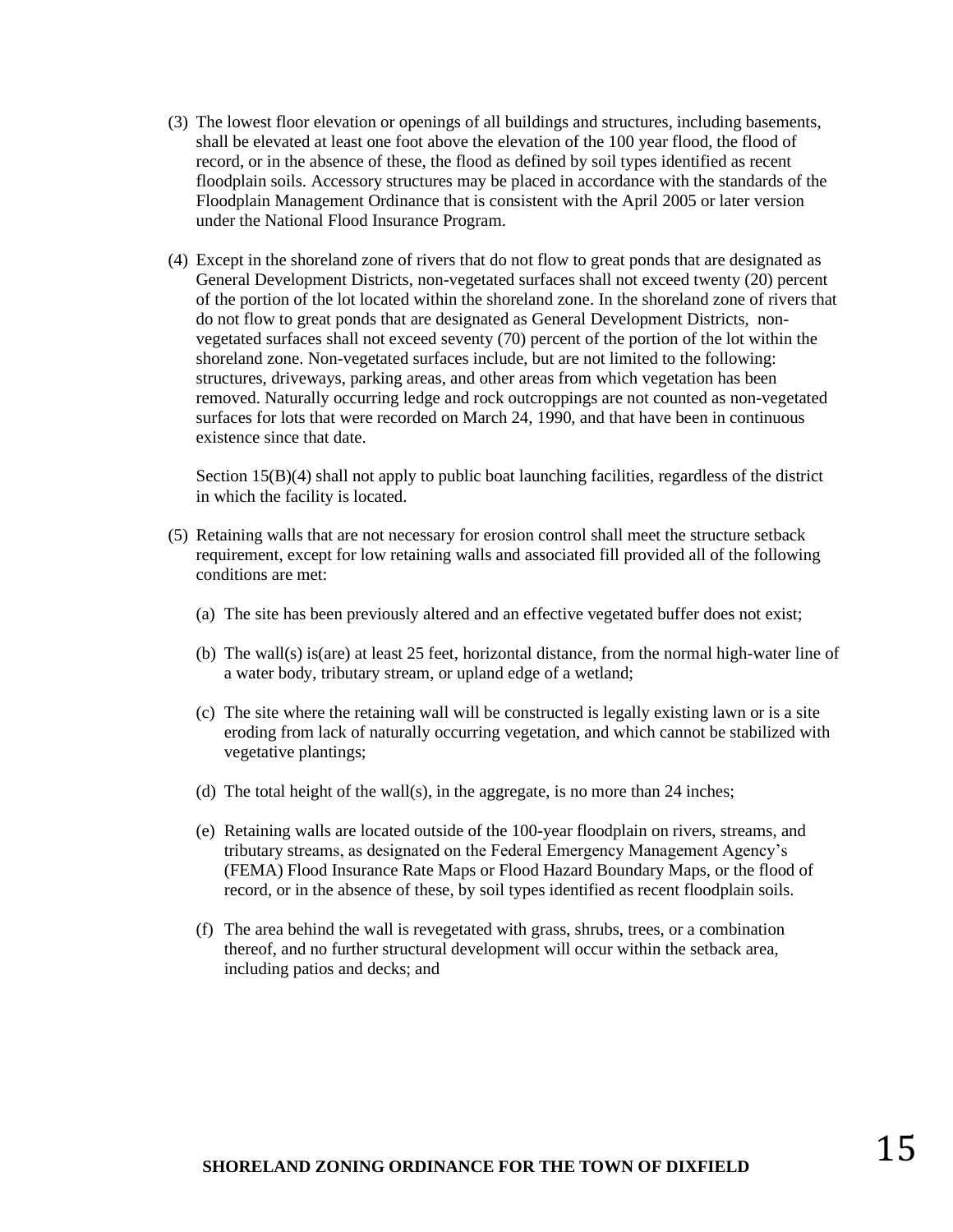- (g) A vegetated buffer area is established within 25 feet, horizontal distance, of the normal high-water line of a water body, tributary stream, or upland edge of a wetland when a natural buffer area does not exist. The buffer area must meet the following characteristics:
	- (i) The buffer must include shrubs and other woody and herbaceous vegetation. Where natural ground cover is lacking the area must be supplemented with leaf or bark mulch;
	- (ii)Vegetation plantings must be in quantities sufficient to retard erosion and provide for effective infiltration of stormwater runoff;
	- (iii)Only native species may be used to establish the buffer area;
	- (iv) A minimum buffer width of 15 feet, horizontal distance, is required, measured perpendicularly to the normal high-water line or upland edge of a wetland;
	- (v) A footpath not to exceed the standards in Section  $15(P)(2)(a)$ , may traverse the buffer.

NOTE: If the wall and associated soil disturbance occurs within 75 feet, horizontal distance, of a water body, or tributary stream, a permit pursuant to the Natural Resource Protection Act is required from the Department of Environmental Protection.

- (6) Notwithstanding the requirements stated above, stairways or similar structures may be allowed with a permit from the Code Enforcement Officer, to provide shoreline access in areas of steep slopes or unstable soils provided: that the structure is limited to a maximum of four (4) feet in width; that the structure does not extend below or over the normal high-water line of a water body or upland edge of a wetland, (unless permitted by the Department of Environmental Protection pursuant to the Natural Resources Protection Act, 38 M.R.S.A. section 480-C); and that the applicant demonstrates that no reasonable access alternative exists on the property.
- (7) Notwithstanding the requirements in Section  $15(B)(1)$  above, the permitting authority may approve a deck over a river if it is part of a downtown revitalization project that is defined in a project plan approved by the legislative body of the municipality, which may include the revitalization of structures formally used as mills that do not meet the setback requirements, provided that the following requirements are met:
	- (a) The total deck area attached to the structure does not exceed seven hundred (700) square feet;
	- (b) The deck is cantilevered over a segment of the river that is located within the boundaries of the downtown revitalization project;
	- (c) The deck is attached to or accessory to an allowed commercial use in a structure that was constructed prior to 1971 and is located within the downtown revitalization project; and
	- (d) The construction of the deck complies with all other applicable standards, except the setback requirements in Section 15(B)(1).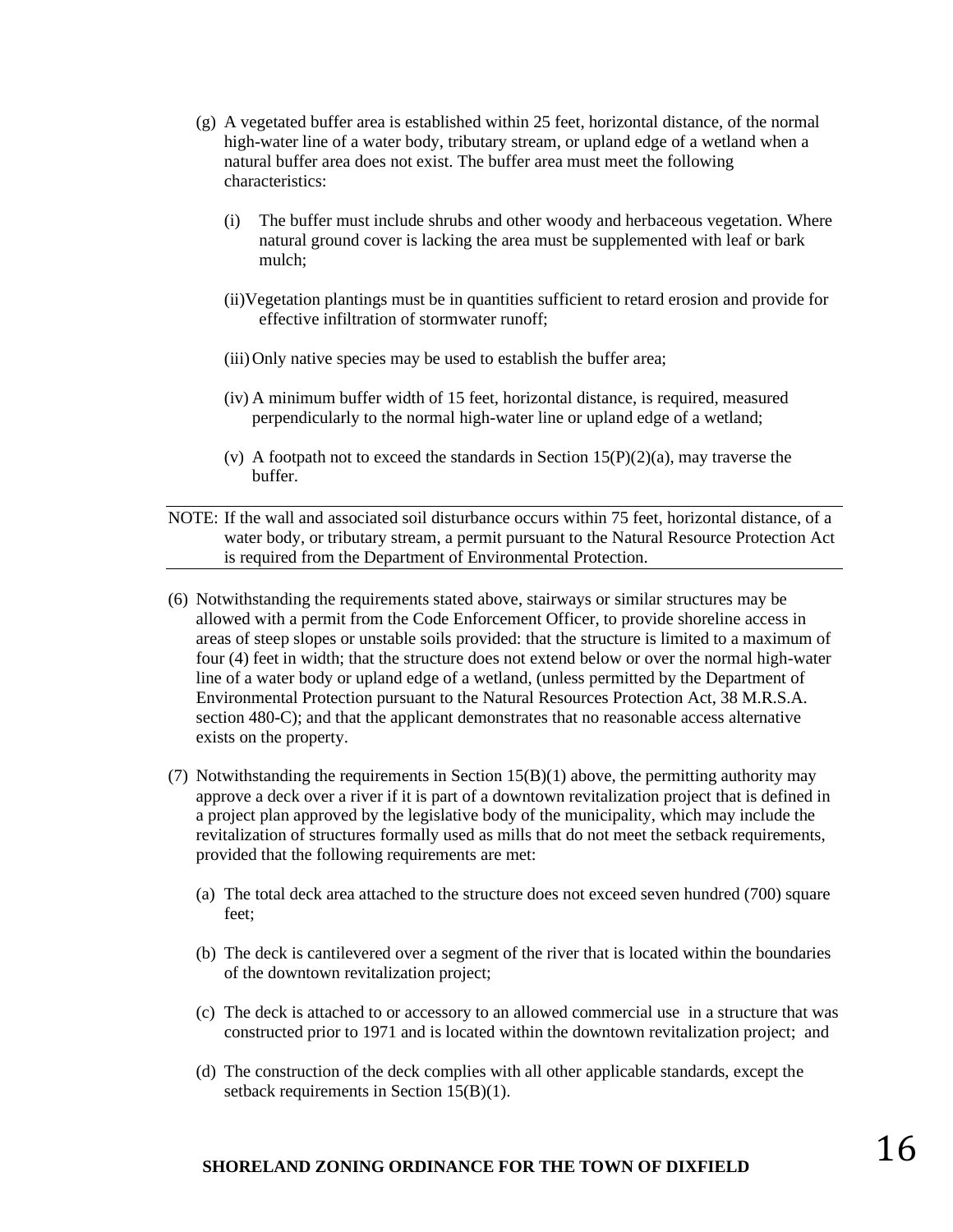NOTE: New permanent structures, and expansions thereof, projecting into or over water bodies shall require a permit from the Department of Environmental Protection pursuant to the Natural Resources Protection Act, 38 M.R.S.A. section 480-C. Permits may also be required from the Army Corps of Engineers if located in navigable waters.

#### **C. Piers, Docks, Wharves, Bridges and Other Structures and Uses Extending Over or located Below the Normal High-Water Line of a Water Body or Within a Wetland, and Shoreline Stabilization**

- (1) No more than one pier, dock, wharf or similar structure extending or located below the normal high-water line of a water body or within a wetland is allowed on a single lot; except that when a single lot contains at least twice the minimum shore frontage as specified in Section 15(A), a second structure may be allowed and may remain as long as the lot is not further divided.
- (2) Access from shore shall be developed on soils appropriate for such use and constructed so as to control erosion.
- (3) The location shall not interfere with existing developed or natural beach areas.
- (4) The facility shall be located so as to minimize adverse effects on fisheries.
- (5) The facility shall be no larger in dimension than necessary to carry on the activity and be consistent with the surrounding character and uses of the area. A temporary pier, dock or wharf in non-tidal waters shall not be wider than six feet for non-commercial uses.
- (6) No new structure shall be built on, over or abutting a pier, wharf, dock or other structure extending beyond the normal high-water line of a water body or within a wetland unless the structure requires direct access to the water body or wetland as an operational necessity.

**NOTE**: A structure constructed on a float or floats is prohibited unless it is designed to function as, and is registered with the Maine Department of Inland Fisheries and Wildlife as a watercraft.

- (7) New permanent piers and docks on non-tidal waters shall not be permitted unless it is clearly demonstrated to the Planning Board that a temporary pier or dock is not feasible, and a permit has been obtained from the Department of Environmental Protection, pursuant to the *Natural Resources Protection Act*.
- (8) No existing structures built on, over or abutting a pier, dock, wharf or other structure extending beyond the normal high-water line of a water body or within a wetland shall be converted to residential dwelling units in any district.
- (9) Except in the General Development Districts, structures built on, over or abutting a pier, wharf, dock or other structure extending beyond the normal high-water line of a water body or within a wetland shall not exceed twenty (20) feet in height above the pier, wharf, dock or other structure.

NOTE: New permanent structures, and expansions thereof, projecting into or over water bodies shall require a permit from the Department of Environmental Protection pursuant to the Natural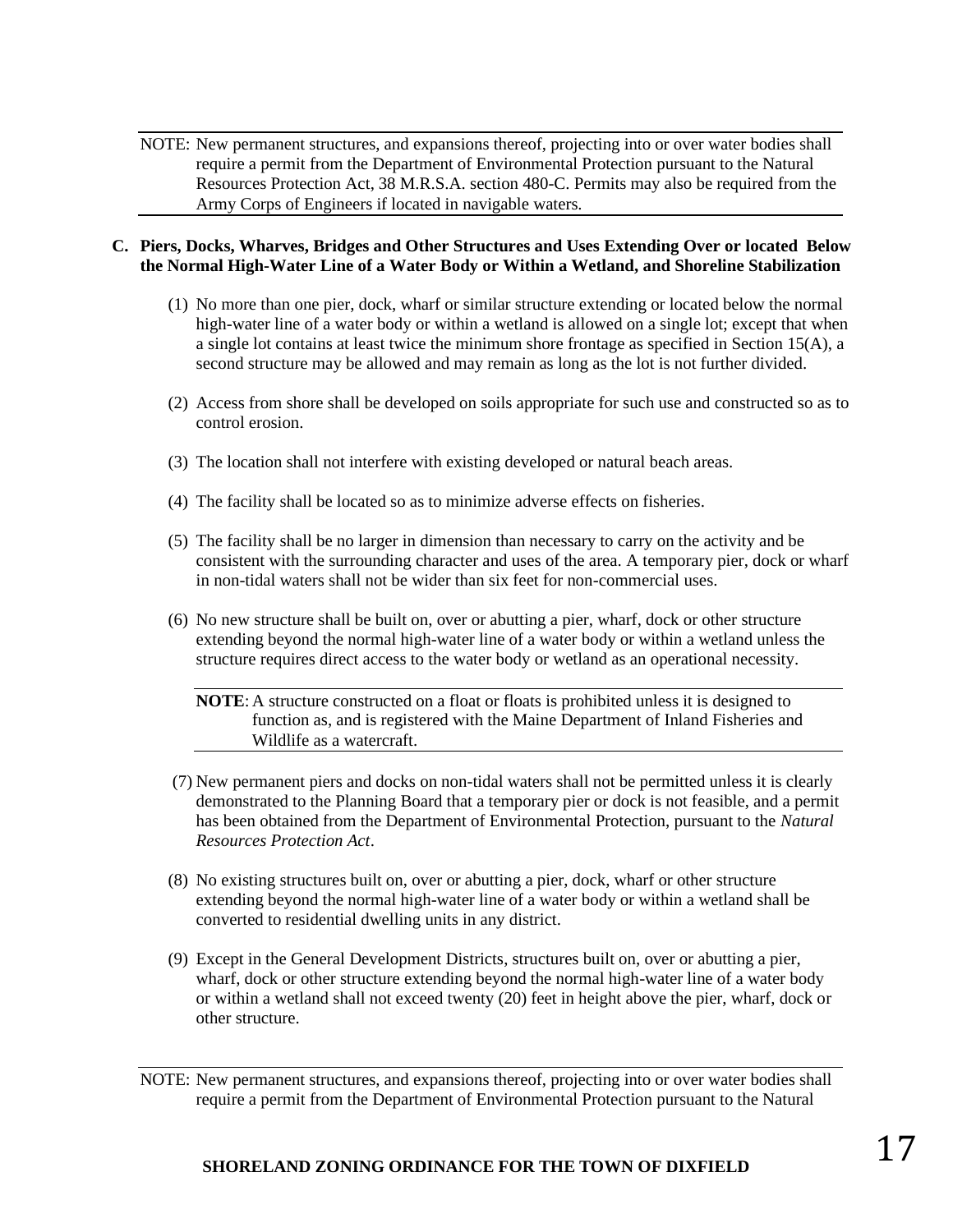Resources Protection Act, 38 M.R.S.A. section 480-C. Permits may also be required from the Army Corps of Engineers if located in navigable waters.

- (10) The Planning Board may approve shoreline stabilization of an eroding shoreline, provided that the following requirements are met:
	- (a) Construction equipment must access the shoreline by barge when feasible, as determined by the Planning Board.
	- (b) When necessary, the removal of vegetation to allow for construction equipment access to the stabilization site via land must be limited to no more than twelve (12) feet in width. When the shoreline stabilization is complete, the construction equipment access way must be restored.
	- (b) Any restoration or revegetation shall occur in accordance with Section 15(S).

NOTE: A permit pursuant to the Natural Resources Protection Act is required from the Department of Environmental Protection for shoreline stabilization activities.

#### **D. Campgrounds.**

Campgrounds shall conform to the minimum requirements imposed under State licensing procedures and the following:

- (1) Campgrounds shall contain a minimum of five thousand (5,000) square feet of land, not including roads and driveways, for each site. Land supporting wetland vegetation, and land below the normal high-water line of a water body shall not be included in calculating land area per site.
- (2) The areas intended for placement of a recreational vehicle, tent or shelter, and utility and service buildings shall be set back a minimum of one hundred (100) feet, horizontal distance, from the normal high-water line of a great pond or a river flowing to a great pond, and seventy-five (75) feet, horizontal distance, from the normal high-water line of other water bodies, tributary streams, or the upland edge of a wetland.

#### **E. Individual Private Campsites.**

Individual private campsites not associated with campgrounds are allowed provided the following conditions are met:

- (1) On a vacant lot, one campsite per lot existing on the effective date of this Ordinance, or thirty thousand (30,000) square feet of lot area within the shoreland zone, whichever is less, may be permitted.
- (2) On a lot that contains a principal use or structure, the lot shall contain the minimum lot dimensional requirements for that principal use or structure separately from the thirty thousand (30,000) square feet of lot area within the shoreland zone required per individual private campsite.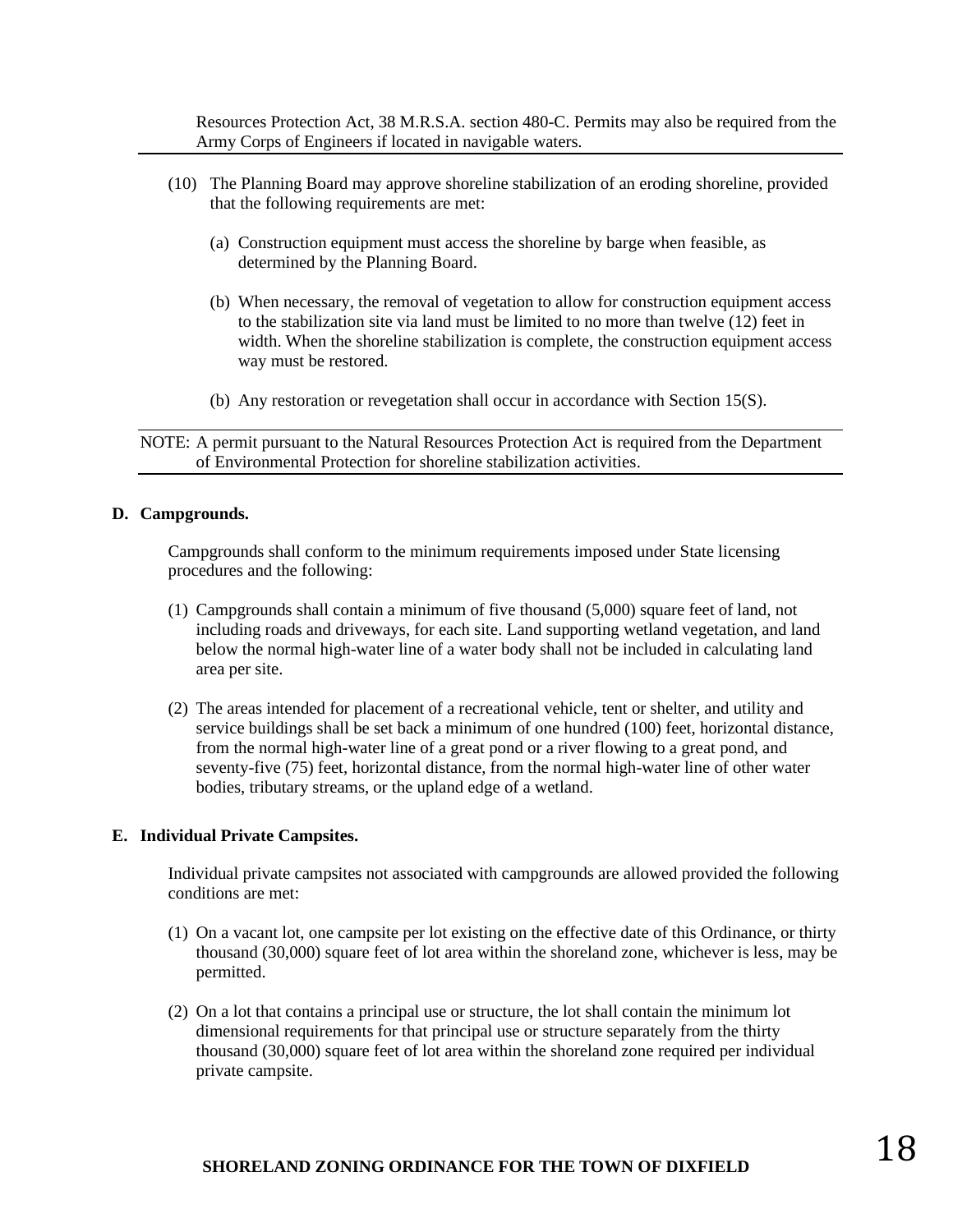- (3) Campsite placement on any lot, including the area intended for a recreational vehicle or tent platform, shall be set back one hundred (100) feet, horizontal distance, from the normal highwater line of a great pond or river flowing to a great pond, and seventy-five (75) feet, horizontal distance, from the normal high-water line of other water bodies, tributary streams, or the upland edge of a wetland.
- (4) Only one recreational vehicle shall be allowed on a campsite. The recreational vehicle shall not be located on any type of permanent foundation except for a gravel pad, and no structure except a canopy shall be attached to the recreational vehicle.
- (5) The clearing of vegetation for the siting of the recreational vehicle, tent or similar shelter in a Resource Protection District shall be limited to one thousand (1000) square feet.
- (6) A written sewage disposal plan describing the proposed method and location of sewage disposal shall be required for each campsite and shall be approved by the Local Plumbing Inspector. Where disposal is off-site, written authorization from the receiving facility or land owner is required.
- (7) When a recreational vehicle, tent or similar shelter is placed on-site for more than one hundred and twenty (120) days per year, all requirements for residential structures shall be met, including the installation of a subsurface sewage disposal system in compliance with the State of Maine Subsurface Wastewater Disposal Rules unless served by public sewage facilities.

#### **F. Commercial and Industrial Uses.**

The following new commercial and industrial uses are prohibited within the shoreland zone adjacent to great ponds, and rivers and streams which flow to great ponds:

- (1) Auto washing facilities
- (2) Auto or other vehicle service and/or repair operations, including body shops
- (3) Chemical and bacteriological laboratories
- (4) Storage of chemicals, including herbicides, pesticides or fertilizers, other than amounts normally associated with individual households or farms
- (5) Commercial painting, wood preserving, and furniture stripping
- (6) Dry cleaning establishments
- (7) Electronic circuit assembly
- (8) Laundromats, unless connected to a sanitary sewer
- (9) Metal plating, finishing, or polishing
- (10) Petroleum or petroleum product storage and/or sale except storage on same property as use occurs and except for storage and sales associated with marinas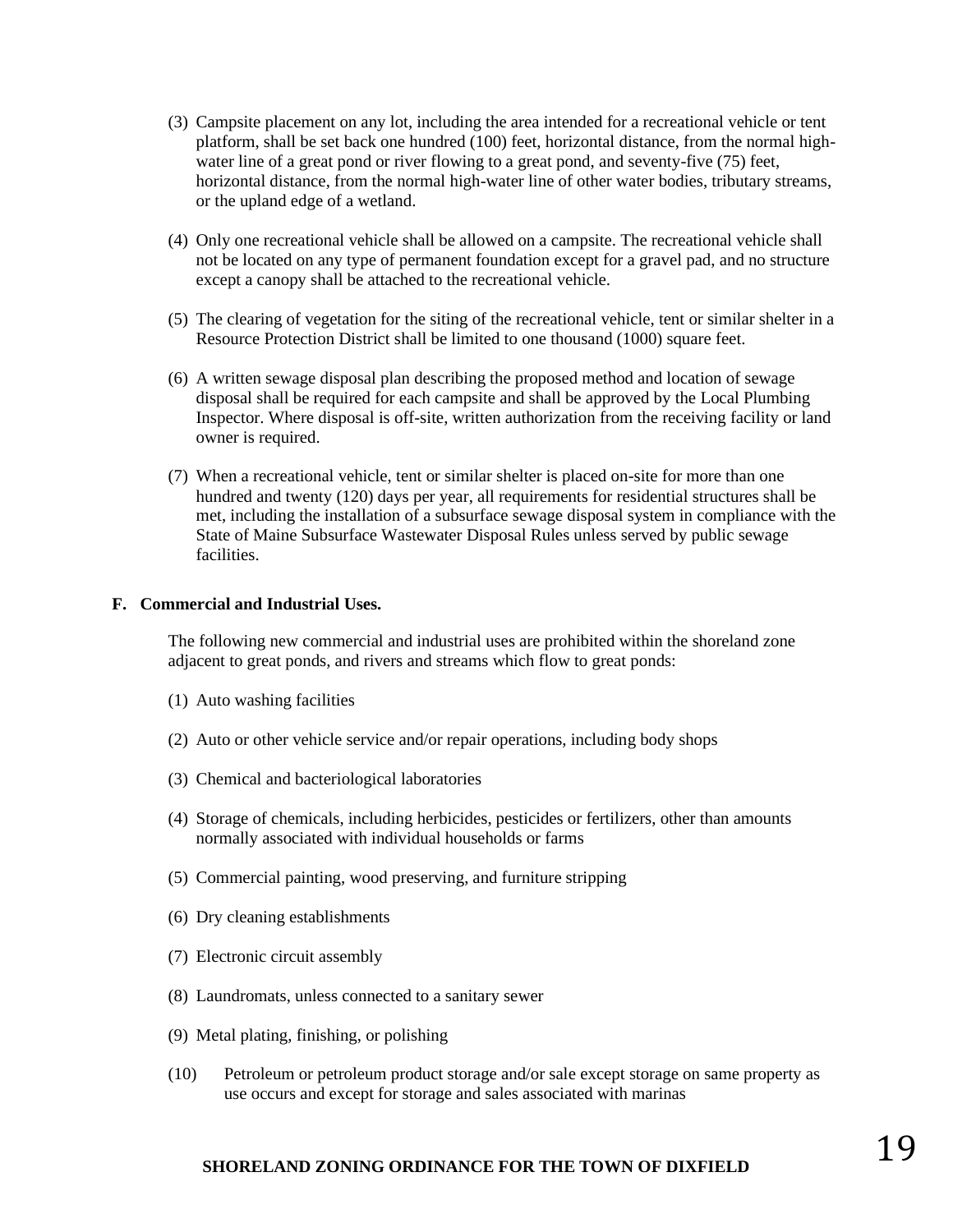- (11) Photographic processing
- (12) Printing

#### **G. Parking Areas**

- (1) Parking areas shall meet the shoreline and tributary stream setback requirements for structures for the district in which such areas are located. The setback requirement for parking areas serving public boat launching facilities in Districts other than the General Development I District shall be no less than fifty (50) feet, horizontal distance, from the shoreline or tributary stream if the Planning Board finds that no other reasonable alternative exists further from the shoreline or tributary stream.
- (2) Parking areas shall be adequately sized for the proposed use and shall be designed to prevent stormwater runoff from flowing directly into a water body, tributary stream or wetland and where feasible, to retain all runoff on-site.
- (3) In determining the appropriate size of proposed parking facilities, the following shall apply:
	- (a) Typical parking space: Approximately ten (10) feet wide and twenty (20) feet long, except that parking spaces for a vehicle and boat trailer shall be forty (40) feet long.
	- (b) Internal travel aisles: Approximately twenty (20) feet wide.

#### **H. Roads and Driveways.**

The following standards shall apply to the construction of roads and/or driveways and drainage systems, culverts and other related features.

(1) Roads and driveways shall be set back at least one-hundred (100) feet, horizontal distance, from the normal high-water line of a great pond or a river that flows to a great pond, and seventy-five (75) feet, horizontal distance from the normal high-water line of other water bodies, tributary streams, or the upland edge of a wetland unless no reasonable alternative exists as determined by the Planning Board. If no other reasonable alternative exists, the road and/or driveway setback requirement shall be no less than fifty (50) feet, horizontal distance, upon clear showing by the applicant that appropriate techniques will be used to prevent sedimentation of the water body, tributary stream, or wetland. Such techniques may include, but are not limited to, the installation of settling basins, and/or the effective use of additional ditch relief culverts and turnouts placed so as to avoid sedimentation of the water body, tributary stream, or wetland.

On slopes of greater than twenty (20) percent the road and/or driveway setback shall be increased by ten (10) feet, horizontal distance, for each five (5) percent increase in slope above twenty (20) percent.

Section 15 (H)(1) does not apply to approaches to water crossings or to roads or driveways that provide access to permitted structures and facilities located nearer to the shoreline or tributary stream due to an operational necessity, excluding temporary docks for recreational uses. Roads and driveways providing access to permitted structures within the setback area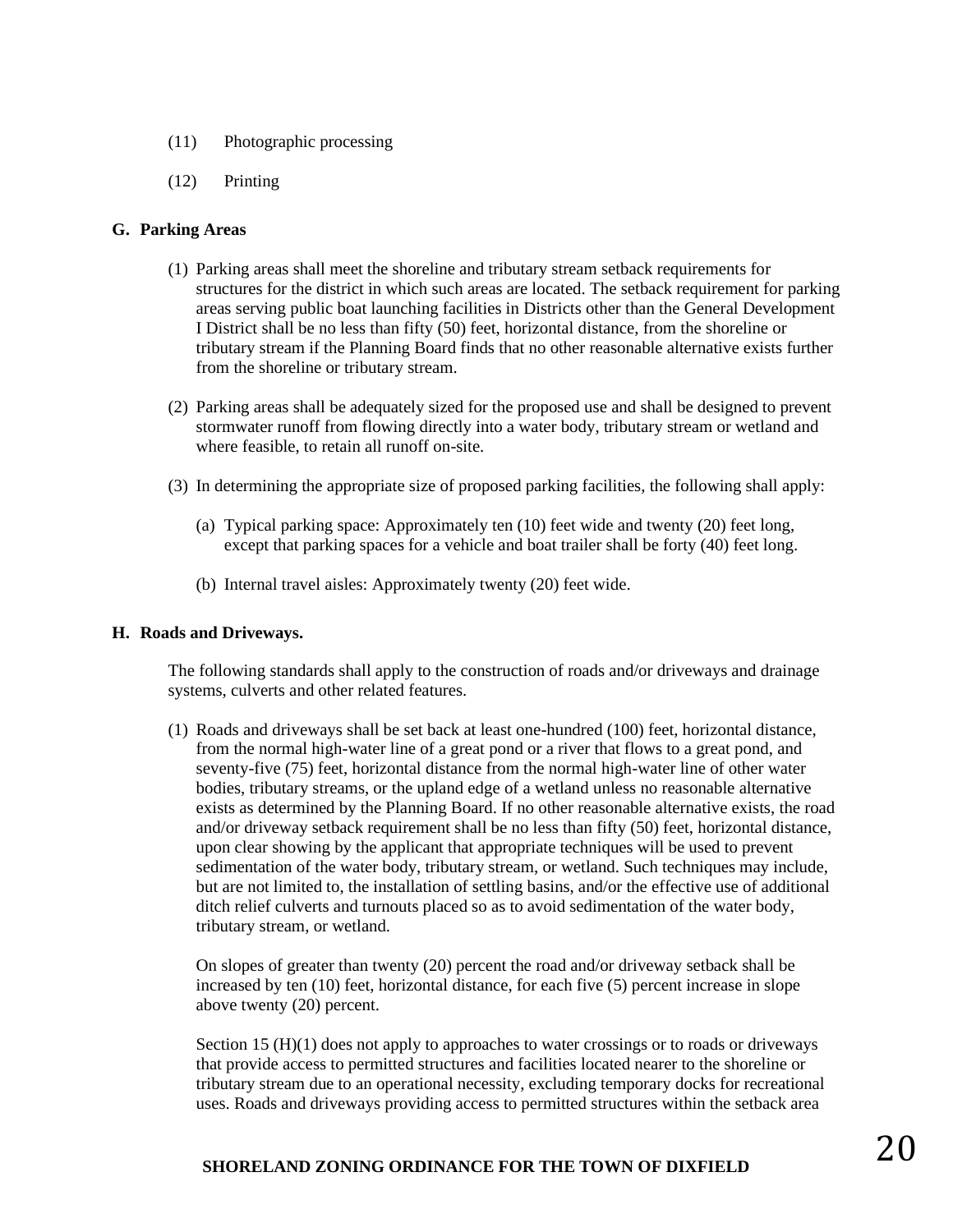shall comply fully with the requirements of Section  $15(H)(1)$  except for that portion of the road or driveway necessary for direct access to the structure.

- (2) Existing public roads may be expanded within the legal road right of way regardless of their setback from a water body, tributary stream or wetland.
- (3) New roads and driveways are prohibited in a Resource Protection District except that the Planning Board may grant a permit to construct a road or driveway to provide access to permitted uses within the district. A road or driveway may also be approved by the Planning Board in a Resource Protection District, upon a finding that no reasonable alternative route or location is available outside the district. When a road or driveway is permitted in a Resource Protection District the road and/or driveway shall be set back as far as practicable from the normal high-water line of a water body, tributary stream, or upland edge of a wetland.
- (4) Road and driveway banks shall be no steeper than a slope of two (2) horizontal to one (1) vertical, and shall be graded and stabilized in accordance with the provisions for erosion and sedimentation control contained in Section 15(T).
- (5) Road and driveway grades shall be no greater than ten (10) percent except for segments of less than two hundred (200) feet.
- (6) In order to prevent road and driveway surface drainage from directly entering water bodies, tributary streams or wetlands, roads and driveways shall be designed, constructed, and maintained to empty onto an unscarified buffer strip at least (50) feet plus two times the average slope, in width between the outflow point of the ditch or culvert and the normal highwater line of a water body, tributary stream, or upland edge of a wetland. Surface drainage which is directed to an unscarified buffer strip shall be diffused or spread out to promote infiltration of the runoff and to minimize channelized flow of the drainage through the buffer strip.
- (7) Ditch relief (cross drainage) culverts, drainage dips and water turnouts shall be installed in a manner effective in directing drainage onto unscarified buffer strips before the flow gains sufficient volume or head to erode the road, driveway, or ditch. To accomplish this, the following shall apply:
	- (a) Ditch relief culverts, drainage dips and associated water turnouts shall be spaced along the road, or driveway at intervals no greater than indicated in the following table:

| Grade     | Spacing   |
|-----------|-----------|
| (Percent) | (Feet)    |
| $0 - 2$   | 250       |
| $3 - 5$   | 200-135   |
| $6-10$    | 100-80    |
| $11 - 15$ | $80 - 60$ |
| $16-20$   | $60 - 45$ |
| $21+$     |           |

(b) Drainage dips may be used in place of ditch relief culverts only where the grade is ten (10) percent or less.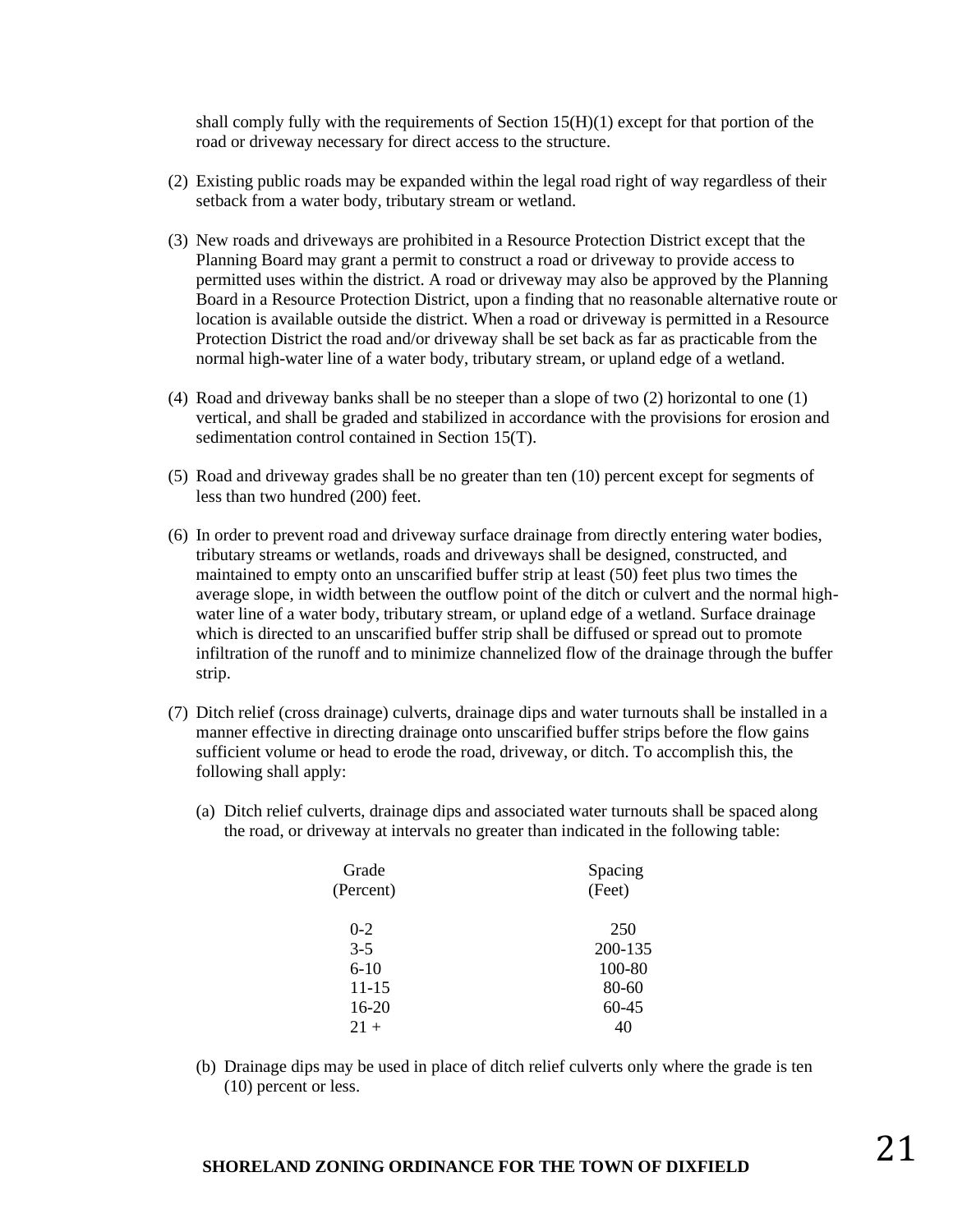- (c) On sections having slopes greater than ten (10) percent, ditch relief culverts shall be placed at approximately a thirty (30) degree angle downslope from a line perpendicular to the centerline of the road or driveway.
- (d) Ditch relief culverts shall be sufficiently sized and properly installed in order to allow for effective functioning, and their inlet and outlet ends shall be stabilized with appropriate materials.
- (8) Ditches, culverts, bridges, dips, water turnouts and other storm water runoff control installations associated with roads and driveways shall be maintained on a regular basis to assure effective functioning.

#### **I. Signs.**

The following provisions shall govern the use of signs in the Resource Protection, Stream Protection, and Limited Residential Districts:

- (1) Signs relating to goods and services sold on the premises shall be allowed, provided that such signs shall not exceed six (6) square feet in area and shall not exceed two (2) signs per premises. Signs relating to goods or services not sold or rendered on the premises shall be prohibited.
- (2) Name signs are allowed, provided such signs shall not exceed two (2) signs per premises, and shall not exceed twelve  $(12)$  square feet in the aggregate.
- (3) Residential users may display a single sign not over three (3) square feet in area relating to the sale, rental, or lease of the premises.
- (4) Signs relating to trespassing and hunting shall be allowed without restriction as to number provided that no such sign shall exceed two (2) square feet in area.
- (5) Signs relating to public safety shall be allowed without restriction.
- (6) No sign shall extend higher than twenty (20) feet above the ground.
- (7) Signs may be illuminated only by shielded, non-flashing lights.

#### **J. Storm Water Runoff**

- (1) All new construction and development shall be designed to minimize storm water runoff from the site in excess of the natural predevelopment conditions. Where possible, existing natural runoff control features, such as berms, swales, terraces and wooded areas, shall be retained in order to reduce runoff and encourage infiltration of stormwaters.
- (2) Storm water runoff control systems shall be maintained as necessary to ensure proper functioning.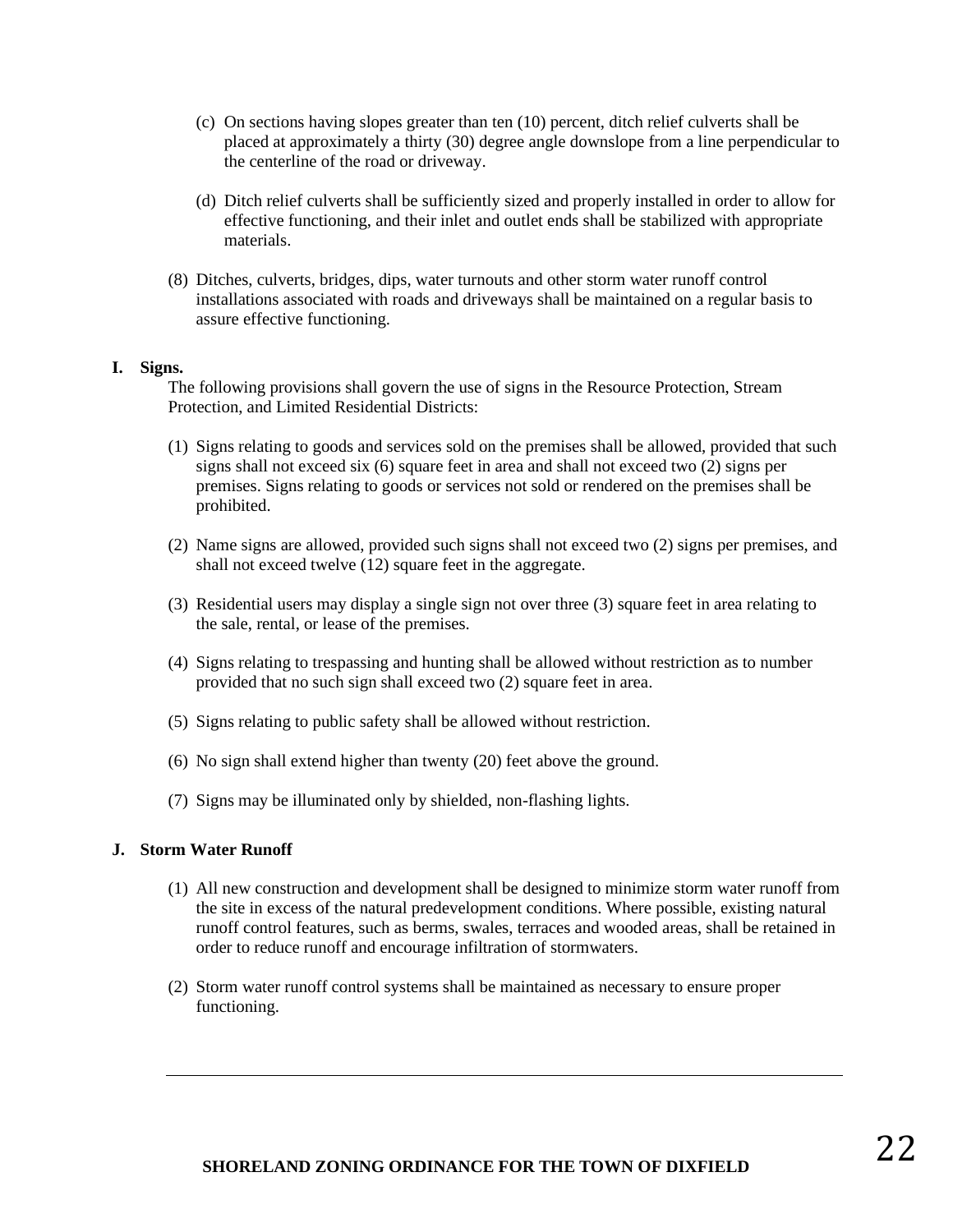NOTE: The Stormwater Management Law (38 M.R.S.A. section 420-D) requires a full permit to be obtained from the DEP prior to construction of a project consisting of 20,000 square feet or more of impervious area or 5 acres or more of a developed area in an urban impaired stream watershed or most-at-risk lake watershed, or a project with 1 acre or more of developed area in any other stream, coastal or wetland watershed. A permit-byrule is necessary for a project with one acre or more of disturbed area but less than 1 acre impervious area (20,000 square feet for most-at-risk lakes and urban impaired streams) and less than 5 acres of developed area. Furthermore, a Maine Construction General Permit is required if the construction will result in one acre or more of disturbed area.

#### **K. Septic Waste Disposal**

(1) All subsurface sewage disposal systems shall be installed in conformance with the State of Maine Subsurface Wastewater Disposal Rules, and the following:

(a) clearing or removal of woody vegetation necessary to site a new system and any associated fill extensions, shall not extend closer than seventy-five (75) feet, horizontal distance, from the normal high-water line of a water body or the upland edge of a wetland; and

(b) a holding tank is not allowed for a first-time residential use in the shoreland zone.

NOTE: The Maine Subsurface Wastewater Disposal Rules require new systems, excluding fill extensions, to be constructed no less than one hundred (100) horizontal feet from the normal high-water line of a perennial water body. The minimum setback distance for a new subsurface disposal system may not be reduced by variance.

#### **L. Essential Services**

- (1) Where feasible, the installation of essential services shall be limited to existing public ways and existing service corridors.
- (2) The installation of essential services, other than road-side distribution lines, is not allowed in a Resource Protection or Stream Protection District, except to provide services to a permitted use within said district, or except where the applicant demonstrates that no reasonable alternative exists. Where allowed, such structures and facilities shall be located so as to minimize any adverse impacts on surrounding uses and resources, including visual impacts.
- (3) Damaged or destroyed public utility transmission and distribution lines, towers and related equipment may be replaced or reconstructed without a permit.

#### **M. Mineral Exploration and Extraction.**

Mineral exploration to determine the nature or extent of mineral resources shall be accomplished by hand sampling, test boring, or other methods which create minimal disturbance of less than one hundred (100) square feet of ground surface. A permit from the Code Enforcement Officer shall be required for mineral exploration which exceeds the above limitation. All excavations, including test pits and holes, shall be immediately capped, filled or secured by other equally effective measures to restore disturbed areas and to protect the public health and safety.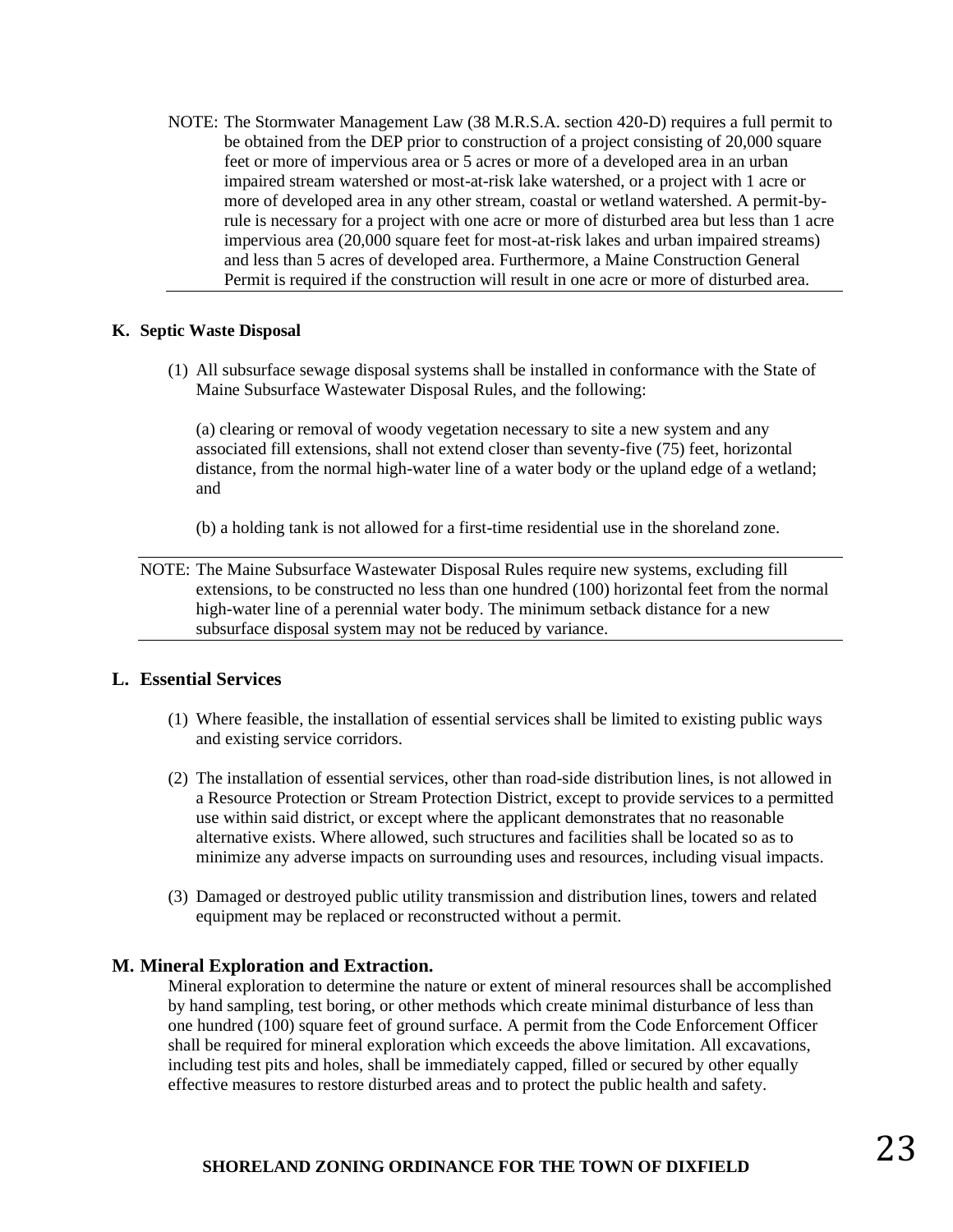Mineral extraction may be permitted under the following conditions:

- (1) A reclamation plan shall be filed with, and approved, by the Planning Board before a permit is granted. Such plan shall describe in detail procedures to be undertaken to fulfill the requirements of Section 15 (M)(3) below.
- (2) No part of any extraction operation, including drainage and runoff control features, shall be permitted within one hundred (100) feet, horizontal distance, of the normal high-water line of a great pond or a river flowing to a great pond, and within seventy-five (75) feet, horizontal distance, of the normal high-water line of any other water body, tributary stream, or the upland edge of a wetland. Extraction operations shall not be permitted within fifty (50) feet, horizontal distance, of any property line without written permission of the owner of such adjacent property.
- (3) Within twelve (12) months following the completion of extraction operations at any extraction site, which operations shall be deemed complete when less than one hundred (100) cubic yards of materials are removed in any consecutive twelve (12) month period, ground levels and grades shall be established in accordance with the following:
	- (a) All debris, stumps, and similar material shall be removed for disposal in an approved location, or shall be buried on-site. Only materials generated on-site may be buried or covered on-site.
- NOTE: The State of Maine Solid Waste Laws, 38 M.R.S.A., section 1301 and the solid waste management rules, Chapters 400-419 of the Department of Environmental Protection's regulations may contain other applicable provisions regarding disposal of such materials.
	- (b) The final graded slope shall be two and one-half to one (2 1/2:1) slope or flatter.
	- (c) Top soil or loam shall be retained to cover all disturbed land areas, which shall be reseeded and stabilized with vegetation native to the area. Additional topsoil or loam shall be obtained from off-site sources if necessary to complete the stabilization project.
	- (4) In keeping with the purposes of this Ordinance, the Planning Board may impose such conditions as are necessary to minimize the adverse impacts associated with mineral extraction operations on surrounding uses and resources.

#### **N. Agriculture**

- (1) All spreading of manure shall be accomplished in conformance with the *Manure Utilization Guidelines* published by the former Maine Department of Agriculture on November 1, 2001, and the Nutrient Management Law (7 M.R.S.A. sections 4201-4209).
- (2) Manure shall not be stored or stockpiled within one hundred (100) feet, horizontal distance, of a great pond or a river flowing to a great pond, or within seventy-five (75) feet horizontal distance, of other water bodies, tributary streams, or wetlands. All manure storage areas within the shoreland zone must be constructed or modified such that the facility produces no discharge of effluent or contaminated storm water.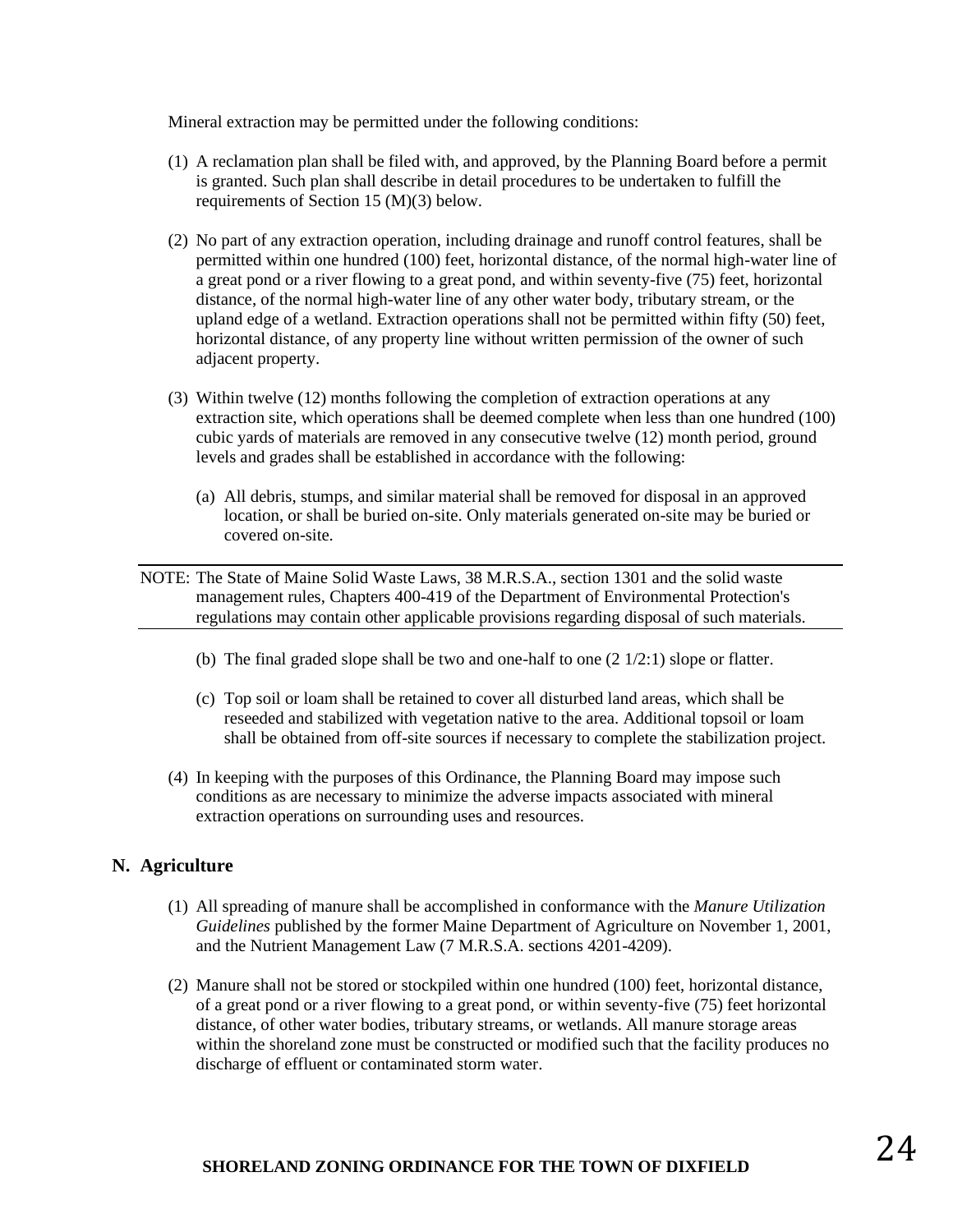(3) Agricultural activities involving tillage of soil greater than forty thousand (40,000) square feet in surface area, within the shoreland zone shall require a Conservation Plan to be filed with the Planning Board. Nonconformance with the provisions of said plan shall be considered to be a violation of this Ordinance.

NOTE: Assistance in preparing a Conservation Plan may be available through the local Soil and Water Conservation District office.

- (4) There shall be no new tilling of soil within one-hundred (100) feet, horizontal distance, of the normal high-water line of a great pond; within seventy-five (75) feet, horizontal distance, from other water bodies; nor within twenty-five (25) feet, horizontal distance, of tributary streams and freshwater wetlands. Operations in existence on the effective date of this ordinance and not in conformance with this provision may be maintained.
- (5) Newly established livestock grazing areas shall not be permitted within one hundred (100) feet, horizontal distance, of the normal high-water line of a great pond; within seventy-five (75) feet, horizontal distance, of other water bodies; nor within twenty-five (25) feet, horizontal distance, of tributary streams and freshwater wetlands. Livestock grazing associated with ongoing farm activities, and which are not in conformance with the above setback provisions may continue, provided that such grazing is conducted in accordance with a Conservation Plan that has been filed with the Planning Board.

#### **O. Timber Harvesting**

Timber harvesting within the Town of Dixfield's shoreland District shall be administered and enforced by the Maine Forest Bureau. 1-800-367-0223 or 1-207-287-2791

#### **P. Clearing or Removal of Vegetation for Activities Other Than Timber Harvesting**

(1) In a Resource Protection District abutting a great pond, there shall be no cutting of vegetation within the strip of land extending 75 feet, horizontal distance, inland from the normal highwater line, except to remove hazard trees as described in section  $Q$ .

Elsewhere, in any Resource Protection District the cutting or removal of vegetation shall be limited to that which is necessary for uses expressly authorized in that district.

- (2) Except in areas as described in Section  $P(1)$ , above, within a strip of land extending onehundred (100) feet, horizontal distance, inland from the normal high-water line of a great pond classified GPA or a river flowing to a great pond classified GPA, or within a strip extending seventy-five (75) feet, horizontal distance, from any other water body, tributary stream, or the upland edge of a wetland, a buffer strip of vegetation shall be preserved as follows:
	- (a) There shall be no cleared opening greater than 250 square feet in the forest canopy (or other existing woody vegetation if a forested canopy is not present) as measured from the outer limits of the tree or shrub crown. However, a single footpath not to exceed six (6) feet in width as measured between tree trunks and/or shrub stems is allowed for accessing the shoreline provided that a cleared line of sight to the water through the buffer strip is not created.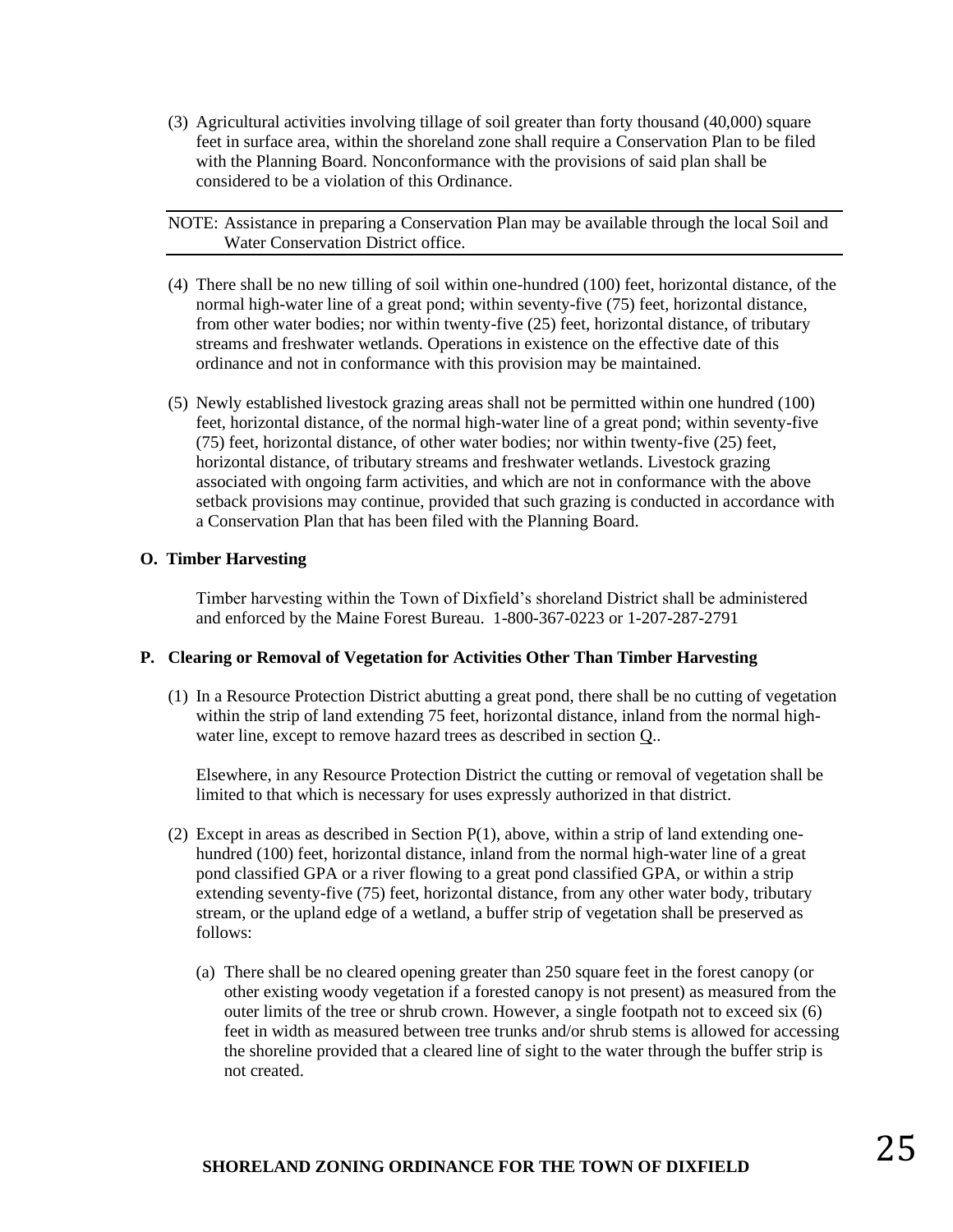(b) Selective cutting of trees within the buffer strip is allowed provided that a welldistributed stand of trees and other natural vegetation is maintained. For the purposes of Section 15(P)(2)(b) a "well-distributed stand of trees" adjacent to a great pond classified GPA or a river or stream flowing to a great pond classified GPA, shall be defined as maintaining a rating score of 24 or more in each 25-foot by 50-foot rectangular (1250 square feet) area as determined by the following rating system.

| Diameter of Tree at 4-1/2 feet Above | <b>Points</b> |  |
|--------------------------------------|---------------|--|
| <b>Ground Level (inches)</b>         |               |  |
| $2 - 4$ in.                          |               |  |
| $4 - 8i$ in.                         | $\mathcal{D}$ |  |
| $8 - 12$ in.                         |               |  |
| 12 in. or greater                    | x             |  |

Adjacent to other water bodies, tributary streams, and wetlands, a "well-distributed stand of trees" is defined as maintaining a minimum rating score of 16 per 25-foot by 50-foot rectangular area.

**NOTE**: As an example, adjacent to a great pond, if a 25-foot x 50-foot plot contains four (4) trees between 2 and 4 inches in diameter, two trees between 4 and 8 inches in diameter, three trees between 8 and 12 inches in diameter, and two trees over 12 inches in diameter, the rating score is:

 $(4x1)+(2x2) + (3x4) + (2x8) = 36$  points

Thus, the 25-foot by 50-foot plot contains trees worth 36 points. Trees totaling 12 points (36- 24 =12) may be removed from the plot provided that no cleared openings are created.

The following shall govern in applying this point system:

- (i) The 25-foot by 50-foot rectangular plots must be established where the landowner or lessee proposes clearing within the required buffer;
- (ii) Each successive plot must be adjacent to, but not overlap a previous plot;
- (iii) Any plot not containing the required points must have no vegetation removed except as otherwise allowed by this Ordinance;
- (iv) Any plot containing the required points may have vegetation removed down to the minimum points required or as otherwise allowed by is Ordinance;
- (v) Where conditions permit, no more than 50% of the points on any 25-foot by 50-foot rectangular area may consist of trees greater than 12 inches in diameter.

For the purposes of Section  $15(P)(2)(b)$  "other natural vegetation" is defined as retaining existing vegetation under three (3) feet in height and other ground cover and retaining at least five (5) saplings less than two (2) inches in diameter at four and one half  $(4\frac{1}{2})$  feet above ground level for each 25-foot by 50-foot rectangle area. If five saplings do not exist, no woody stems less than two (2) inches in diameter can be removed until 5 saplings have been recruited into the plot.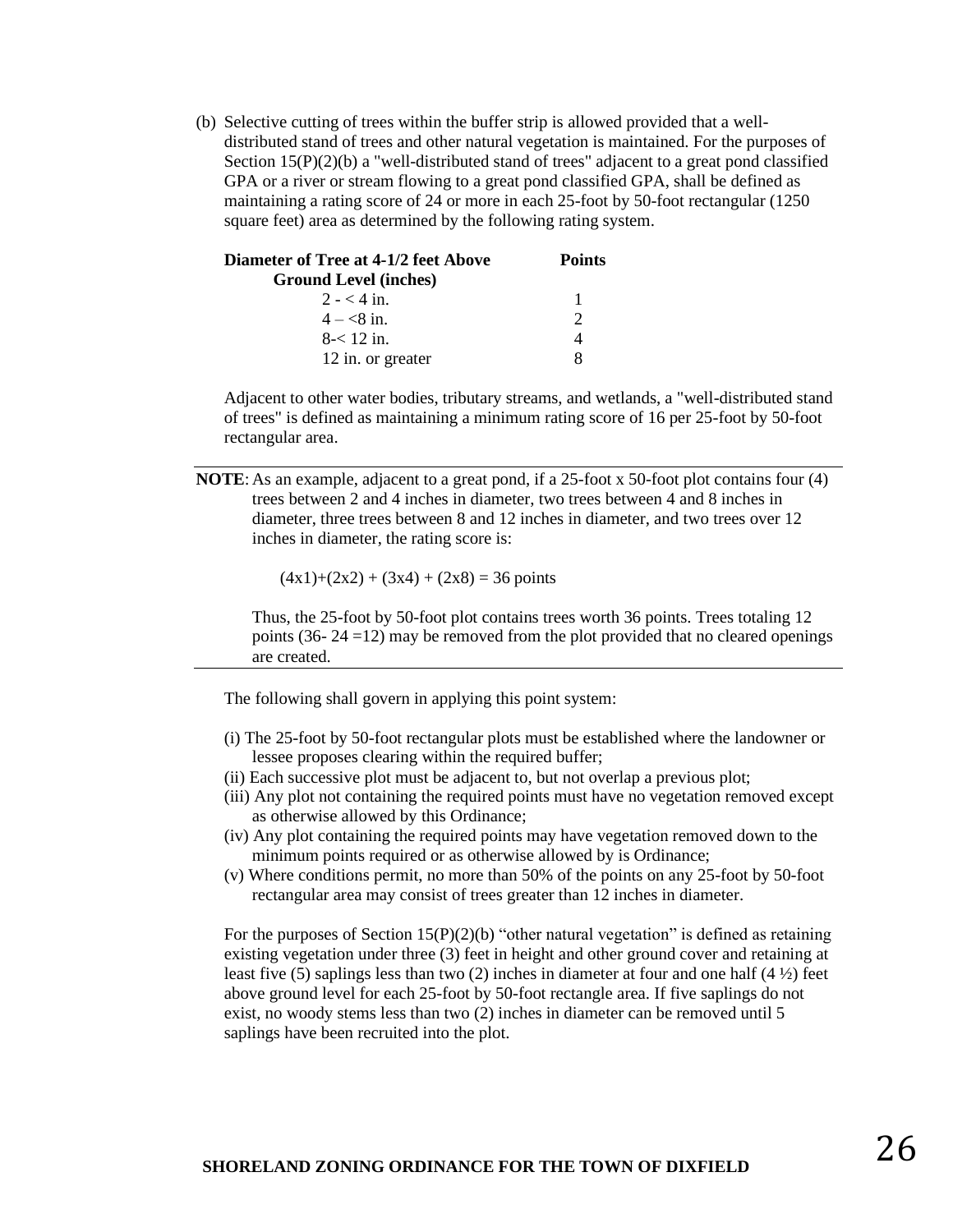Notwithstanding the above provisions, no more than 40% of the total volume of trees four (4) inches or more in diameter, measured at 4 1/2 feet above ground level may be removed in any ten (10) year period.

- (c) In order to protect water quality and wildlife habitat, existing vegetation under three (3) feet in height and other ground cover, including leaf litter and the forest duff layer, shall not be cut, covered, or removed, except to provide for a footpath or other permitted uses as described in Section 15(P) paragraphs (2) and (2)(a) above.
- (d) Pruning of tree branches, on the bottom 1/3 of the tree is allowed.
- (e) In order to maintain the vegetation in the shoreline buffer, removal of storm-damaged, hazard or dead trees and any required replanting shall occur in accordance with Section 15(Q).
- (f) In order to maintain the vegetation in the shoreline buffer, clearing or removal of vegetation for allowed activities, including associated construction and related equipment operation, within or outside the shoreline buffer, must comply with the requirements of Section 15(P)(2).
- (3) At distances greater than one hundred (100) feet, horizontal distance, from a great pond or a river flowing to a great pond, and seventy-five (75) feet, horizontal distance, from the normal high-water line of any other water body, tributary stream, or the upland edge of a wetland, there shall be allowed on any lot, in any ten (10) year period, selective cutting of not more than forty (40) percent of the volume of trees four (4) inches or more in diameter, measured 4 1/2 feet above ground level. Tree removal in conjunction with the development of permitted uses shall be included in the forty (40) percent calculation. For the purposes of these standards volume may be considered to be equivalent to basal area.
- (4) In no event shall cleared openings for any purpose, including but not limited to, principal and accessory structures, driveways, lawns and sewage disposal areas, exceed in the aggregate, 25% of the lot area within the shoreland zone or ten thousand (10,000) square feet, whichever is greater, including land previously cleared. This provision applies to the portion of the lot within the shoreland zone, including the shoreline buffer area. This provision shall not apply to the General Development Districts.
- (5) Legally existing nonconforming cleared openings may be maintained, in accordance with Section 15(R). If these areas, fields or other cleared openings have reverted back to primarily woody vegetation, as a result of not maintaining them in accordance with Section 15(R), then the provisions of Section 15(P) shall apply.

#### **Q. Hazard Trees, Storm-Damaged Trees, and Dead Tree Removal**

- (1) Hazard trees may be removed without a permit after consultation with the Code Enforcement Officer, provided the following requirements are met:
	- (a) Within the shoreline buffer, if the removal of a hazard tree results in a cleared opening in the tree canopy greater than two hundred and fifty (250) square feet, the opening shall be replaced with native tree species, unless there is new tree growth already present near to where the hazard tree was removed. New tree growth is considered to be at least two (2) inches in diameter, measured at four and one half (4.5) feet above ground level. If new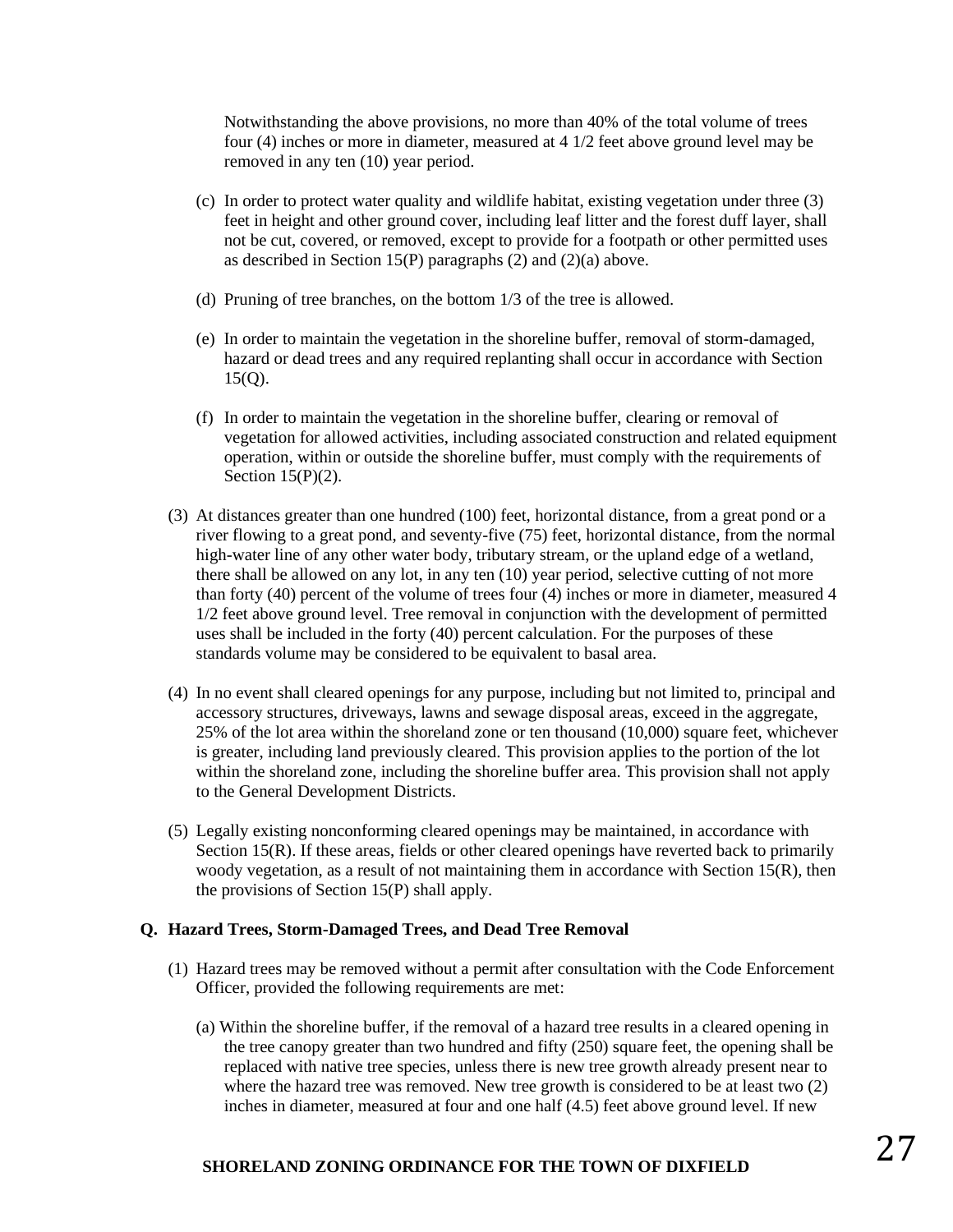growth is not present, then replacement trees shall consist of native species, be at least four (4) feet in height and be no less than two (2) inches DBH. Stumps shall not be removed.

- (b) Outside the shoreline buffer, if the removal of hazard trees results in more than forty (40) percent of the volume of trees, four (4) inches or more in diameter as measured at four and one half (4.5) feet above ground level, being removed in any ten (10) year period; or results in cleared openings of more than twenty-five (25) percent of the lot area within the shoreland zone or more than ten thousand (10,000) square feet, whichever is greater; then replacement with native tree species is required, unless there is new tree growth already present near to where the hazard tree was removed. New tree growth is considered to be at least two (2) inches DBH. If new growth is not present, then replacement trees shall consist of native species and be no less than two (2) inches DBH.
- (c) The code enforcement officer may require the applicant to submit an evaluation from a licensed forester or arborist before any hazard tree can be removed within the shoreland zone.
- (d) The code enforcement officer may require more than a one-for-one replacement for removed hazard trees that exceeded eight (8) inches in diameter at four and one half (4.5) feet above ground level.
- (2) Dead trees may be removed without a permit, provided the following requirements are met:
	- (a) The trees are dead from natural causes. Dead trees are those that contain no foliage during the growing season.
	- (b) The removal of dead trees does not result in the creation of new lawn areas or other permanently cleared areas.
	- (c) Stumps shall not be removed.
- (3) Storm-damaged trees may be removed without a permit after consultation with the Code Enforcement Officer, provided the following requirements are met:
	- (a) Within the shoreline buffer, if the removal of storm-damaged trees results in a cleared opening in the tree canopy greater than two hundred and fifty (250) square feet, the following shall be required:
		- (i) The area shall be required to naturally revegetate. If after one growing season, no natural regeneration or regrowth is present, replanting of native tree seedlings or saplings shall be required at a density of one seedling/sapling per every eighty (80) square feet of open canopy.
		- (ii) The removal of storm-damaged trees does not result in the creation of new lawn areas or other permanently cleared areas.
		- (iii) Stumps shall not be removed.
		- (iv) Limbs damaged from a storm event may be pruned even if they extend beyond the bottom one-third (1/3) of the tree.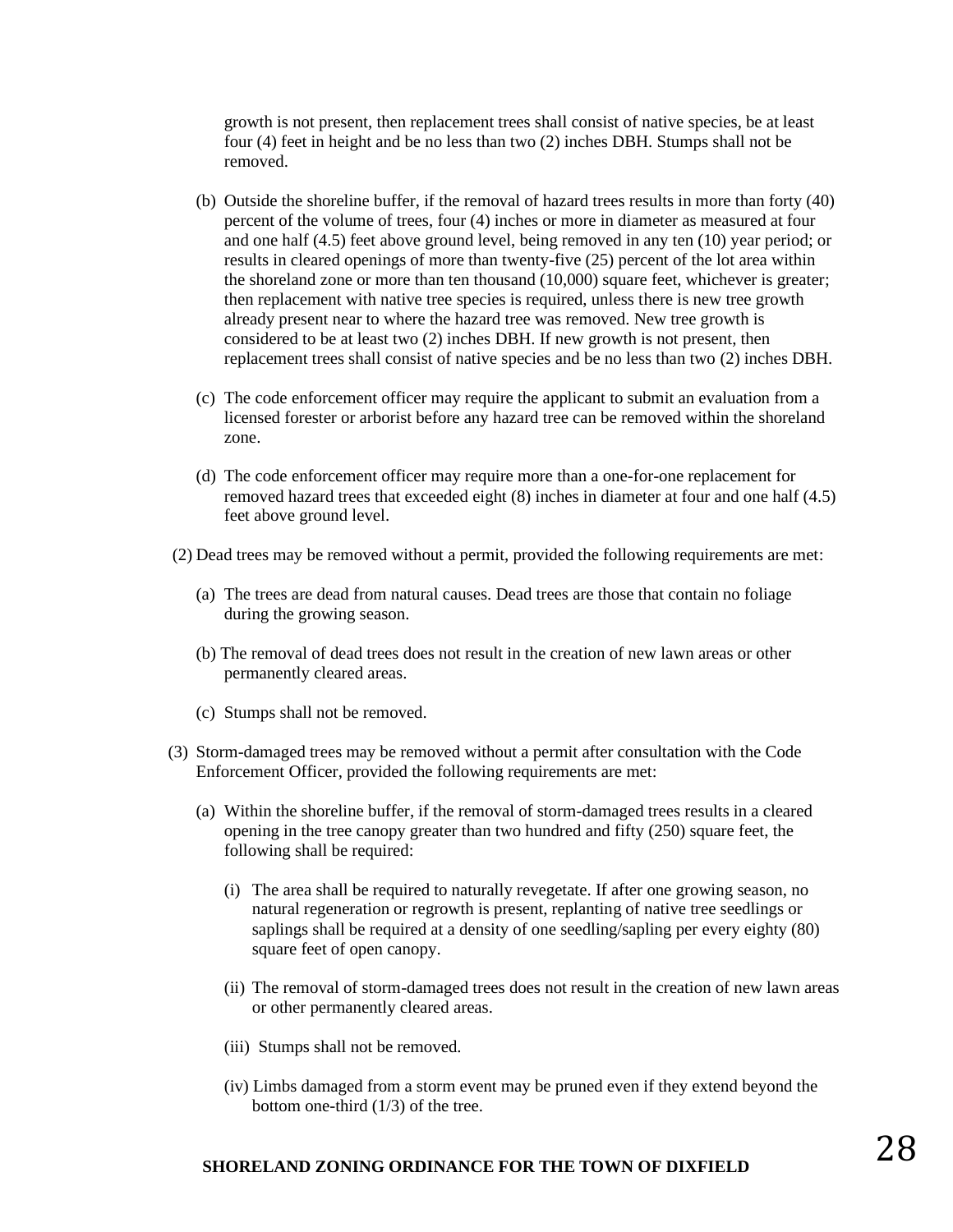(b) Outside the shoreline buffer, if the removal of storm-damaged trees results in more than forty (40) percent of the volume of trees, four (4) inches or more in diameter as measured at four and one half (4.5) feet above ground level, being removed in any ten (10) year period; or results in cleared openings of more than twenty-five (25) percent of the lot area within the shoreland zone or more than ten thousand (10,000) square feet, whichever is greater; then the area shall be required to naturally revegetate. If after one growing season, no natural regeneration or regrowth is present, replanting of native tree seedlings or saplings shall be required on a one-for-one basis.

#### **R. Exemptions to Section 15(P)**

The following activities are exempt from the standards for clearing or removal of vegetation set forth in Section 15(P), provided that all other applicable requirements of this Ordinance are complied with, and the removal of vegetation is limited to that which is necessary:

- (1) The clearing or removal of vegetation that occurs at least once every two (2) years for the maintenance of legally existing areas that do not comply with the standards of Section 15(P), such as but not limited to cleared openings in the canopy or fields. If any of these areas revert back to primarily woody vegetation, due to a lack of removal of vegetation every two (2) years, the requirements of Section 15(P) shall apply.
- (2) The clearing or removal of vegetation from the location of allowed structures or allowed uses, when the shoreline setback requirements of Section 15(B) are not applicable.
- (3) The clearing or removal of vegetation from the location of public swimming areas associated with allowed public recreational facilities.
- (4) The clearing or removal of vegetation associated with allowed agricultural uses, provided that all requirements of Section  $15(N)$  are complied with, and that best management practices are utilized.
- (5) The clearing or removal of vegetation associated with brownfields or voluntary response action program projects pursuant to 38 M.R.S.A section 343-E, provided that the following provisions are met:
	- (a) The clearing or removal of vegetation is within the shoreland zone of rivers that do not flow to great ponds that are designated as General Development Districts; and
	- (b) The clearing or removal of vegetation is necessary for remediation activities to clean up contamination.
- (6) The clearing or removal of non-native invasive vegetation, provided that the following requirements are met:
	- (a) If clearing or removal of vegetation occurs via wheeled or tracked motorized equipment, then the wheeled or tracked motorized equipment is operated and stored at least twentyfive (25) feet, horizontal distance, from the shoreline, except that the wheeled or tracked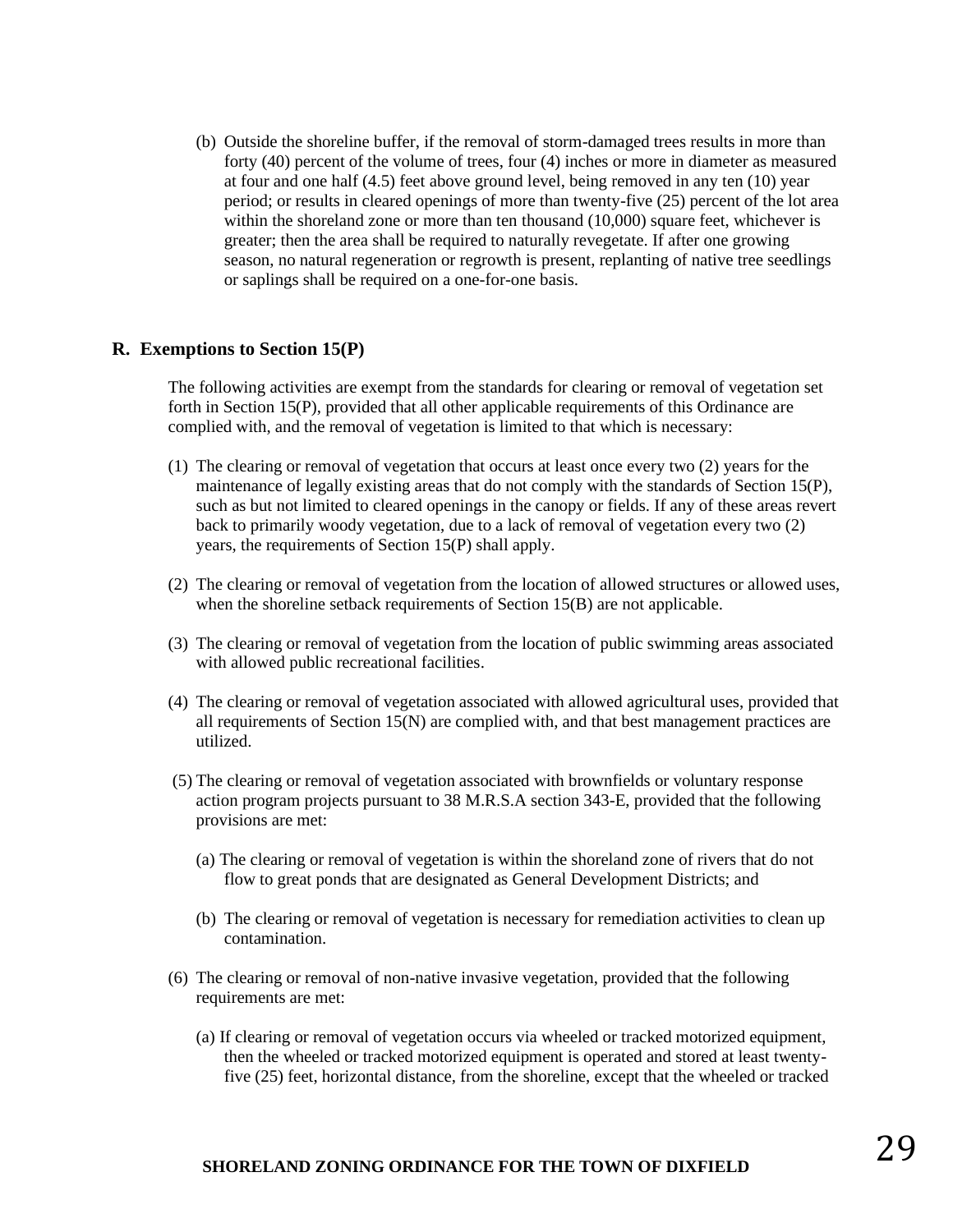motorized equipment may be operated or stored on existing structural surfaces, such as pavement or gravel;

- (b) The clearing or removal of vegetation within twenty-five (25) feet, horizontal distance, from the shoreline occurs via hand tools; and
- (c) If the clearing or removal of non-native invasive vegetation results in a standard of Section 15(P) being exceeded, then the area shall be revegetated in accordance with Section 15(S) to achieve compliance with the applicable standard(s) of Section 15(P).

NOTE: An updated list of non-native invasive vegetation is maintained by the Department of Agriculture, Conservation and Forestry's Natural Areas Program. http://www.maine.gov/dacf/mnap/features/invasive\_plants/invasives.htm

(7) The clearing or removal of vegetation associated with emergency response activities conducted by the Department, the U.S. Environmental Protection Agency, the U.S. Coast Guard, and their agents.

#### **S. Revegetation Requirements**

When revegetation is required to address the removal of non-native invasive species of vegetation, to address removal of vegetation in conjunction with shoreline stabilization, in response to violations of the standards set forth in Section 15(P), or as a mechanism to allow for development that may otherwise not be permissible due to the standards of Section 15(P), then revegetation shall comply with the following requirements:

- (1) The applicant must submit a revegetation plan, prepared with and signed by a qualified professional, that describes revegetation activities and maintenance. The plan must include a scaled site plan, depicting where vegetation was, or is to be removed, where existing vegetation is to remain, and where vegetation is to be planted, including a list of all vegetation to be planted.
- (2) Revegetation must occur along the same segment of shoreline and in the same area where vegetation was removed, and must occur at a density comparable to the pre-existing vegetation. If this is not feasible due to shoreline stabilization, then revegetation must occur along the same segment of shoreline and as close as possible to the area where vegetation was removed.
- (3) If part of a permitted activity, revegetation shall occur before the expiration of the permit. If the activity or revegetation is not completed before the expiration of the permit, a new revegetation plan shall be submitted with any renewal or new permit application.
- (4) Revegetation activities must meet the following requirements for trees and saplings:
	- (a) All trees and saplings removed must be replaced with native noninvasive species;
	- (b) Replacement vegetation must consist of saplings at a minimum;
	- (c) If more than three (3) trees or saplings are planted, then at least three (3) different species shall be used;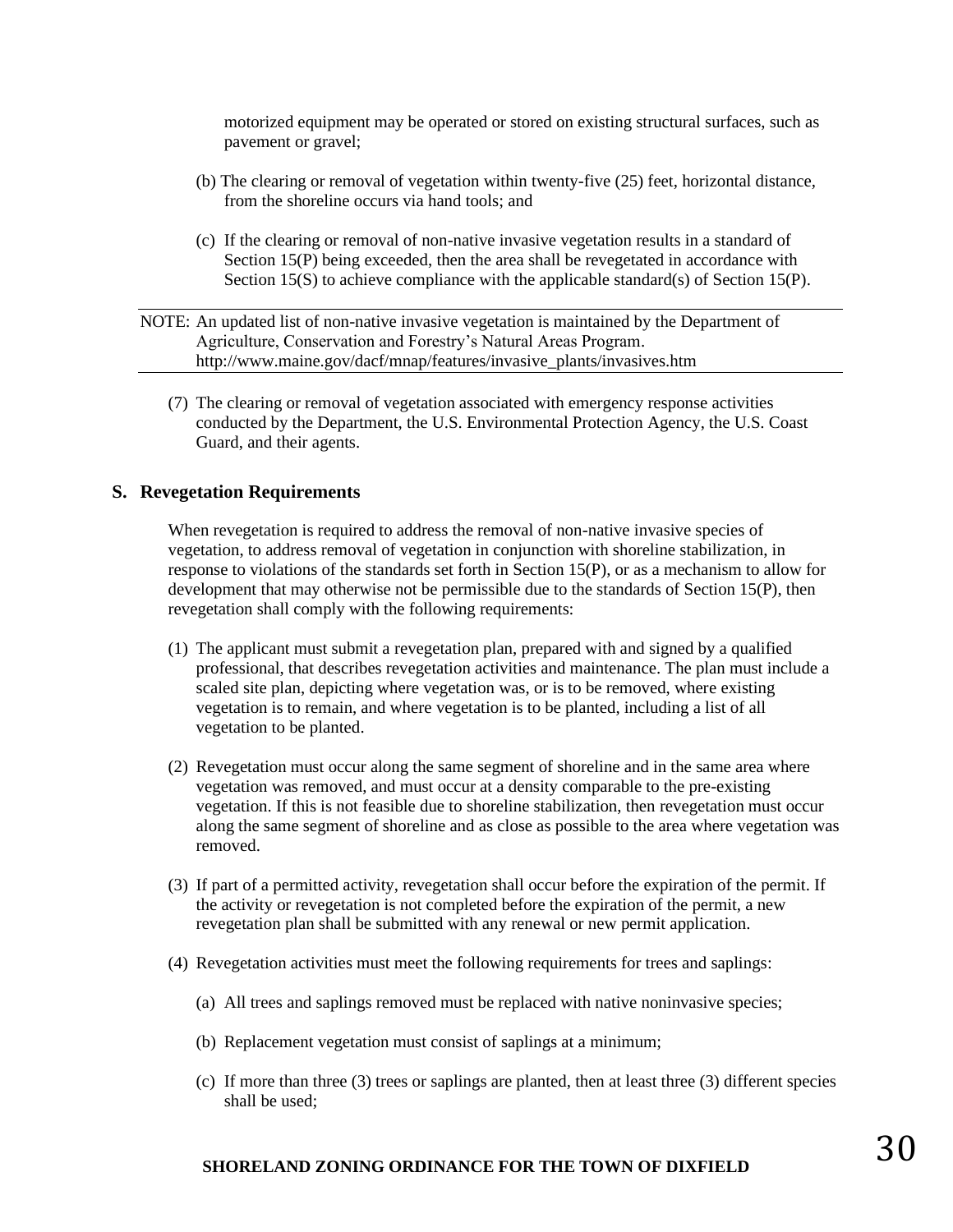- (d) No one species shall make up 50% or more of the number of trees and saplings planted;
- (e) If revegetation is required for shoreline stabilization, and it is not possible to plant trees and saplings in the same area where trees or saplings were removed, then trees or saplings must be planted in a location that effectively reestablishes the screening between the shoreline and structures; and
- (f) A survival rate of at least eighty (80) percent of planted trees/saplings is required for a minimum of five (5) years.
- (5) Revegetation activities must meet the following requirements for all woody vegetation and for other vegetation under three (3) feet in height:
	- (a) All woody vegetation and vegetation under three (3) feet in height must be replaced with native noninvasive species of woody vegetation and vegetation under three (3) feet in height as applicable;
	- (b) Woody vegetation and vegetation under three (3) feet in height shall be planted in quantities and variety sufficient to prevent erosion and provide for effective infiltration of stormwater;
	- (c) If more than three (3) woody vegetation plants are to be planted, then at least three (3) different species shall be planted;
	- (d) No one species shall make up 50% or more of the number of planted woody vegetation plants; and
	- (e) Survival of planted woody vegetation and vegetation under three feet in height must be sufficient to remain in compliance with the standards contained in Section 15(P) for a minimum of five (5) years.
- (6) Revegetation activities must meet the following requirements for ground vegetation and ground cover:
	- (a) All ground vegetation and ground cover removed must be replaced with native herbaceous vegetation, in quantities and variety sufficient to prevent erosion and provide for effective infiltration of stormwater;
	- (b) Where necessary due to a lack of sufficient ground cover, the area must be supplemented with leaf mulch and/or bark mulch at a minimum of four (4) inches deep to prevent erosion and provide for effective infiltration of stormwater; and
	- (c) Survival and functionality of ground vegetation and ground cover must be sufficient to remain in compliance with the standards contained within this Ordinance for a minimum of five (5) years.

#### **T. Erosion and Sedimentation Control**

(1) All activities which involve filling, grading, excavation or other similar activities which result in unstabilized soil conditions and which require a permit shall also require a written soil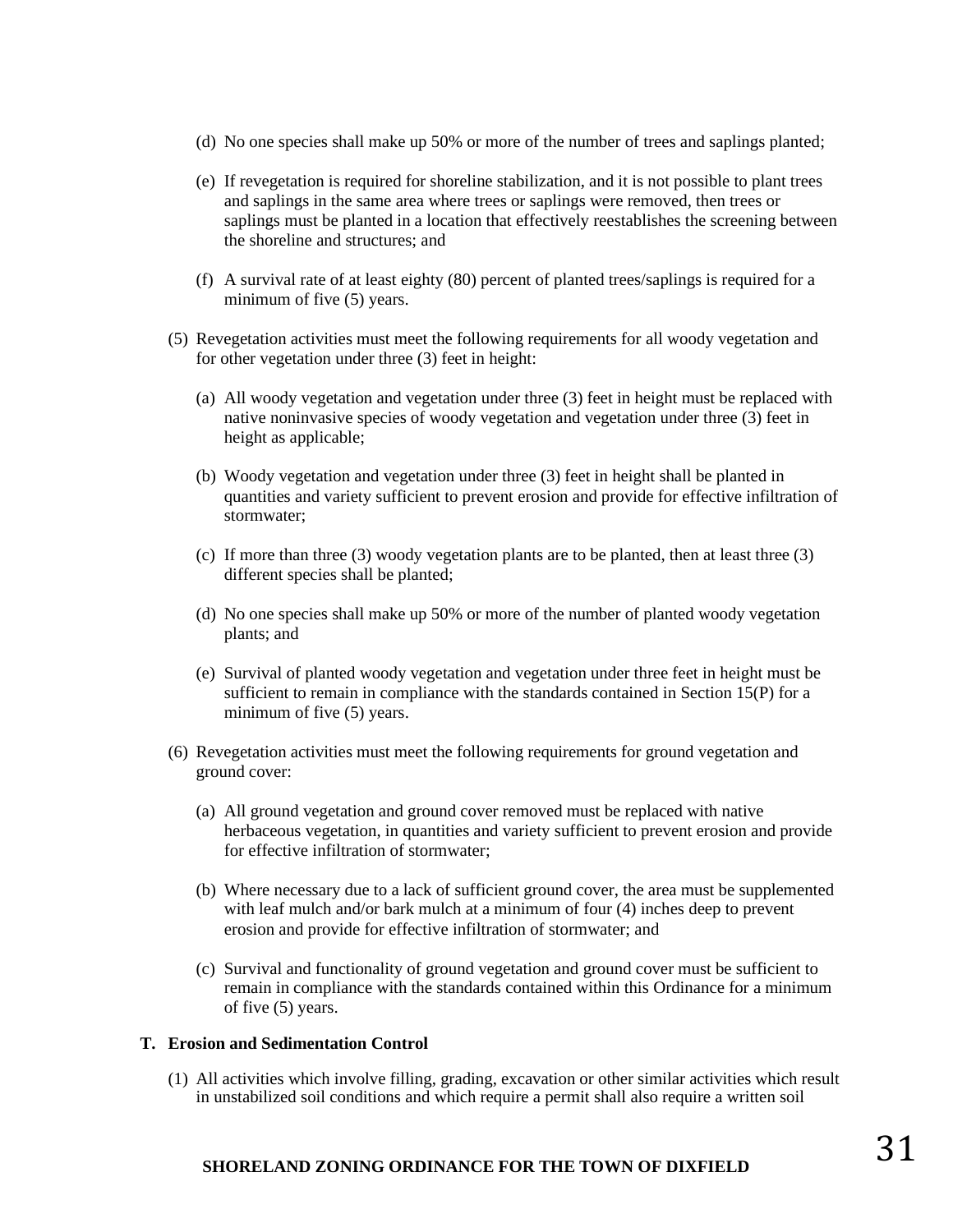erosion and sedimentation control plan. The plan shall be submitted to the permitting authority for approval and shall include, where applicable, provisions for:

- (a) Mulching and revegetation of disturbed soil.
- (b) Temporary runoff control features such as hay bales, silt fencing or diversion ditches.
- (c) Permanent stabilization structures such as retaining walls or rip-rap.
- (2) In order to create the least potential for erosion, development shall be designed to fit with the topography and soils of the site. Areas of steep slopes where high cuts and fills may be required shall be avoided wherever possible, and natural contours shall be followed as closely as possible.
- (3) Erosion and sedimentation control measures shall apply to all aspects of the proposed project involving land disturbance, and shall be in operation during all stages of the activity. The amount of exposed soil at every phase of construction shall be minimized to reduce the potential for erosion.
- (4) Any exposed ground area shall be temporarily or permanently stabilized within one (1) week from the time it was last actively worked, by use of riprap, sod, seed, and mulch, or other effective measures. In all cases permanent stabilization shall occur within nine (9) months of the initial date of exposure. In addition:
	- (a) Where mulch is used, it shall be applied at a rate of at least one (1) bale per five hundred (500) square feet and shall be maintained until a catch of vegetation is established.
	- (b) Anchoring the mulch with netting, peg and twine or other suitable method may be required to maintain the mulch cover.
	- (c) Additional measures shall be taken where necessary in order to avoid siltation into the water. Such measures may include the use of staked hay bales and/or silt fences.
- (5) Natural and man-made drainage ways and drainage outlets shall be protected from erosion from water flowing through them. Drainage ways shall be designed and constructed in order to carry water from a twenty five (25) year storm or greater, and shall be stabilized with vegetation or lined with riprap.
- (6) When an excavation contractor will perform these activities, compliances with the following shall be required:
	- (a) A person certified in erosion control practices by the Maine Department of Environmental Protection shall be responsible for management of erosion and sedimentation control practices at the site. This person shall be present at the site each day these activities occur for a duration that is sufficient to ensure that proper erosion and sedimentation control practices are followed. This is required until installation of erosion and sedimentation control measures that will either stay in place permanently or stay in place until the area is sufficiently covered with vegetation necessary to prevent soil erosion.
	- (b) Include on the required plan or permit application, the name and certification number of the person who wil oversee activities causing or resulting in soil disturbance.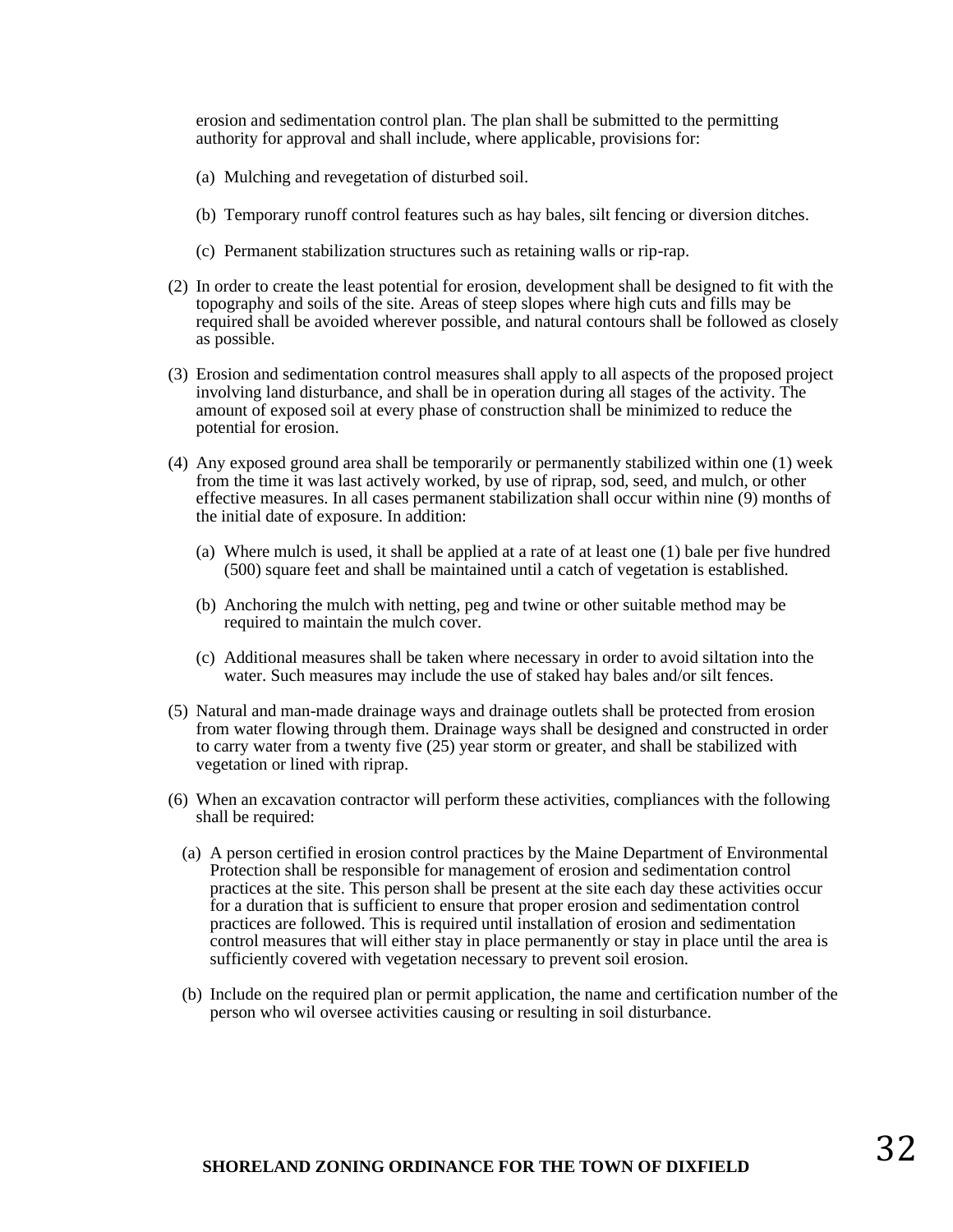- **U. Soils.** All land uses shall be located on soils in or upon which the proposed uses or structures can be established or maintained without causing adverse environmental impacts, including severe erosion, mass soil movement, improper drainage, and water pollution, whether during or after construction. Proposed uses requiring subsurface waste disposal, and commercial or industrial development and other similar intensive land uses, shall require a soils report based on an on-site investigation and be prepared by state-certified professionals. Certified persons may include Maine Certified Soil Scientists, Maine Registered Professional Engineers, Maine State Certified Geologists and other persons who have training and experience in the recognition and evaluation of soil properties. The report shall be based upon the analysis of the characteristics of the soil and surrounding land and water areas, maximum ground water elevation, presence of ledge, drainage conditions, and other pertinent data which the evaluator deems appropriate. The soils report shall include recommendations for a proposed use to counteract soil limitations where they exist.
- **V. Water Quality.** No activity shall deposit on or into the ground or discharge to the waters of the State any pollutant that, by itself or in combination with other activities or substances, will impair designated uses or the water classification of the water body, tributary stream or wetland.
- **W. Archaeological Site.** Any proposed land use activity involving structural development or soil disturbance on or adjacent to sites listed on, or eligible to be listed on the National Register of Historic Places, as determined by the permitting authority, shall be submitted by the applicant to the Maine Historic Preservation Commission for review and comment, at least twenty (20) days prior to action being taken by the permitting authority. The permitting authority shall consider comments received from the Commission prior to rendering a decision on the application.

**NOTE**: Municipal officials should contact the Maine Historic Preservation Commission for the listing and location of Historic Places in their community.

#### **16. Administration**

#### **A. Administering Bodies and Agents**

- (1) **Code Enforcement Officer**. A Code Enforcement Officer shall be appointed or reappointed annually by July 1st.
- (2) **Board of Appeals**. A Board of Appeals shall be created in accordance with the provisions of 30-A M.R.S.A. section 2691.
- (3) **Planning Board**. A Planning Board shall be created in accordance with the provisions of State law.
- **B. Permits Required.** After the effective date of this Ordinance no person shall, without first obtaining a permit, engage in any activity or use of land or structure requiring a permit in the district in which such activity or use would occur; or expand, change, or replace an existing use or structure; or renew a discontinued nonconforming use. A person who is issued a permit pursuant to this Ordinance shall have a copy of the permit on site while the work authorized by the permit is performed.
	- (1) A permit is not required for the replacement of an existing road culvert as long as:
		- (a) The replacement culvert is not more than 25% longer than the culvert being replaced;
		- (b) The replacement culvert is not longer than 75 feet; and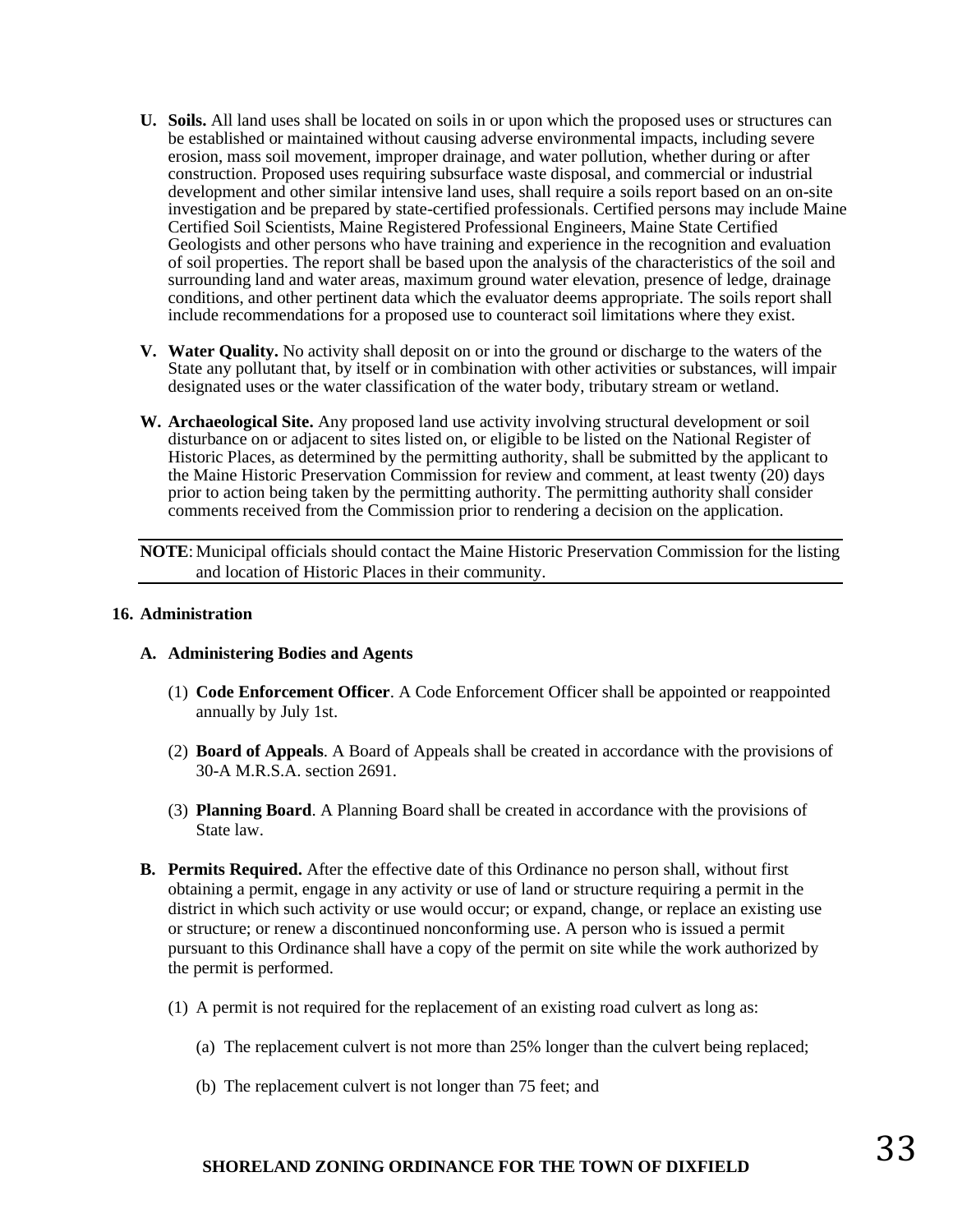- (c) Adequate erosion control measures are taken to prevent sedimentation of the water, and the crossing does not block fish passage in the watercourse.
- (2) A permit is not required for an archaeological excavation as long as the excavation is conducted by an archaeologist listed on the State Historic Preservation Officer's level 1 or level 2 approved list, and unreasonable erosion and sedimentation is prevented by means of adequate and timely temporary and permanent stabilization measures.
- (3) Any permit required by this Ordinance shall be in addition to any other permit required by other law or ordinance.

#### **C. Permit Application**

- (1) Every applicant for a permit shall submit a written application, including a scaled site plan, on a form provided by the municipality, to the appropriate official as indicated in Section 14.
- (2) All applications shall be signed by an owner or individual who can show evidence of right, title or interest in the property or by an agent, representative, tenant, or contractor of the owner with authorization from the owner to apply for a permit hereunder, certifying that the information in the application is complete and correct.
- (3) All applications shall be dated, and the Code Enforcement Officer or Planning Board, as appropriate, shall note upon each application the date and time of its receipt.
- (4) If the property is not served by a public sewer, a valid plumbing permit or a completed application for a plumbing permit, including the site evaluation approved by the Plumbing Inspector, shall be submitted whenever the nature of the proposed structure or use would require the installation of a subsurface sewage disposal system.

#### **D. Procedure for Administering Permits.**

Within 35 days of the date of receiving a written application, the Planning Board or Code Enforcement Officer, as indicated in Section 14, shall notify the applicant in writing either that the application is a complete application, or, if the application is incomplete, that specified additional material is needed to make the application complete. The Planning Board or the Code Enforcement Officer, as appropriate, shall approve, approve with conditions, or deny all permit applications in writing within 35 days of receiving a completed application. However, if the Planning Board has a waiting list of applications, a decision on the application shall occur within 35 days after the first available date on the Planning Board's agenda following receipt of the completed application, or within 35 days of the public hearing, if the proposed use or structure is found to be in conformance with the purposes and provisions of this Ordinance.

The applicant shall have the burden of proving that the proposed land use activity is in conformity with the purposes and provisions of this Ordinance.

After the submission of a complete application to the Planning Board, the Board shall approve an application or approve it with conditions if it makes a positive finding based on the information presented that the proposed use: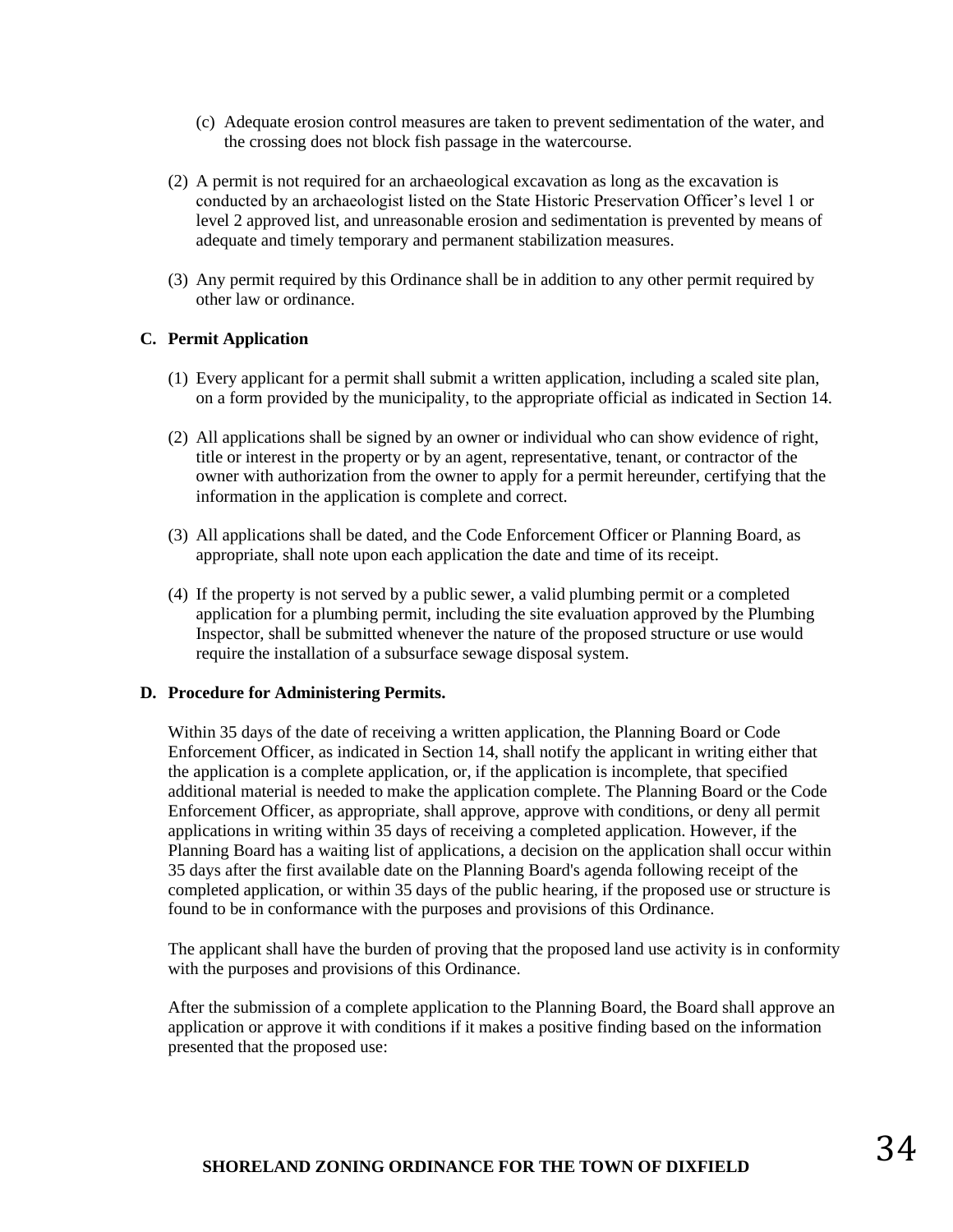- (1) Will maintain safe and healthful conditions;
- (2) Will not result in water pollution, erosion, or sedimentation to surface waters;
- (3) Will adequately provide for the disposal of all wastewater;
- (4) Will not have an adverse impact on spawning grounds, fish, aquatic life, bird or other wildlife habitat;
- (5) Will conserve shore cover and visual, as well as actual, points of access to waters;
- (6) Will protect archaeological and historic resources as designated in the comprehensive plan;
- (7) Will avoid problems associated with floodplain development and use; and
- (8) Is in conformance with the provisions of Section 15, Land Use Standards.

If a permit is either denied or approved with conditions, the reasons as well as conditions shall be stated in writing. No approval shall be granted for an application involving a structure if the structure would be located in an unapproved subdivision or would violate any other local ordinance, or regulation or statute administered by the municipality.

#### **E. Special Exceptions.**

In addition to the criteria specified in Section  $16(D)$  above, excepting structure setback requirements, the Planning Board may approve a permit for a single family residential structure in a Resource Protection District provided that the applicant demonstrates that all of the following conditions are met:

- (1) There is no location on the property, other than a location within the Resource Protection District, where the structure can be built.
- (2) The lot on which the structure is proposed is undeveloped and was established and recorded in the registry of deeds of the county in which the lot is located before the adoption of the Resource Protection District.
- (3) All proposed buildings, sewage disposal systems and other improvements are:
	- (a) Located on natural ground slopes of less than 20%; and
	- (b) Located outside the floodway of the 100-year floodplain along rivers and artificially formed great ponds along rivers, based on detailed flood insurance studies and as delineated on the Federal Emergency Management Agency's Flood Boundary and Floodway Maps and Flood Insurance Rate Maps; all buildings, including basements, are elevated at least one foot above the 100-year floodplain elevation; and the development is otherwise in compliance with any applicable municipal floodplain ordinance. If the floodway is not shown on the Federal Emergency Management Agency Maps, it is deemed to be 1/2 the width of the 100-year floodplain.
- (4) The total footprint, as defined, is limited to a maximum of 1,500 square feet. This limitation shall not be altered by variance.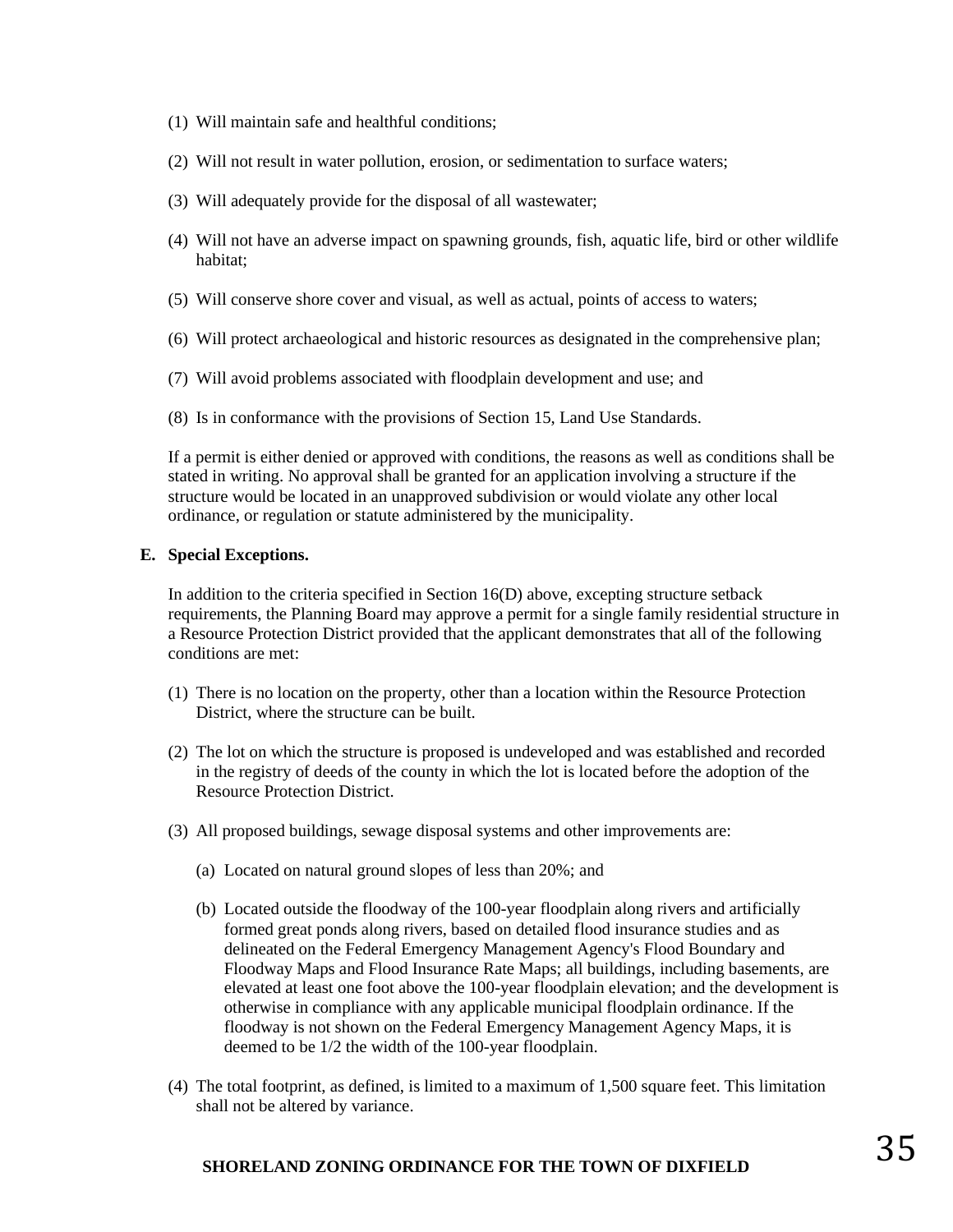(5) All structures, except functionally water-dependent structures, are set back from the normal high-water line of a water body, tributary stream or upland edge of a wetland to the greatest practical extent, but not less than 75 feet, horizontal distance. In determining the greatest practical extent, the Planning Board shall consider the depth of the lot, the slope of the land, the potential for soil erosion, the type and amount of vegetation to be removed, the proposed building site's elevation in regard to the floodplain, and its proximity to moderate-value and high-value wetlands.

#### **F. Expiration of Permit.**

Permits shall expire one year from the date of issuance if a substantial start is not made in construction or in the use of the property during that period. If a substantial start is made within one year of the issuance of the permit, the applicant shall have one additional year to complete the project, at which time the permit shall expire.

#### **G. Installation of Public Utility Service.**

A public utility, water district, sanitary district or any utility company of any kind may not install services to any new structure located in the shoreland zone unless written authorization attesting to the validity and currency of all local permits required under this or any previous Ordinance has been issued by the appropriate municipal officials or other written arrangements have been made between the municipal officials and the utility.

#### **H. Appeals**

- (1) Powers and Duties of the Board of Appeals. The Board of Appeals shall have the following powers:
	- (a) **Administrative Appeals**: To hear and decide administrative appeals, on an appellate basis, where it is alleged by an aggrieved party that there is an error in any order, requirement, decision, or determination made by, or failure to act by, the Planning Board in the administration of this Ordinance; and to hear and decide administrative appeals on a de novo basis where it is alleged by an aggrieved party that there is an error in any order, requirement, decision or determination made by, or failure to act by, the Code Enforcement Officer in his or her review of and action on a permit application under this Ordinance. Any order, requirement, decision or determination made, or failure to act, in the enforcement of this ordinance is not appealable to the Board of Appeals.
	- (b) **Variance Appeals**: To authorize variances upon appeal, within the limitations set forth in this Ordinance.
- (2) **Variance Appeals**. Variances may be granted only under the following conditions:
	- (a) Variances may be granted only from dimensional requirements including, but not limited to, lot width, structure height, percent of non-vegetated surfaces, and setback requirements.
	- (b) Variances shall not be granted for establishment of any uses otherwise prohibited by this Ordinance.
	- (c) The Board shall not grant a variance unless it finds that: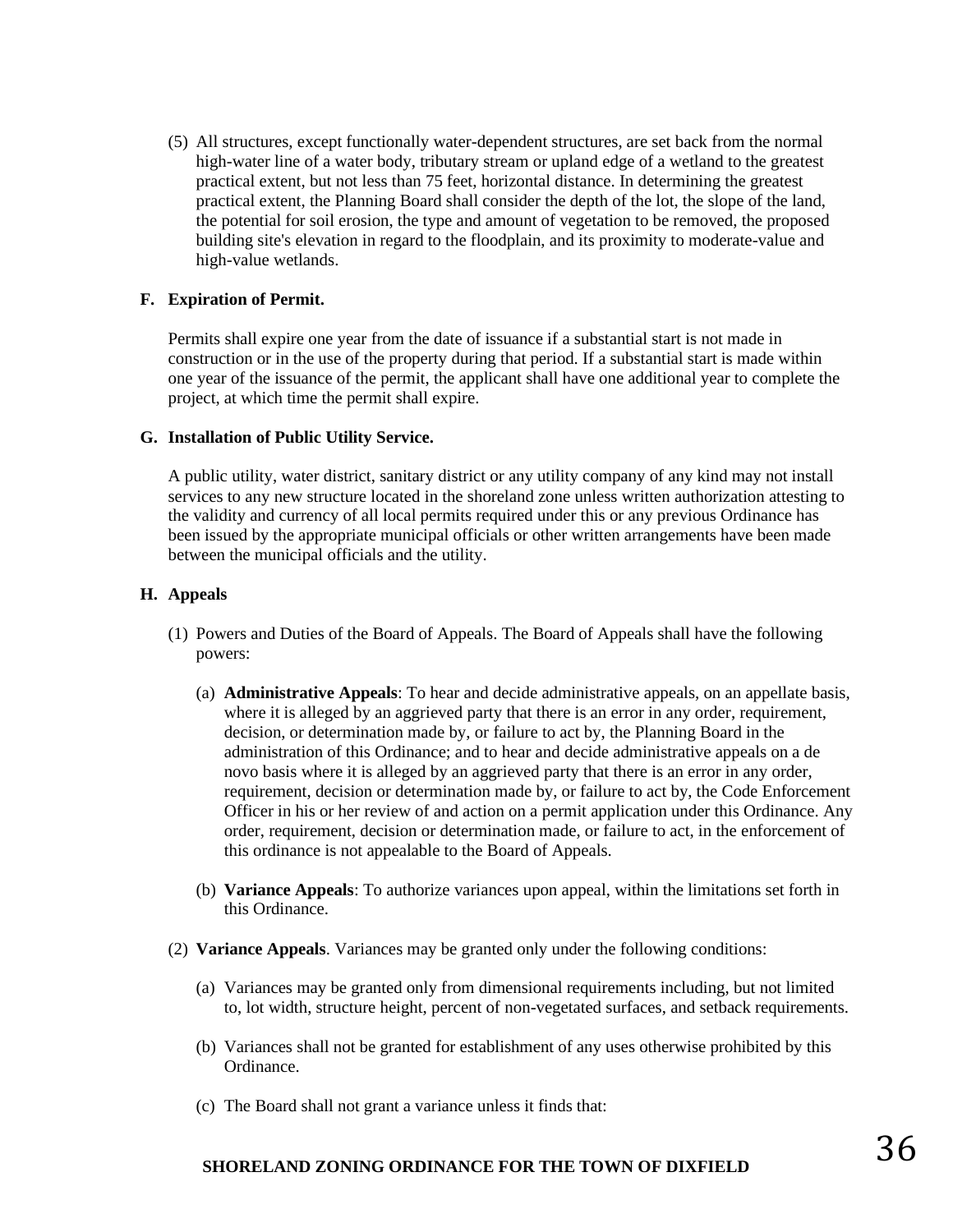- (i) The proposed structure or use would meet the provisions of Section 15 except for the specific provision which has created the nonconformity and from which relief is sought; and
- (ii) The strict application of the terms of this Ordinance would result in undue hardship. The term "undue hardship" shall mean:
	- a. That the land in question cannot yield a reasonable return unless a variance is granted;
	- b. That the need for a variance is due to the unique circumstances of the property and not to the general conditions in the neighborhood;
	- c. That the granting of a variance will not alter the essential character of the locality; and
	- d. That the hardship is not the result of action taken by the applicant or a prior owner.
- (d) Notwithstanding Section  $16(H)(2)(c)(ii)$  above, in accordance with 30-A M.R.S.A section 4353-A, the Code Enforcement Officer may approve a permit to the owner of a residential dwelling unit for the purpose of making that dwelling accessible to a person with a disability who resides in or regularly uses that dwelling. The permit is deemed to include the variance, which shall be solely for installation of equipment or the construction of structures necessary for access to or egress from the dwelling by the person with the disability. The Code Enforcement Officer may impose conditions on the permit, including limiting the permit to the duration of the disability or to the time that the person with the disability lives in the dwelling. The term "structures necessary for access to or egress from the dwelling" shall include ramps and associated railing, and wall or roof systems necessary for the safety or effectiveness of the structure. Such permitting is subject to Sections  $16(H)(2)(f)$  and  $16(H)(4)(b)(iv)$  below.
- (e) The Board of Appeals shall limit any variances granted as strictly as possible in order to ensure conformance with the purposes and provisions of this Ordinance to the greatest extent possible, and in doing so may impose such conditions to a variance as it deems necessary. The party receiving the variance shall comply with any conditions imposed.
- (f) A copy of each variance request, including the application and all supporting information supplied by the applicant, shall be forwarded by the municipal officials to the Commissioner of the Department of Environmental Protection at least twenty (20) days prior to action by the Board of Appeals. Any comments received from the Commissioner prior to the action by the Board of Appeals shall be made part of the record and shall be taken into consideration by the Board of Appeals.

#### (3) **Administrative Appeals**

When the Board of Appeals reviews a decision of the Code Enforcement Officer the Board of Appeals shall hold a "de novo" hearing. At this time the Board may receive and consider new evidence and testimony, be it oral or written. When acting in a "de novo" capacity the Board of Appeals shall hear and decide the matter afresh, undertaking its own independent analysis of evidence and the law, and reaching its own decision.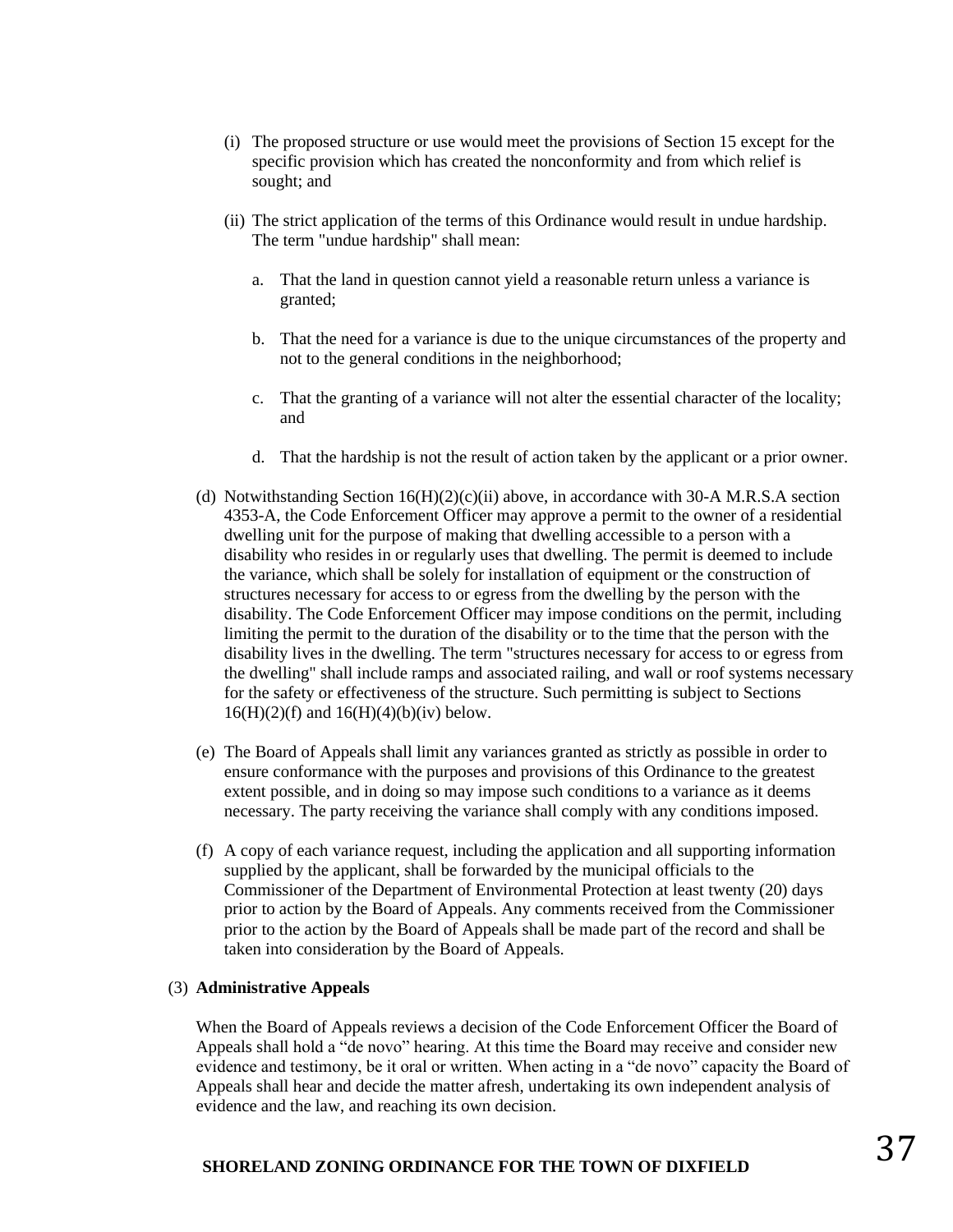When the Board of Appeals hears a decision of the Planning Board, it shall hold an appellate hearing, and may reverse the decision of the Planning Board only upon finding that the decision was contrary to specific provisions of the Ordinance or contrary to the facts presented to the Planning Board. The Board of Appeals may only review the record of the proceedings before the Planning Board. The Board Appeals shall not receive or consider any evidence which was not presented to the Planning Board, but the Board of Appeals may receive and consider written or oral arguments. If the Board of Appeals determines that the record of the Planning Board proceedings is inadequate, the Board of Appeals may remand the matter to the Planning Board for additional fact finding.

#### (4) **Appeal Procedure**

#### (a) **Making an Appeal**

- (i) An administrative or variance appeal may be taken to the Board of Appeals by an aggrieved party from any decision of the Code Enforcement Officer or the Planning Board, except for enforcement-related matters as described in Section  $16(H)(1)(a)$ above. Such an appeal shall be taken within thirty (30) days of the date of the official, written decision appealed from, and not otherwise, except that the Board, upon a showing of good cause, may waive the thirty (30) day requirement.
- (ii) Applications for appeals shall be made by filing with the Board of Appeals a written notice of appeal which includes:
	- a. A concise written statement indicating what relief is requested and why the appeal or variance should be granted.
	- b. A sketch drawn to scale showing lot lines, location of existing buildings and structures and other physical features of the lot pertinent to the relief sought.
- (iii)Upon receiving an application for an administrative appeal or a variance, the Code Enforcement Officer or Planning Board, as appropriate, shall transmit to the Board of Appeals all of the papers constituting the record of the decision appealed from.
- (iv) The Board of Appeals shall hold a public hearing on an administrative appeal or a request for a variance within thirty-five (35) days of its receipt of a complete written application, unless this time period is extended by the parties.

#### (b) **Decision by Board of Appeals**

- (i) A majority of the full voting membership of the Board shall constitute a quorum for the purpose of deciding an appeal.
- (ii) The person filing the appeal shall have the burden of proof.
- (iii)The Board shall decide all administrative appeals and variance appeals within thirty five (35) days after the close of the hearing, and shall issue a written decision on all appeals.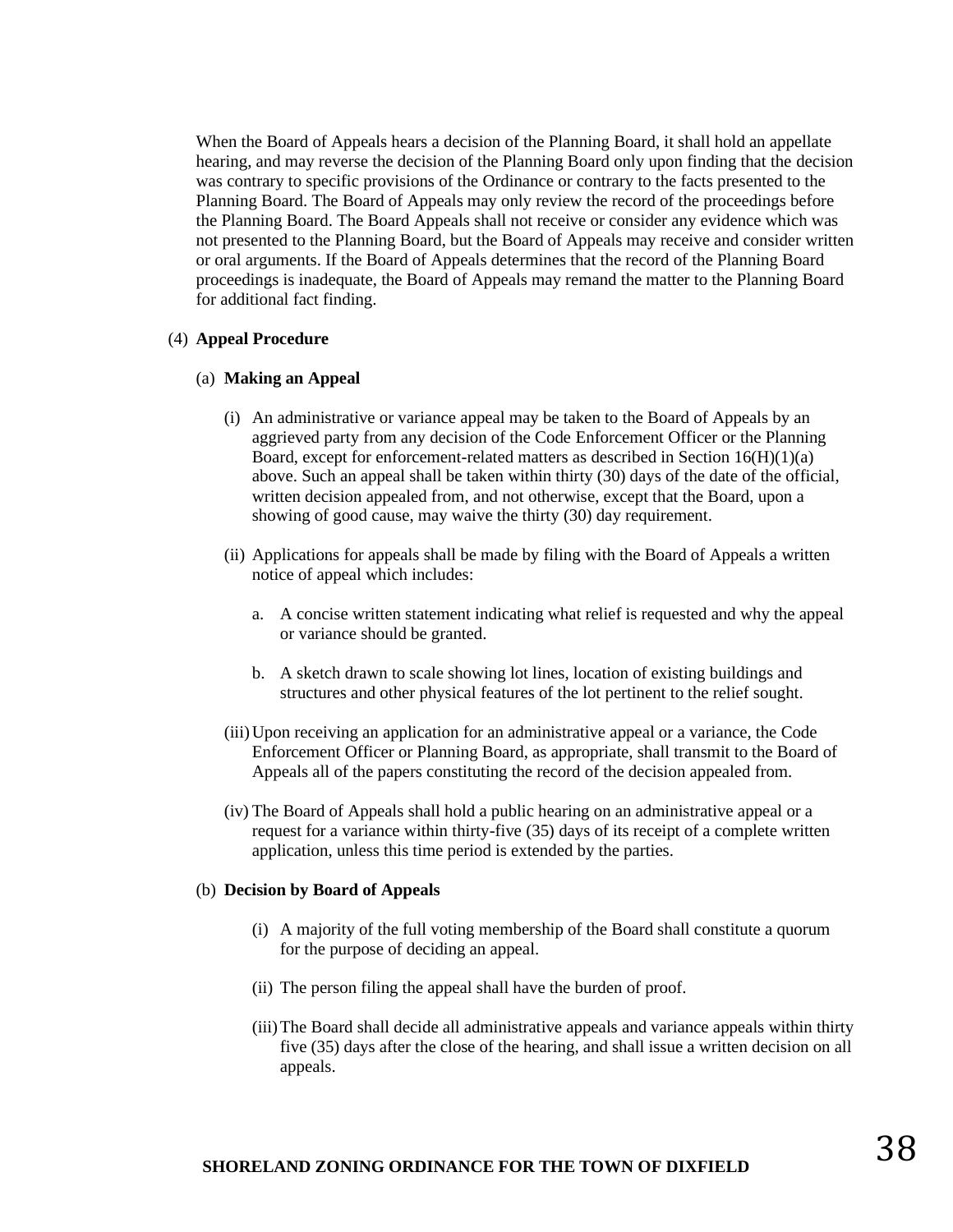- (iv) The Board of Appeals shall state the reasons and basis for its decision, including a statement of the facts found and conclusions reached by the Board. The Board shall cause written notice of its decision to be mailed or hand-delivered to the applicant and to the Department of Environmental Protection within seven (7) days of the Board's decision. Copies of written decisions of the Board of Appeals shall be given to the Planning Board, Code Enforcement Officer, and the municipal officers.
- (5) **Appeal to Superior Court**. Except as provided by 30-A M.R.S.A. section 2691(3)(F), any aggrieved party who participated as a party during the proceedings before the Board of Appeals may take an appeal to Superior Court in accordance with State laws within forty-five (45) days from the date of any decision of the Board of Appeals.
- (6) **Reconsideration**. In accordance with 30-A M.R.S.A. section 2691(3)(F), the Board of Appeals may reconsider any decision within forty-five (45) days of its prior decision. A request to the Board to reconsider a decision must be filed within ten (10) days of the decision that is being reconsidered. A vote to reconsider and the action taken on that reconsideration must occur and be completed within forty-five (45) days of the date of the vote on the original decision. Reconsideration of a decision shall require a positive vote of the majority of the Board members originally voting on the decision, and proper notification to the landowner, petitioner, planning board, code enforcement officer, and other parties of interest, including abutters and those who testified at the original hearing(s). The Board may conduct additional hearings and receive additional evidence and testimony.

Appeal of a reconsidered decision to Superior Court must be made within fifteen (15) days after the decision on reconsideration.

#### **I. Enforcement**

(1) **Nuisances**. Any violation of this Ordinance shall be deemed to be a nuisance.

#### (2) **Code Enforcement Officer**

- (a) It shall be the duty of the Code Enforcement Officer to enforce the provisions of this Ordinance. If the Code Enforcement Officer shall find that any provision of this Ordinance is being violated, he or she shall notify in writing the person responsible for such violation, indicating the nature of the violation and ordering the action necessary to correct it, including discontinuance of illegal use of land, buildings or structures, or work being done, removal of illegal buildings or structures, and abatement of nuisance conditions. A copy of such notices shall be submitted to the municipal officers and be maintained as a permanent record.
- (b) The Code Enforcement Officer shall conduct on-site inspections to ensure compliance with all applicable laws and conditions attached to permit approvals. The Code Enforcement Officer shall also investigate all complaints of alleged violations of this Ordinance.
- (c) The Code Enforcement Officer shall keep a complete record of all essential transactions of the office, including applications submitted, permits granted or denied, variances granted or denied, revocation actions, revocation of permits, appeals, court actions, violations investigated, violations found, and fees collected.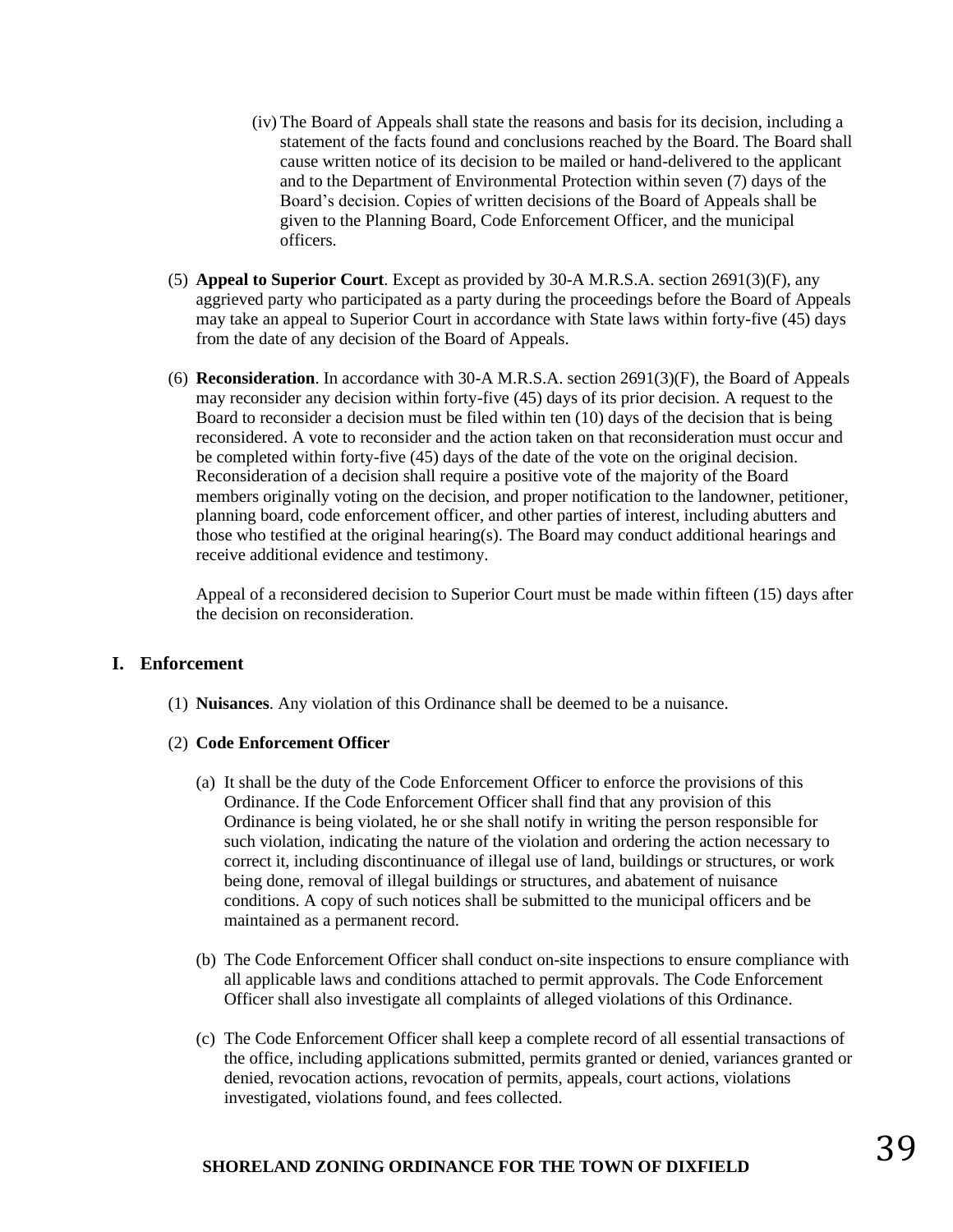- (3) **Legal Actions**. When the above action does not result in the correction or abatement of the violation or nuisance condition, the Municipal Officers, upon notice from the Code Enforcement Officer, are hereby directed to institute any and all actions and proceedings, either legal or equitable, including seeking injunctions of violations and the imposition of fines, that may be appropriate or necessary to enforce the provisions of this Ordinance in the name of the municipality. The municipal officers, or their authorized agent, are hereby authorized to enter into administrative consent agreements for the purpose of eliminating violations of this Ordinance and recovering fines without Court action. Such agreements shall not allow an illegal structure or use to continue unless there is clear and convincing evidence that the illegal structure or use was constructed or conducted as a direct result of erroneous advice given by an authorized municipal official and there is no evidence that the owner acted in bad faith, or unless the removal of the structure or use will result in a threat or hazard to public health and safety or will result in substantial environmental damage.
- (4) **Fines**. Any person, including but not limited to a landowner, a landowner's agent or a contractor, who violates any provision or requirement of this Ordinance shall be penalized in accordance with 30-A, M.R.S.A. section 4452.

NOTE: Current penalties include fines of not less than \$100 nor more than \$2500 per violation for each day that the violation continues. However, in a resource protection district the maximum penalty is increased to \$5000 (38 M.R.S.A. section 4452).

#### **17. Definitions**

**Accessory structure or use** - a use or structure which is incidental and subordinate to the principal use or structure. Accessory uses, when aggregated, shall not subordinate the principal use of the lot. A deck or similar extension of the principal structure or a garage attached to the principal structure by a roof or a common wall is considered part of the principal structure.

**Aggrieved party** - an owner of land whose property is directly or indirectly affected by the granting or denial of a permit or variance under this Ordinance; a person whose land abuts land for which a permit or variance has been granted; or any other person or group of persons who have suffered particularized injury as a result of the granting or denial of such permit or variance.

**Agriculture** - the production, keeping or maintenance for sale or lease, of plants or animals, including but not limited to: forages and sod crops, grains and seed crops, dairy animals and dairy products, poultry and poultry products, livestock, fruits and vegetables, and ornamental green-house products. Agriculture does not include timber harvesting.

**Aquaculture** - the growing or propagation of harvestable freshwater, estuarine, or marine plant or animal species.

**Basal Area** - the area of cross-section of a tree stem at 4 1/2 feet above ground level and inclusive of bark.

**Basement** - any portion of a structure with a floor-to-ceiling height of 6 feet or more and having more than 50% of its volume below the existing ground level.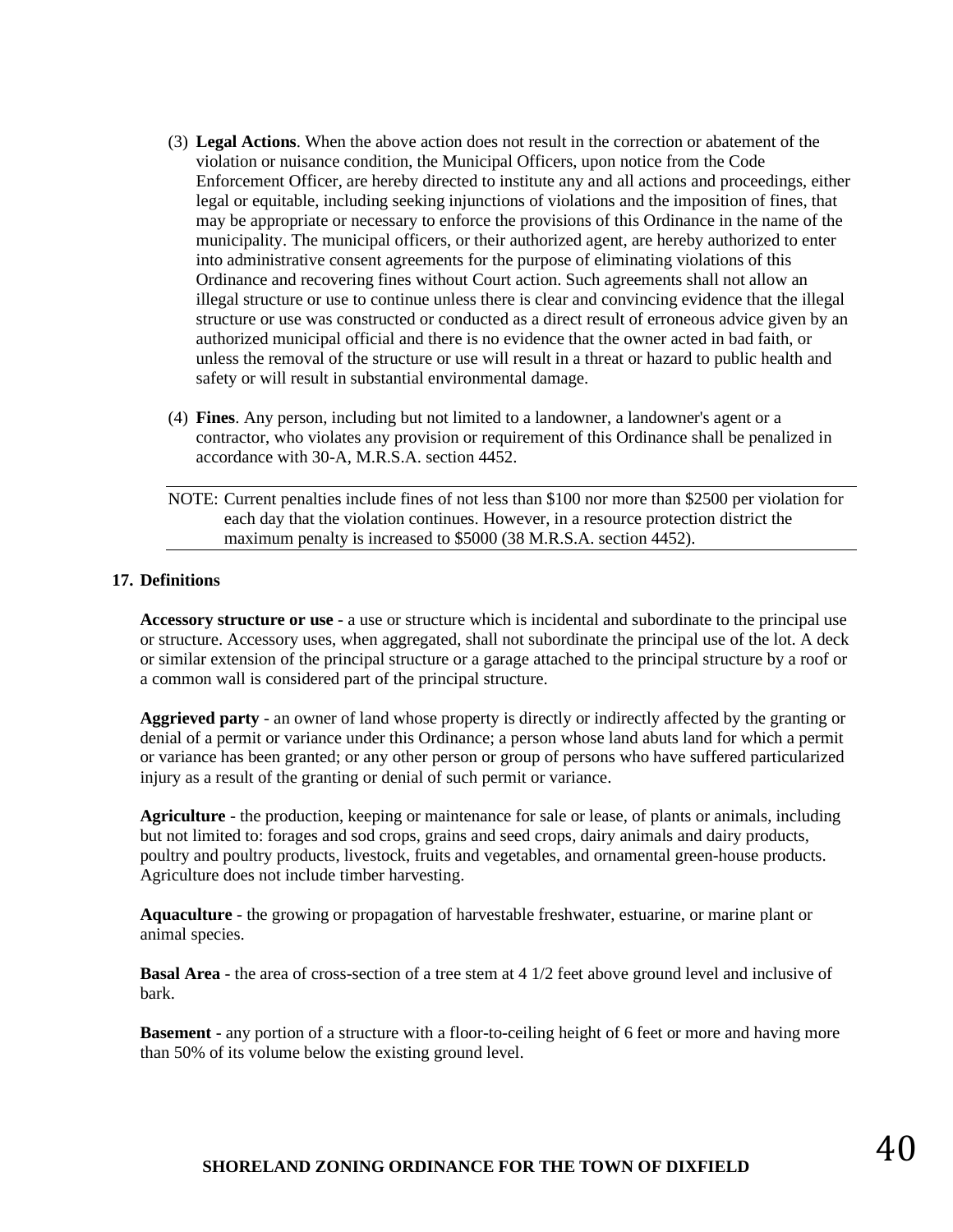**Boat Launching Facility** - a facility designed primarily for the launching and landing of watercraft, and which may include an access ramp, docking area, and parking spaces for vehicles and trailers.

**Campground** - any area or tract of land to accommodate two (2) or more parties in temporary living quarters, including, but not limited to tents, recreational vehicles or other shelters.

**Canopy** – the more or less continuous cover formed by tree crowns in a wooded area.

**Commercial use** - the use of lands, buildings, or structures, other than a "home occupation," defined below, the intent and result of which activity is the production of income from the buying and selling of goods and/or services, exclusive of rental of residential buildings and/or dwelling units.

**DBH** – the diameter of a standing tree measured 4.5 feet from ground level.

**Development** – a change in land use involving alteration of the land, water or vegetation, or the addition or alteration of structures or other construction not naturally occurring.

**Dimensional requirements** - numerical standards relating to spatial relationships including but not limited to setback, lot area, shore frontage and height.

**Disability** - any disability, infirmity, malformation, disfigurement, congenital defect or mental condition caused by bodily injury, accident, disease, birth defect, environmental conditions or illness; and also includes the physical or mental condition of a person which constitutes a substantial handicap as determined by a physician or in the case of mental handicap, by a psychiatrist or psychologist, as well as any other health or sensory impairment which requires special education, vocational rehabilitation or related services.

**Driveway** - a vehicular access-way less than five hundred (500) feet in length serving two singlefamily dwellings or one two-family dwelling, or less.

**Emergency operations** - operations conducted for the public health, safety or general welfare, such as protection of resources from immediate destruction or loss, law enforcement, and operations to rescue human beings, property and livestock from the threat of destruction or injury.

**Essential services** - gas, electrical or communication facilities; steam, fuel, electric power or water transmission or distribution lines, towers and related equipment; telephone cables or lines, poles and related equipment; gas, oil, water, slurry or other similar pipelines; municipal sewage lines, collection or supply systems; and associated storage tanks. Such systems may include towers, poles, wires, mains, drains, pipes, conduits, cables, fire alarms and police call boxes, traffic signals, hydrants and similar accessories, but shall not include service drops or buildings which are necessary for the furnishing of such services.

**Excavation contractor** - an individual or firm that either is engaged in a business that causes the disturbance of one or more cubic yards of soil, or is in a business in which the disturbance of one or more cubic yards of soil results from an activity that the individual or firm is retained to perform. Disturbance includes: grading, filling, and removal. A person or firm engaged in agriculture or timber harvesting activities is not considered an excavation contractor as long as best management practices for erosion and sedimentation control are used. Municipal, state and federal employees engaged in projects associated with that employment are not considered excavation contractors.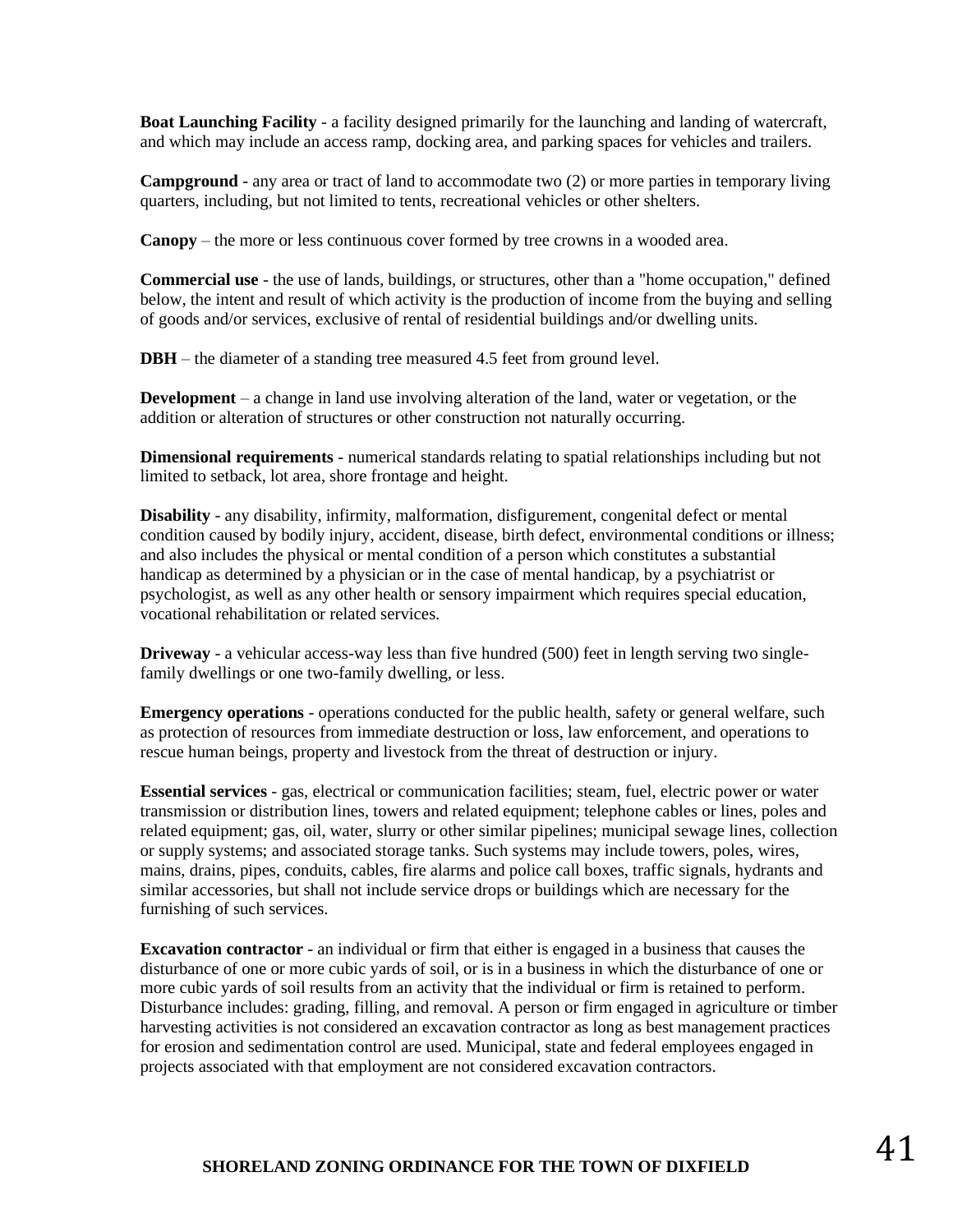**Expansion of a structure** - an increase in the footprint or height of a structure, including all extensions such as, but not limited to: attached decks, garages, porches and greenhouses.

**Expansion of use** - the addition of one or more months to a use's operating season; or the use of more footprint or ground area devoted to a particular use.

**Family** - one or more persons occupying a premises and living as a single housekeeping unit.

**Floodway** - the channel of a river or other watercourse and adjacent land areas that must be reserved in order to discharge the 100-year flood without cumulatively increasing the water surface elevation by more than one foot in height.

**Floor area** - the sum of the horizontal areas of the floor(s) of a structure enclosed by exterior walls.

**Footprint** - the entire area of ground covered by the structure(s) on a lot, including but not limited to: cantilevered or similar overhanging extensions, as well as unenclosed structures such as patios and decks.

**Forested wetland** - a freshwater wetland dominated by woody vegetation that is six (6) meters tall (approximately twenty (20) feet) or taller.

**Foundation** - the supporting substructure of a building or other structure, excluding wooden sills and post supports, but including basements, slabs, frostwalls, or other base consisting of concrete, block, brick or similar material.

**Freshwater wetland** - freshwater swamps, marshes, bogs and similar areas, other than forested wetlands, which are:

- 1. Of ten or more contiguous acres; or of less than 10 contiguous acres and adjacent to a surface water body, excluding any river, stream or brook, such that in a natural state, the combined surface area is in excess of 10 acres; and
- 2. Inundated or saturated by surface or ground water at a frequency and for a duration sufficient to support, and which under normal circumstances do support, a prevalence of wetland vegetation typically adapted for life in saturated soils.

Freshwater wetlands may contain small stream channels or inclusions of land that do not conform to the criteria of this definition.

**Great pond** - any inland body of water which in a natural state has a surface area in excess of ten acres, and any inland body of water artificially formed or increased which has a surface area in excess of thirty (30) acres except for the purposes of this Ordinance, where the artificially formed or increased inland body of water is completely surrounded by land held by a single owner,

**Ground cover** – small plants, fallen leaves, needles and twigs, and the partially decayed organic matter of the forest floor.

**Hazard tree** - a tree with a structural defect, combination of defects, or disease resulting in a structural defect that under the normal range of environmental conditions at the site exhibits a high probability of failure and loss of a major structural component of the tree in a manner that will strike a target. A normal range of environmental conditions does not include meteorological anomalies, such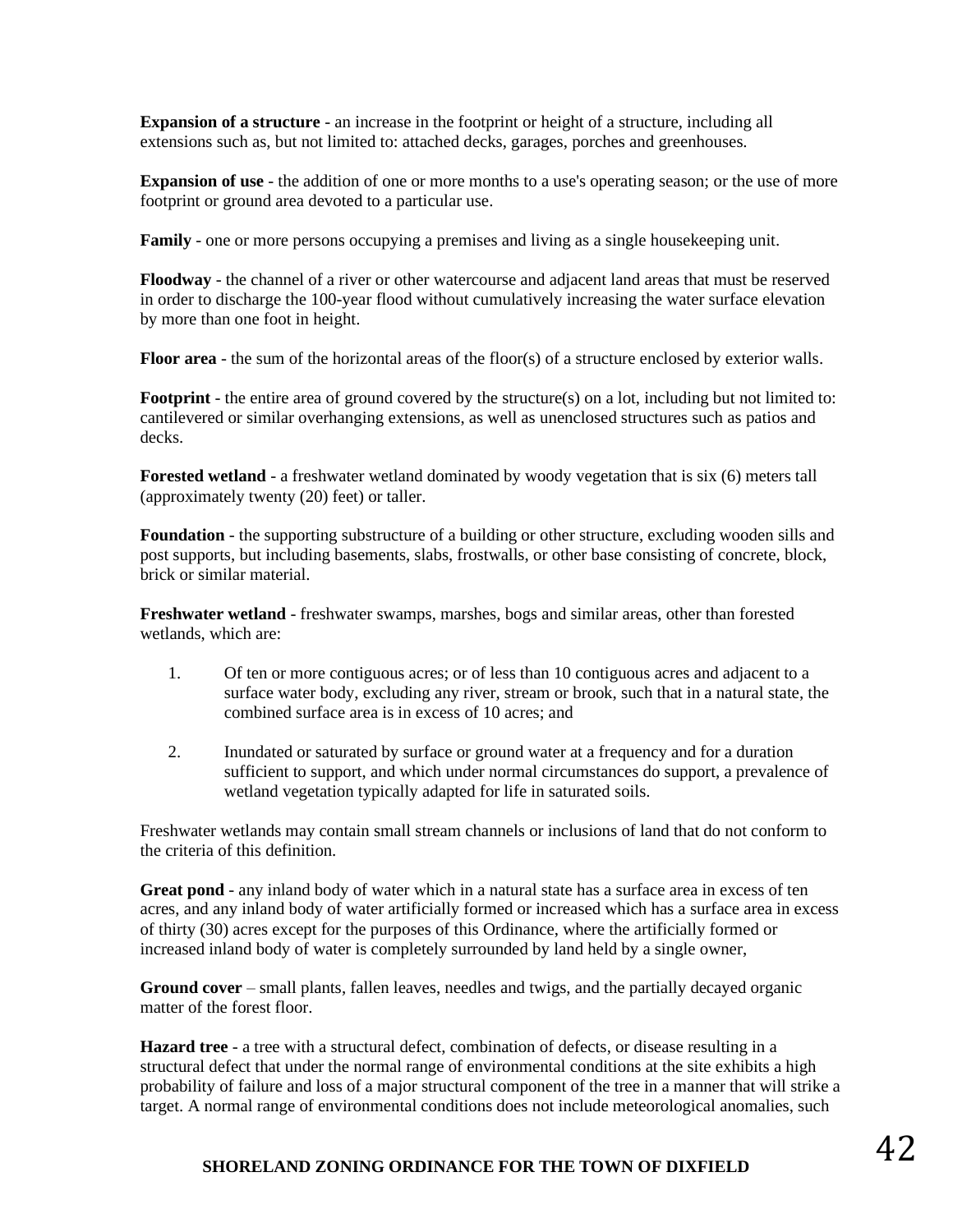as, but not limited to: hurricanes, hurricane-force winds, tornados, microbursts, or significant ice storm events. Hazard trees also include those trees that pose a serious and imminent risk to bank stability. A target is the area where personal injury or property damage could occur if the tree or a portion of the tree fails. Targets include roads, driveways, parking areas, structures, campsites, and any other developed area where people frequently gather and linger.

**Height of a structure** - the vertical distance between the mean original (prior to construction) grade at the downhill side of the structure and the highest point of the structure, excluding chimneys, steeples, antennas, and similar appurtenances that have no floor area.

**Home occupation** - an occupation or profession which is customarily conducted on or in a residential structure or property and which is 1) clearly incidental to and compatible with the residential use of the property and surrounding residential uses; and 2) which employs no more than two (2) persons other than family members residing in the home.

**Increase in nonconformity of a structure** - any change in a structure or property which causes further deviation from the dimensional standard(s) creating the nonconformity such as, but not limited to, reduction in water body, tributary stream or wetland setback distance, increase in non-vegetated surfaces, or increase in height of a structure. Property changes or structure expansions which either meet the dimensional standard or which cause no further increase in the linear extent of nonconformance of the existing structure shall not be considered to increase nonconformity. For example, there is no increase in nonconformity with the setback requirement for water bodies, wetlands, or tributary streams if the expansion extends no further into the required setback area than does any portion of the existing nonconforming structure. Hence, a structure may be expanded laterally provided that the expansion extends no closer to the water body, tributary stream, or wetland than the closest portion of the existing structure from that water body, tributary stream, or wetland. Included in this allowance are expansions which in-fill irregularly shaped structures.

**Individual private campsite** - an area of land which is not associated with a campground, but which is developed for repeated camping by only one group not to exceed ten (10) individuals and which involves site improvements which may include but not be limited to a gravel pad, parking area, fire place, or tent platform.

**Industrial** - The assembling, fabrication, finishing, manufacturing, packaging or processing of goods, or the extraction of minerals.

**Institutional** – a non-profit or quasi-public use, or institution such as a church, library, public or private school, hospital, or municipally owned or operated building, structure or land used for public purposes.

**Licensed Forester** - a forester licensed under 32 M.R.S.A. Chapter 76.

**Lot area** - The area of land enclosed within the boundary lines of a lot, minus land below the normal high-water line of a water body or upland edge of a wetland and areas beneath roads serving more than two lots.

**Market value** - the estimated price a property will bring in the open market and under prevailing market conditions in a sale between a willing seller and a willing buyer, both conversant with the property and with prevailing general price levels.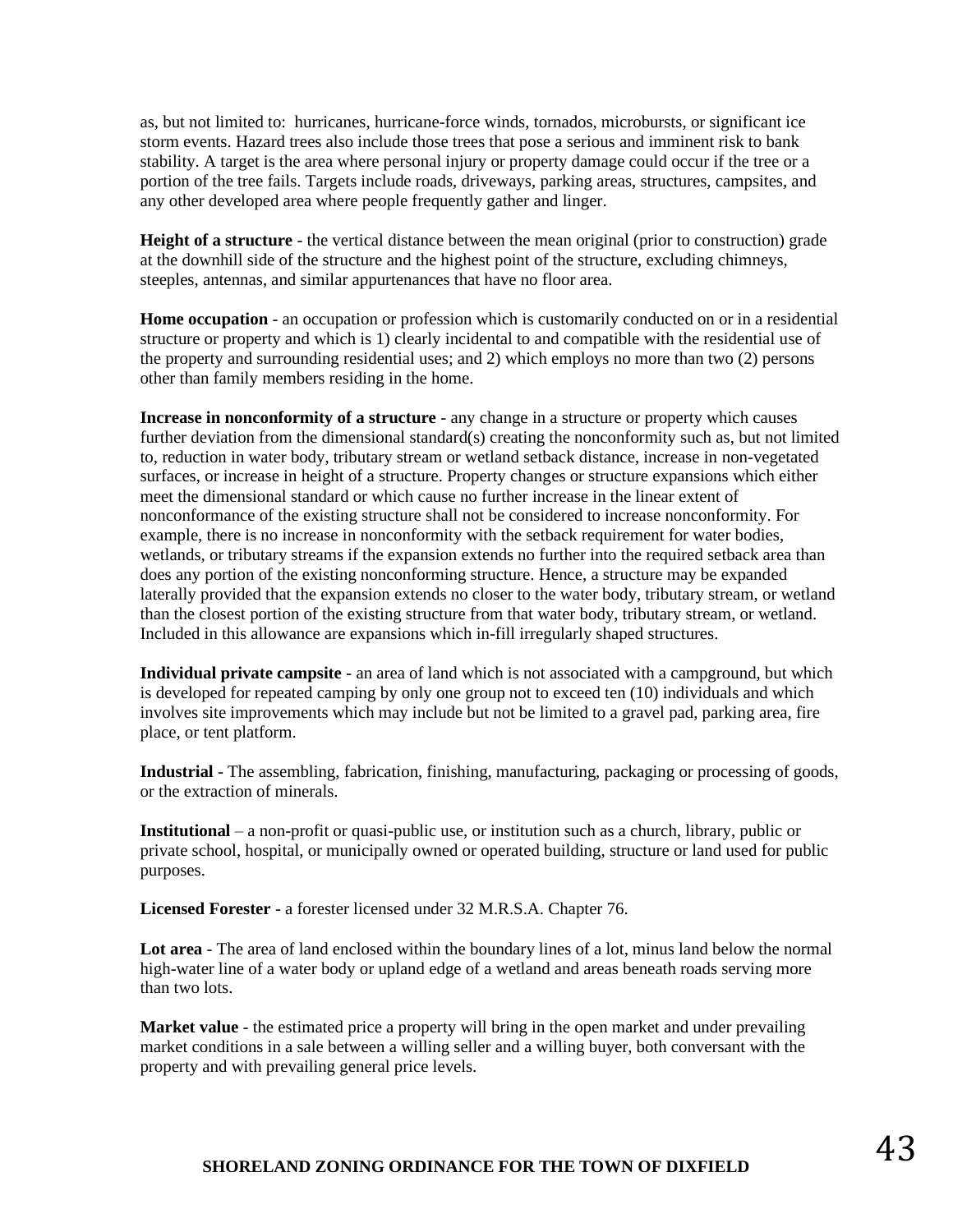**Mineral exploration** - hand sampling, test boring, or other methods of determining the nature or extent of mineral resources which create minimal disturbance to the land and which include reasonable measures to restore the land to its original condition.

**Mineral extraction** - any operation within any twelve (12) month period which removes more than one hundred (100) cubic yards of soil, topsoil, loam, sand, gravel, clay, rock, peat, or other like material from its natural location and to transport the product removed, away from the extraction site.

**Minimum lot width** - the closest distance between the side lot lines of a lot. When only two lot lines extend into the shoreland zone, both lot lines shall be considered to be side lot lines.

**Multi-unit residential** - a residential structure containing three (3) or more residential dwelling units.

**Native** – indigenous to the local forests.

**Nonconforming condition** – nonconforming lot, structure or use which is allowed solely because it was in lawful existence at the time this Ordinance or subsequent amendment took effect.

**Nonconforming lot** - a single lot of record which, at the effective date of adoption or amendment of this Ordinance, does not meet the area, frontage, or width requirements of the district in which it is located.

**Nonconforming structure** - a structure which does not meet any one or more of the following dimensional requirements; setback, height, non-vegetated surfaces or footprint, but which is allowed solely because it was in lawful existence at the time this Ordinance or subsequent amendments took effect.

**Nonconforming use** - use of buildings, structures, premises, land or parts thereof which is not allowed in the district in which it is situated, but which is allowed to remain solely because it was in lawful existence at the time this Ordinance or subsequent amendments took effect.

**Non-native invasive species of vegetation** - species of vegetation listed by the Maine Department of Agriculture, Conservation and Forestry as being invasive in Maine ecosystems and not native to Maine ecosystems.

**Normal high-water line** - that line which is apparent from visible markings, changes in the character of soils due to prolonged action of the water or changes in vegetation, and which distinguishes between predominantly aquatic and predominantly terrestrial land. Areas contiguous with rivers and great ponds that support non-forested wetland vegetation and hydric soils and that are at the same or lower elevation as the water level of the river or great pond during the period of normal high-water are considered part of the river or great pond.

**Person** - an individual, corporation, governmental agency, municipality, trust, estate, partnership, association, two or more individuals having a joint or common interest, or other legal entity.

**Piers, docks, wharves, bridges and other structures and uses** extending or located below the normal high-water line or within a wetland.

**Temporary:** Structures which remain in or over the water for less than seven (7) months in any period of twelve (12) consecutive months.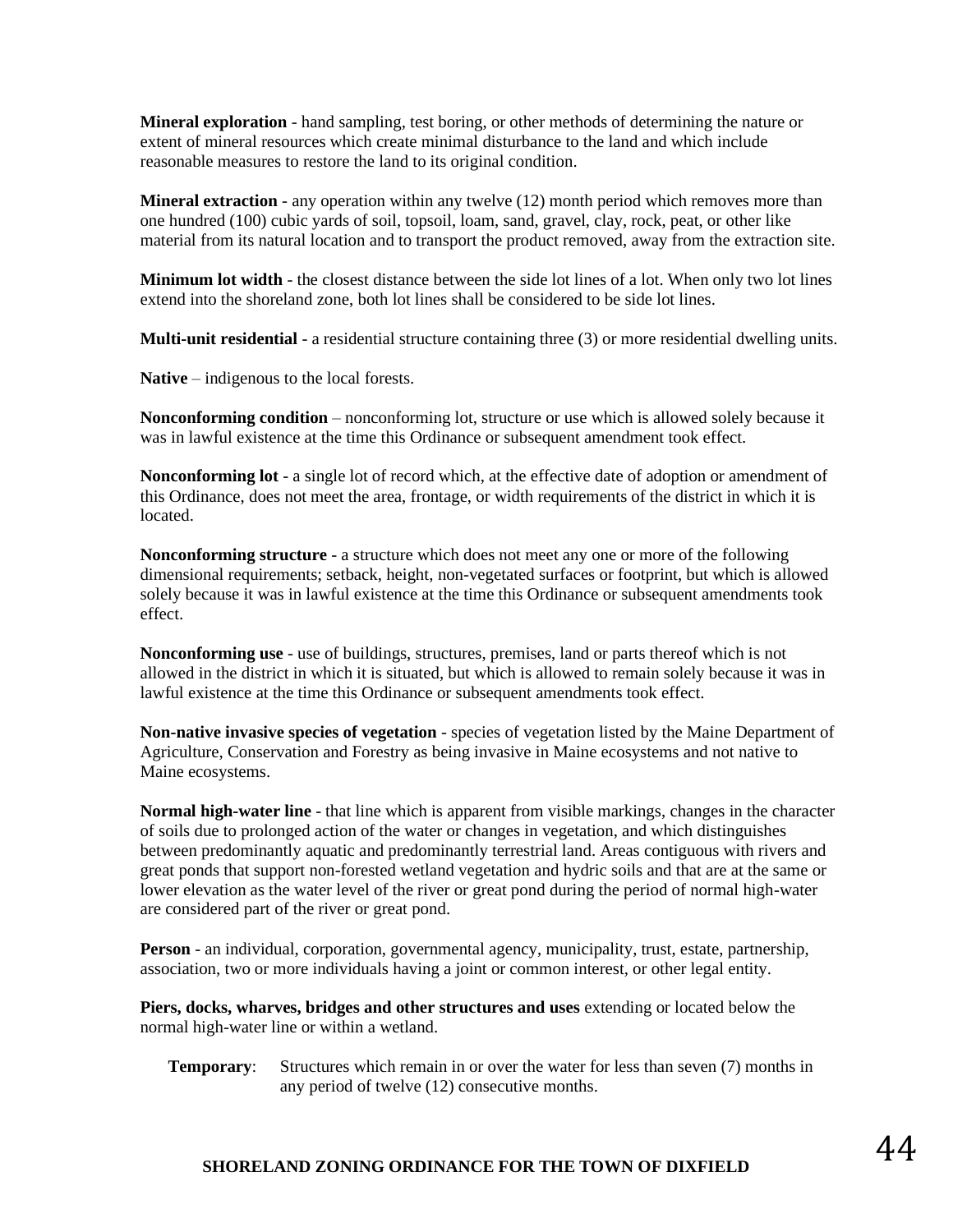**Permanent:** Structures which remain in or over the water for seven (7) months or more in any period of twelve (12) consecutive months.

**Principal structure** - a structure other than one which is used for purposes wholly incidental or accessory to the use of another structure or use on the same lot.

**Principal use** - a use other than one which is wholly incidental or accessory to another use on the same lot.

**Public facility** - any facility, including, but not limited to, buildings, property, recreation areas, and roads, which are owned, leased, or otherwise operated, or funded by a governmental body or public entity.

**Recent floodplain soils** - the following soil series as described and identified by the National Cooperative Soil Survey:

| Fryeburg | Hadley  | Limerick |
|----------|---------|----------|
| Lovewell | Medomak | Ondawa   |
| Alluvial | Cornish | Charles  |
| Podunk   | Rumney  | Saco     |
| Suncook  | Sunday  | Winooski |

**Recreational facility** - a place designed and equipped for the conduct of sports, leisure time activities, and other customary and usual recreational activities, excluding boat launching facilities.

**Recreational vehicle** - a vehicle or an attachment to a vehicle designed to be towed, and designed for temporary sleeping or living quarters for one or more persons, and which may include a pick-up camper, travel trailer, tent trailer, camp trailer, and motor home. In order to be considered as a vehicle and not as a structure, the unit must remain with its tires on the ground, and must be registered with the State Division of Motor Vehicles.

**Residential dwelling unit** - a room or group of rooms designed and equipped exclusively for use as permanent, seasonal, or temporary living quarters for only one family at a time, and containing cooking, sleeping and toilet facilities. The term shall include mobile homes and rental units that contain cooking, sleeping, and toilet facilities regardless of the time-period rented. Recreational vehicles are not residential dwelling units.

**Riprap** - rocks, irregularly shaped, and at least six (6) inches in diameter, used for erosion control and soil stabilization, typically used on ground slopes of two (2) units horizontal to one (1) unit vertical or less.

**River** - a free-flowing body of water including its associated floodplain wetlands from that point at which it provides drainage for a watershed of twenty five (25) square miles to its mouth.

**Road** - a route or track consisting of a bed of exposed mineral soil, gravel, asphalt, or other surfacing material constructed for or created by the repeated passage of motorized vehicles, excluding a driveway as defined.

**Sapling** – a tree species that is less than two  $(2)$  inches in diameter at four and one half  $(4.5)$  feet above ground level.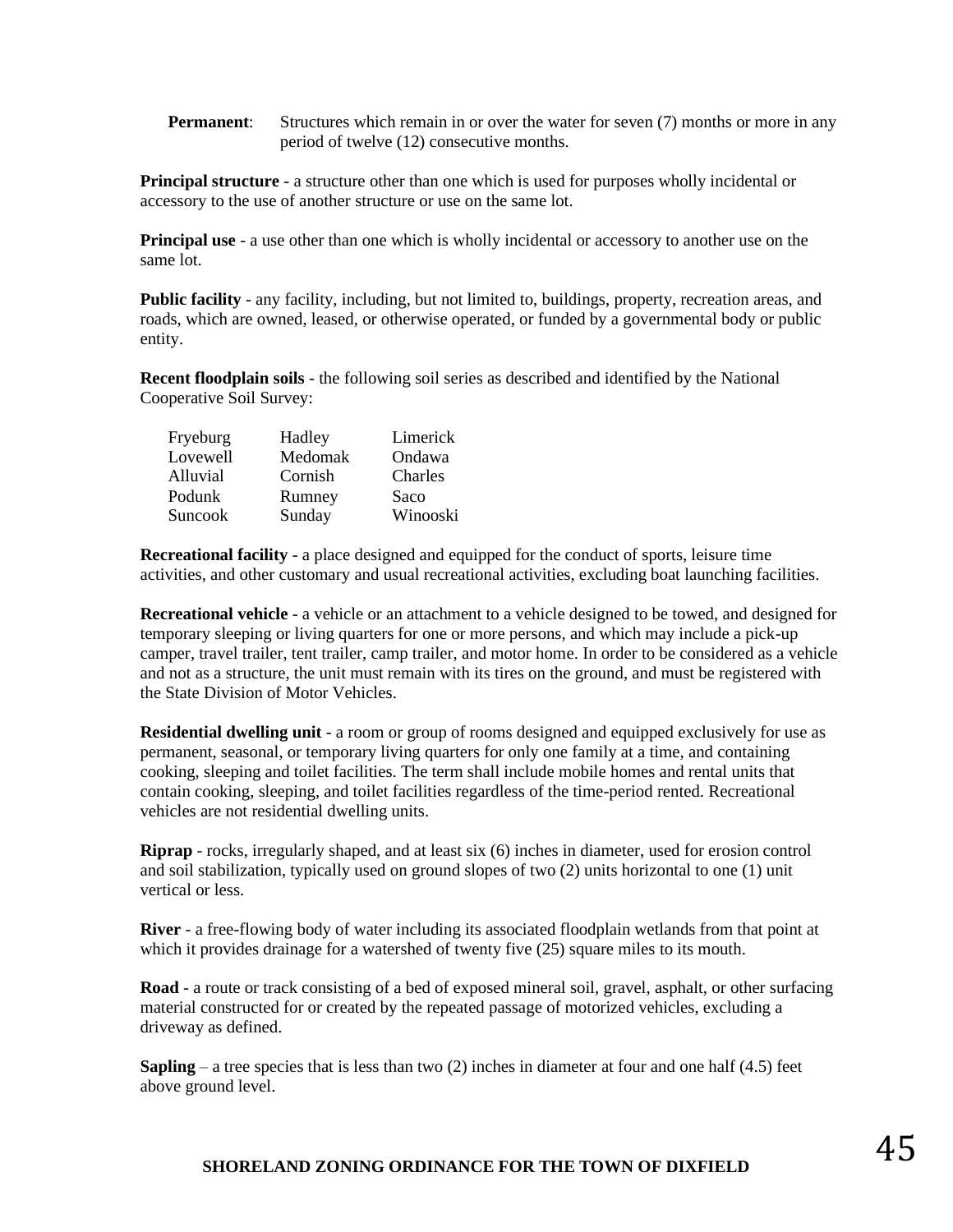**Seedling** – a young tree species that is less than four and one half  $(4.5)$  feet in height above ground level.

**Service drop** - any utility line extension which does not cross or run beneath any portion of a water body provided that:

- 1. in the case of electric service
	- a. the placement of wires and/or the installation of utility poles is located entirely upon the premises of the customer requesting service or upon a roadway right-of-way; and
	- b. the total length of the extension is less than one thousand (1,000) feet.
- 2. in the case of telephone service
	- a. the extension, regardless of length, will be made by the installation of telephone wires to existing utility poles, or
	- b. the extension requiring the installation of new utility poles or placement underground is less than one thousand (1,000) feet in length.

**Setback** - the nearest horizontal distance from the normal high-water line of a water body or tributary stream, or upland edge of a wetland, to the nearest part of a structure, road, parking space or other regulated object or area.

**Shore frontage** - the length of a lot bordering on a water body or wetland measured in a straight line between the intersections of the lot lines with the shoreline.

**Shoreland zone** - the land area located within two hundred and fifty (250) feet, horizontal distance, of the normal high-water line of any great pond or river; within 250 feet of the upland edge of a freshwater wetland; or within seventy-five (75) feet, horizontal distance, of the normal high-water line of a stream.

**Shoreline** – the normal high-water line, or upland edge of a freshwater wetland.

**Storm-damaged tree** – a tree that has been uprooted, blown down, is lying on the ground, or remains standing, and is damaged beyond the point of recovery as a result of a storm event.

**Stream** - a free-flowing body of water from the outlet of a great pond or the confluence of two (2) perennial streams as depicted on the most recent, highest resolution version of the national hydrography dataset available from the United States Geological Survey, on the website of the United States Geological Survey or the national map, to the point where the stream becomes a river or where the stream meets the shoreland zone of another water body or wetland. When a stream meets the shoreland zone of a water body or wetland and a channel forms downstream of the water body or wetland as an outlet, that channel is also a stream.

**Structure** - whether temporary or permanent: anything located, built, constructed or erected for the support, shelter or enclosure of persons, animals, goods or property of any kind; anything built, constructed or erected on or in the ground. The term structure includes decks, patios, and satellite dishes. Structure does not include fences; poles; wiring, guy wires, guy anchors and other aerial equipment normally associated with service drops; subsurface waste water disposal systems as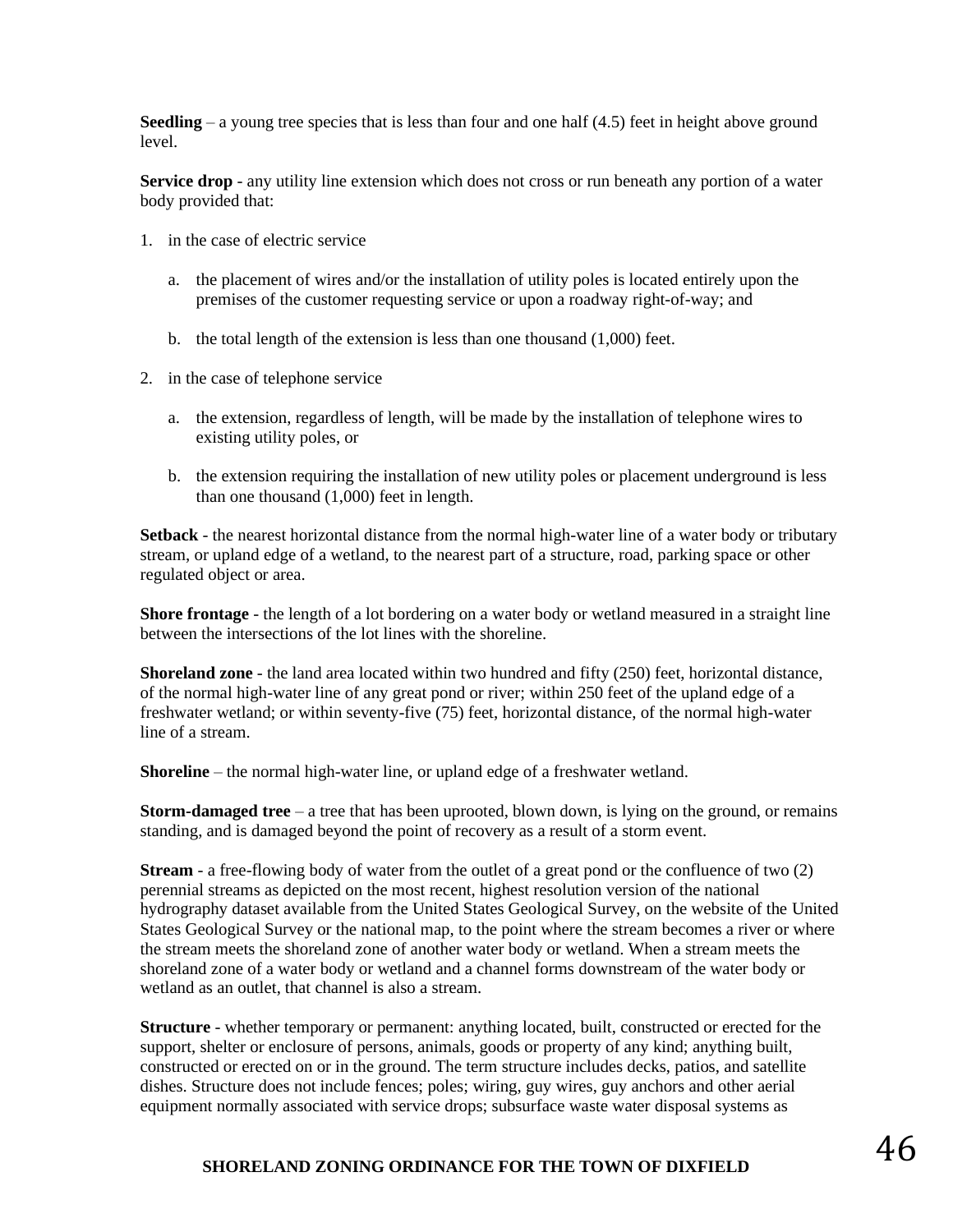defined in Title 30-A, section 4201, subsection 5; geothermal heat exchange wells as defined in Title 32, section 4700-E, subsection 3-C; and wells or water wells as defined in Title 32, section 4700-E, subsection 8.

**Substantial start** - completion of thirty (30) percent of a permitted structure or use measured as a percentage of estimated total cost.

**Subsurface sewage disposal system** – any system designed to dispose of waste or waste water on or beneath the surface of the earth; includes, but is not limited to: septic tanks; disposal fields; grandfathered cesspools; holding tanks; pretreatment filter, piping, or any other fixture, mechanism, or apparatus used for those purposes; does not include any discharge system licensed under 38 M.R.S.A. section 414, any surface waste water disposal system, or any municipal or quasi-municipal sewer or waste water treatment system.

**Sustained slope** - a change in elevation where the referenced percent grade is substantially maintained or exceeded throughout the measured area.

**Timber harvesting** - the cutting and removal of timber for the primary purpose of selling or processing forest products. The cutting or removal of vegetation in the shoreland zone associated with any other land use activity, and the cutting or removal of trees in the shoreland zone on a lot that has less than two (2) acres within the shoreland zone, shall not be considered timber harvesting. Such cutting or removal of vegetation shall be regulated pursuant to Section 15 (P), *Clearing or Removal of Vegetation for Activities Other Than Timber Harvesting*.

NOTE: Timber harvesting within the shoreland zone is regulated by the Maine Forest Service.

**Tree** – a woody perennial plant that has a well-defined trunk(s) at least two (2) inches in diameter at four and one half (4.5) feet above the ground, that has a more or less definite crown and that reaches a height of at least ten (10) feet at maturity.

**Tributary stream** – means a channel between defined banks created by the action of surface water, which is characterized by the lack of terrestrial vegetation or by the presence of a bed, devoid of topsoil, containing waterborne deposits or exposed soil, parent material or bedrock; and which is connected hydrologically with other water bodies. "Tributary stream" does not include rills or gullies forming because of accelerated erosion in disturbed soils where the natural vegetation cover has been removed by human activity. This definition does not include the term "stream" as defined elsewhere in this Ordinance, and only applies to that portion of the tributary stream located within the shoreland zone of the receiving water body or wetland.

NOTE: Water setback requirements apply to tributary streams within the shoreland zone.

**Upland edge of a wetland** - the boundary between upland and wetland. For purposes of a freshwater wetland, the upland edge is formed where the soils are not saturated for a duration sufficient to support wetland vegetation; or where the soils support the growth of wetland vegetation, but such vegetation is dominated by woody stems that are six (6) meters (approximately twenty (20) feet) tall or taller.

**Vegetation** - all live trees, shrubs, and other plants including without limitation, trees both over and under 4 inches in diameter, measured at 4 1/2 feet above ground level.